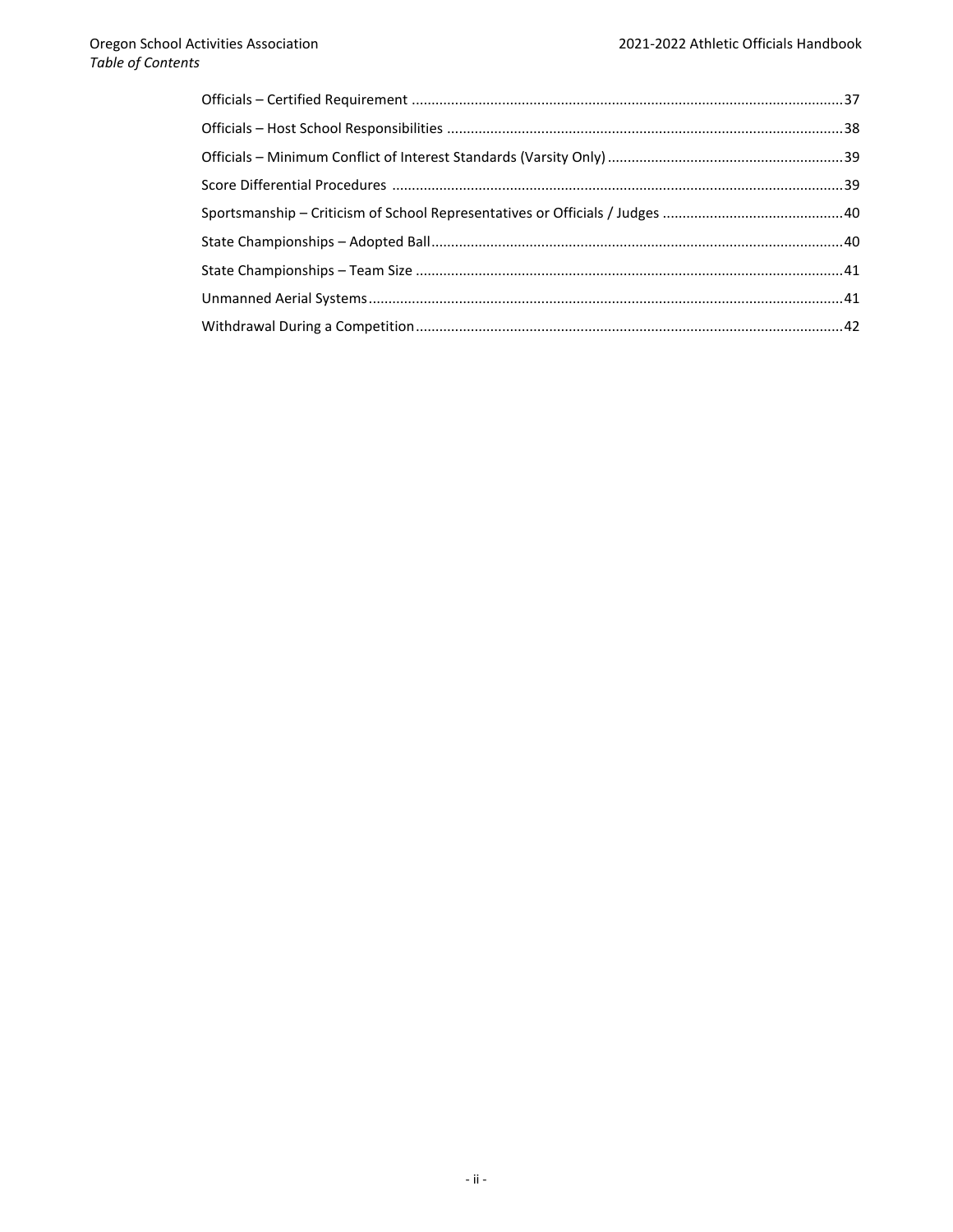### **RULES**

### **Rule 1 – Governance and Local Associations**

**Section 1.** This Athletic Officials Handbook (AOH) shall govern the officiating of interscholastic activities as established by Rule 2 of the Oregon School Activities Association (OSAA). The regulations established in this AOH pertain to local officials associations, commissioners, and officials in regard to the officiating of OSAA sanctioned activities and interscholastic contests.

- a) The term "official" refers to and includes sport and activity officials, referees, umpires, marshals, judges, and adjudicators.
- b) The term "contest" refers to interscholastic and OSAA sanctioned events which include activity contests, games, matches, meets, events, competitions, and tournaments.
- c) The sports and activities covered in this AOH include the following OSAA sanctioned activities: Football, Volleyball, Soccer, Basketball, Wrestling, Cheerleading, Baseball, and Softball.

**Section 2.** Each local officials association, commissioner, and official shall abide by the regulations established by the OSAA constitution, rules, board policies, and interpretations; this AOH; and all Oregon Athletic Officials Association (OAOA) rules and regulations. Unless deferred by the OSAA Executive Director, all changes and additions to those regulations shall be immediately binding upon all local associations, commissioners, and officials.

**Section 3.** Local association constitutions and/or bylaws are to be formulated and adopted by each individual local association to guide local association administrators. They shall not supersede or conflict with any provision of the regulations mentioned in AOH Rule 1.2.

**Section 4.** Local associations shall establish an executive board which shall be responsible for the administration of the association's business and for supervision of member officials.

**Section 5.** It is the responsibility of the local association to establish membership criteria. Such additional qualifications for membership may be no less stringent than the certification requirements in AOH Rule 4.

**Section 6.** Subject to OSAA oversight, matters such as membership standing, local association policy, association finances *and fee distributions*, membership dues; conduct of the officials, executive board officers, and commissioner; and member discipline shall be the responsibility of the local association.

### **Rule 2 – Local Association Charter Requirements**

**Section 1.** A letter of application requesting certification as a chartered local officials association shall be forwarded to the OSAA Executive Director. The letter shall include the following information:

- a) The proposed name of the local association.
- b) A statement why a local association should be established in the area.
- c) A copy of the constitution and/or bylaws of the local association.
- d) A list of the local association's executive board officers.
- e) A list of possible members.
- f) A list of proposed schools to be serviced.
- g) A meeting schedule which shall include at least six study/training meetings or 10 hours of training.
- h) The current name, address, email address, and telephone number of the commissioner.

**Section 2.** When these requirements are met, the local association may be accepted on a one-year probationary basis. The probationary period may be extended by the OSAA Executive Director. Final approval for the local association will be granted by the OSAA Executive Board.

**Section 3.** Local associations shall be assigned member schools by the OSAA.

### **Rule 3 – Annual Local Association Requirements**

**Section 1.** A local officials association, in order to maintain its charter, shall annually:

a) Submit to the OSAA a complete upcoming season's schedule of local association meetings in accordance with AOH Rule 3.2.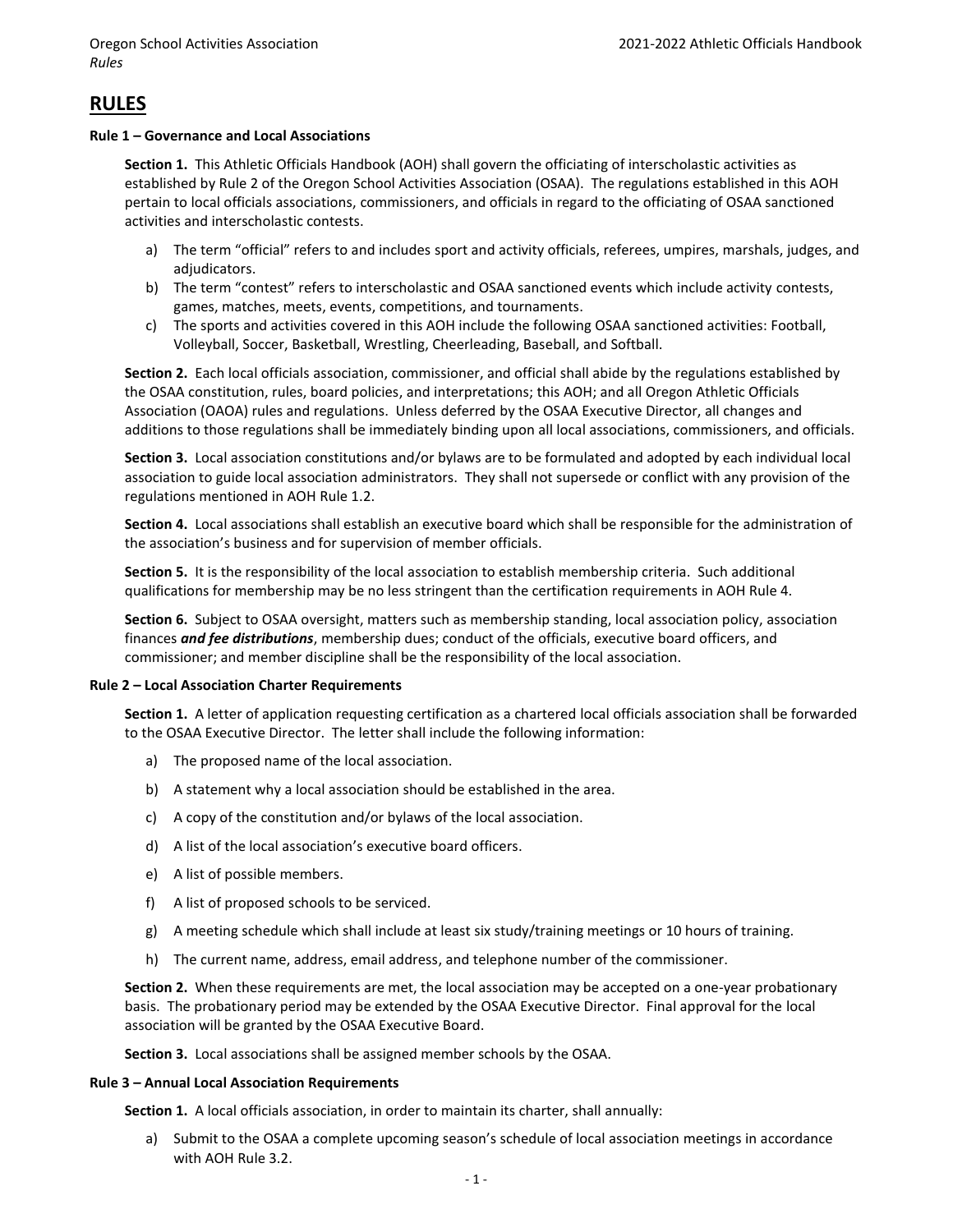- b) Submit to the OSAA an excused absence policy.
- c) Verify the roster of schools serviced by the local association.
- d) Submit to the OSAA a conflict of interest policy in accordance with AOH Rule 3.9.
- e) Submit to the OSAA a document outlining a mentoring program in accordance with AOH Rule 3.10.

**Section 2.** Each local association shall include in their annual schedule of association meetings at least six study/training meetings or provide at least 10 hours of training per sport season.

**Section 3.** Prior to the start of the sport season, the commissioner of each local association shall forward to the OSAA office the names of all duly elected local association executive board officers.

**Section 4.** At the close of each sport season, each local association commissioner shall submit to the OSAA a list of members who have not met the attendance requirements for officials certification as in AOH Rule 4.1.d.

**Section 5.** The local association commissioner, when specifically requested by the OSAA, shall be required to submit a report on any status or matter of local association business, any of its members, or any serviced contest.

**Section 6.** Each local association shall complete the prescribed process to receive reimbursement for officiating duties performed during the OSAA State Championships.

**Section 7.** Permission to discontinue service to an assigned school must be granted by the OSAA Executive Director.

**Section 8**. Officials assigned to OSAA sanctioned contests shall be members of a local association and are independent contractors.

**Section 9**. Per OSAA Executive Board Policy "Officials – Minimum Conflict of Interest Standards (Varsity Only)," local associations shall adopt a written conflict of interest policy. Policies shall include, at a minimum, the following provisions:

Unless the athletic directors of the schools involved in the contest and the assigning commissioner agree, no official shall be assigned to a varsity contest if:

- a) The contest involves a school currently attended by the official's child or stepchild.
- b) The contest involves a school at which the official or a member of their immediate family\* is a current employee or coach.
- c) An immediate family\* member of the official is a team member of one of the involved teams.
- d) The contest involves a school from which the official has graduated within the last four years.
- e) There are other factors or relationships between the official and a participating school that, in the judgment of the commissioner or the official, might give rise to the appearance of a conflict of interest.

\*Definition of "immediate family" as used in this policy:

Spouse, parents and grandparents, children and grandchildren (including adopted and step), brothers and sisters, mother and father-in-law, brother and sister-in-law, and daughter and son-in-law.

**Section 10.** Local associations shall implement a member mentorship program. The mentoring program should be documented in writing and contain the following minimal information (refer to AOH Appendix B for examples of mentoring programs):

- a) Goals and objectives of the mentoring program,
- b) How the mentorship program is administered; i.e. mentoring format, mentor-mentee interactions, program administration, etc.,
- c) Qualifications, responsibilities, and expectations of mentors and mentees,
- d) Procedures for mentor-mentee pairing, and
- e) A plan for feedback and evaluation of the mentorship program.

**Section 11.** Failure to meet the requirements, duties, and responsibilities of local associations may result in denial of allocated playoff assignments for OSAA State Championship events, withholding of OSAA payments and/or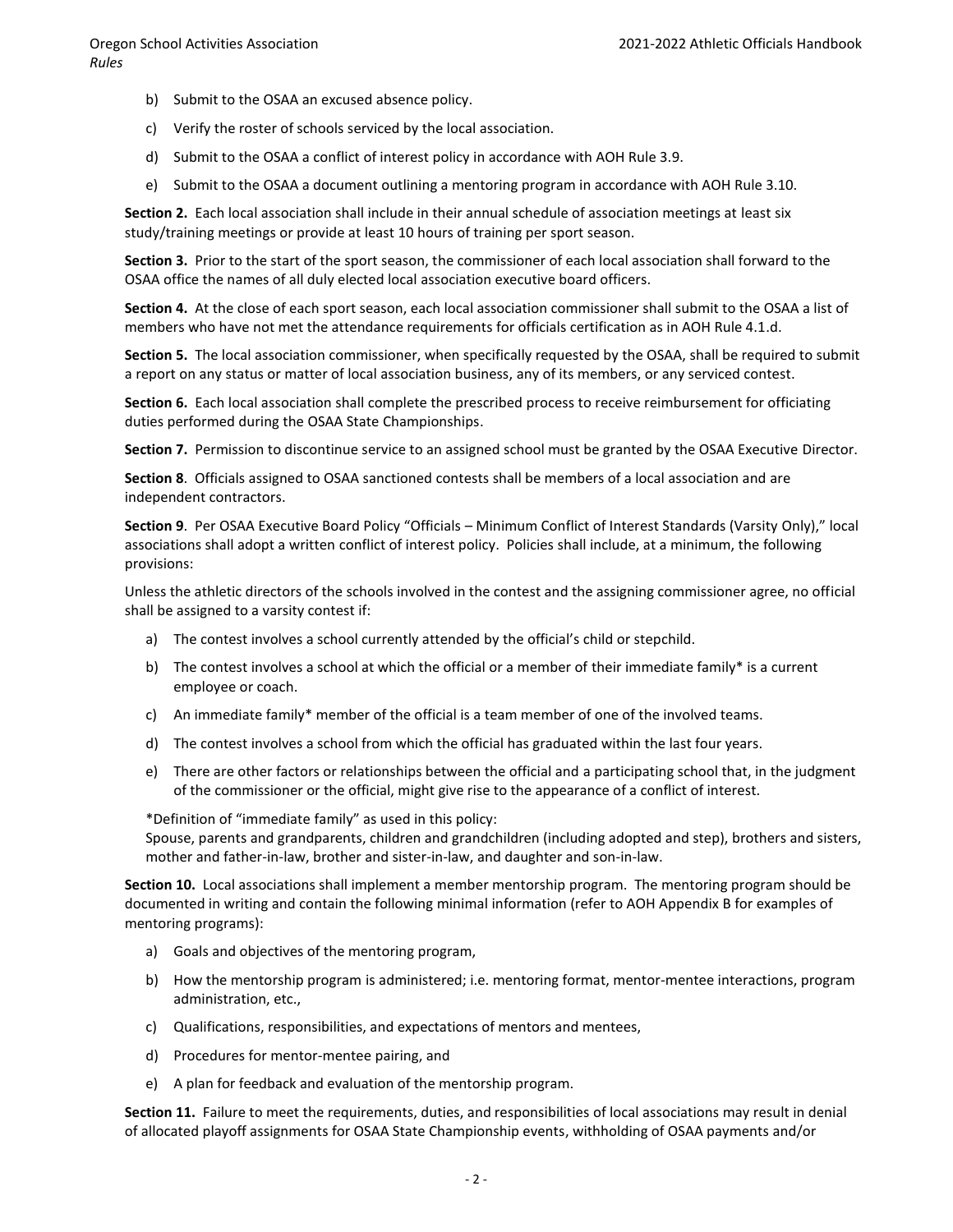reimbursements, modification of serviced member schools, or revocation of the local association's charter by the OSAA Executive Director.

### **Rule 4 – Annual Certification and Requirements of Officials**

**Section 1.** In order to be a certified official:

- a) The official must be at least 18 years of age. Exceptions for youth officials under the age of 18 may be approved by the OSAA Executive Director after petition by the local officials association commissioner provided the guidelines in AOH Appendix C are followed.
- b) The official must be a member in good standing of a local association.
- c) The official must complete the annual OSAA online officials registration process.
- d) By the end of their respective sport's regular season, the official must annually attend at least six study/training meetings or complete at least 10 hours of approved training.

Note: Certified attendance at an OAOA sponsored clinic and/or the OSAA sponsored state rules interpretation meeting may count as one study/training meeting toward this attendance requirement. Approval for training hours is determined by the local association. It is recommended for local associations to establish what constitutes approved training prior to the start of the season.

- e) The official must pass a criminal conviction history screening per OSAA Rule 2 and OSAA Executive Board Policy "Officials – Background Checks." To be certified, officials cannot have been convicted of:
	- i. A felony involving the use, possession or sale of a controlled substance within the last 10 years. The 10-year period of ineligibility to officiate shall commence from the date of suspension from officiating duties or from the date of conviction – whichever occurred first; or
	- ii. A crime involving the use or threatened use of violence against a person within the last 10 years. The 10-year period of ineligibility to officiate shall commence from the date of suspension from officiating duties or from the date of conviction – whichever occurred first; or
	- iii. A crime involving a minor child at any time.
- f) The official must receive annual training from an appropriate health care professional to learn the signs, symptoms, and behaviors associated with a concussed player and how to seek proper medical attention for a player suspected of having a concussion.This requirement is accomplished by completing the annual online OSAA concussion course and must be completed prior to officiating any OSAA sanctioned contest.
- g) The official must annually take the relevant OSAA sport rules examination. This requirement is accomplished by answering all questions on the relevant online OSAA sport rules examination. Completing the rules exam satisfies the basic certification requirement. An official's score of correctly answered questions on the rules exam determines the official's level of certification, see AOH Rule 4.3.
- h) An official's certification expires upon conclusion of the final championship contests in their respective sport unless the official is dropped for non-attendance or for another reason their certification is suspended or revoked by the local association or the OSAA.

**Section 2.** In order to officiate any level of OSAA sanctioned contest, including jamborees, officials must at a minimum complete the following items every year: register with the OSAA, pass a criminal conviction history screening, complete the online OSAA concussion course, and take the relevant OSAA sport rules examination.

**Section 3.** The following levels of certification are obtained if the official:

- a) Registered completed the annual OSAA online officials registration process and passed a criminal conviction history screening (AOH Rule 4.1.c & e). Registered officials who have not obtained a higher level of certification are prohibited from officiating any OSAA sanctioned contest.
- b) Sub-Varsity met the requirements of a registered official, completed the annual online OSAA concussion course (AOH Rule 4.1.f), taken the relevant OSAA sport rules examination (AOH Rule 4.1.g), and completed any other required components. Sub-varsity certified officials are not allowed to officiate OSAA sanctioned contests above the sub-varsity level.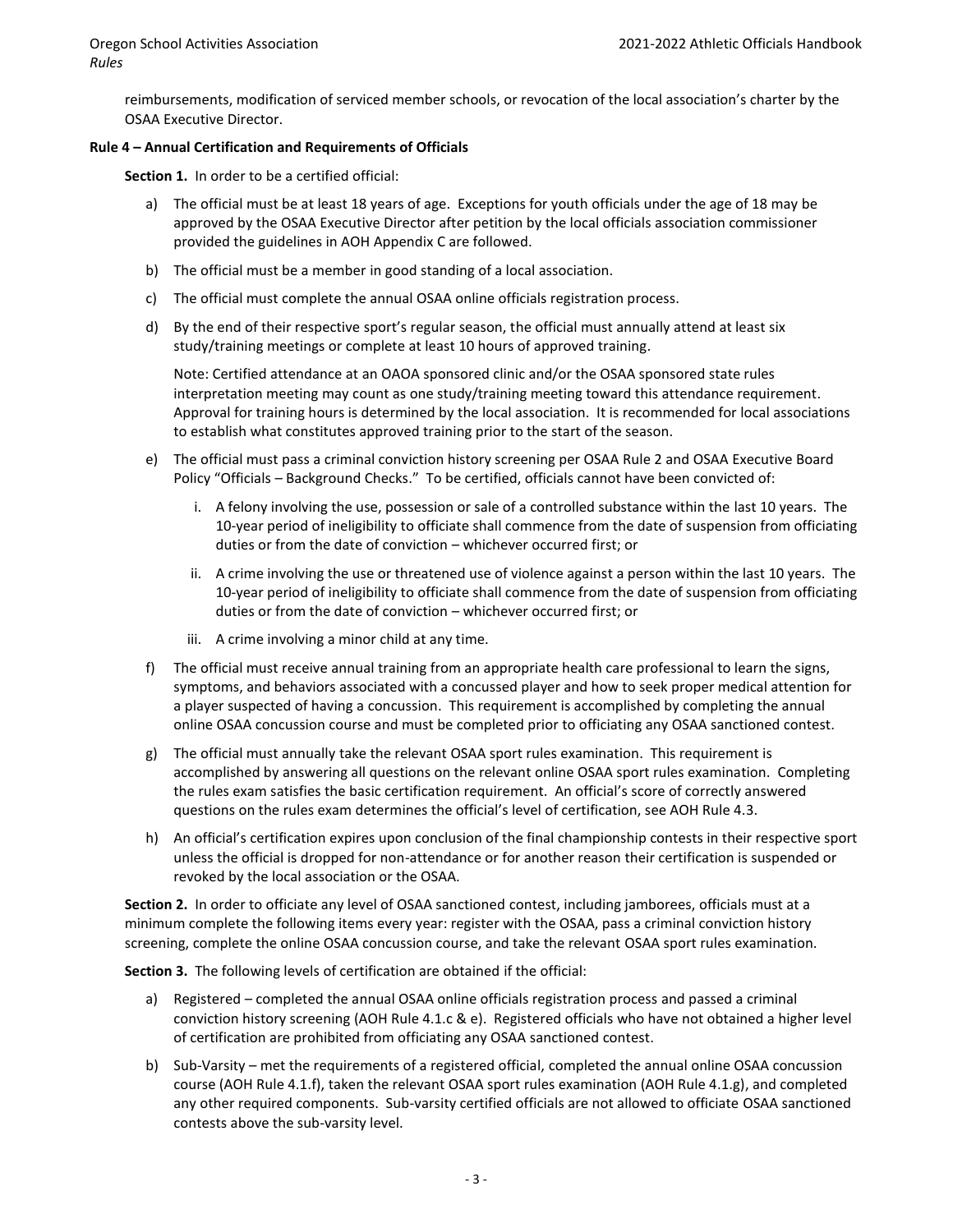- c) Varsity met the requirements of a sub-varsity official, scored at least 75% on the relevant OSAA sport rules examination, and completed any other required components. Varsity certified officials are allowed to officiate varsity and sub-varsity OSAA sanctioned contests.
- d) Playoff met the requirements of a varsity official, scored at least 90% on the relevant OSAA sport rules examination, has OCEP Principles certification (AOH Rule 4.4), obtained and has current OCEP Playoff certification (AOH Rule 10.2), and completed any other required components. Playoff certified officials are allowed to officiate varsity and sub-varsity OSAA sanctioned contests and are eligible to officiate OSAA State Championship events (see AOH Rule 10 for additional requirements to officiate any OSAA State Championship event).

Exception: Cheerleading officials must obtain the varsity level of certification and score at least 75% on the OSAA Cheerleading rules exam in order to officiate any level of OSAA sanctioned contest.

**Section 4.** As part of the Officials Certification and Education Program (OCEP), officials must obtain OCEP Principles certification within the first three years of officiating. OCEP Principles certification is gained by attending a course or clinic approved by the OAOA Executive Board on the basic principles of officiating or by completing the online NFHS Interscholastic Officiating Course. This requirement does not apply to officials certified by the OSAA in 2005-06 or prior; or any transfer official previously licensed or certified by a state high school governing body. Each local association should conduct an annual OCEP Principles course.

**Section 5.** The local association or the OSAA may suspend or revoke the certification of any official in the event the local association or the OSAA becomes aware that the official does not meet the requirements for certification*.* If certification is suspended or revoked, the official may appeal the decision to the OSAA Executive Director, or their designee, for consideration of reinstatement.

**Section 6.** When required by the OSAA, officials shall submit a written report of their conduct in any OSAA sanctioned contest in which they participated as an official.

**Section 7.** Physical examinations for officials are not required but are recommended. A program of personal fitness and conditioning at least four weeks prior to the season is recommended and highly desirable for all officials in physically demanding sports.

### **Rule 5 – Commissioners**

**Section 1.** The commissioner shall be duly elected by the members of the local officials association with majority approval of the schools serviced by the local association. The term shall be three years, with no term limit. The commissioner shall receive remuneration for their services as established by the OSAA. Local associations may supplement this remuneration at their discretion.

**Section 2.** The commissioner, or designee, shall make all contest assignments in accordance with AOH Rule 9 and any local association policy.

**Section 3.** The Commissioner may be removed from office at any time by a two-thirds vote of the local association or two-thirds vote of the schools serviced by the local association.

**Section 4.** Commissioners may officiate if they are an OSAA certified official having met all of the annual certification requirements established in AOH Rule 4 and only in the following cases:

- a) The commissioner has been approved to officiate by a vote of the members of the local association, or
- b) The commissioner has petitioned and been granted permission by the OSAA Executive Director to officiate in the event of either a low number of registered and certified officials within the local association or the number of assignments exceeds the number of officials, or
- c) In an emergency situation.

### **Rule 6 – Ethics and Conduct**

**Section 1.** Officials at interscholastic athletic events are participants in the educational development of high school students. As such, they must exercise a high level of self-discipline, independence, and responsibility. The purpose of this code is to establish guidelines for ethical standards of conduct for all OSAA officials.

a) Officials shall master both the rules of the game and the mechanics necessary to enforce the rules, and shall exercise authority in an impartial, firm, and controlled manner.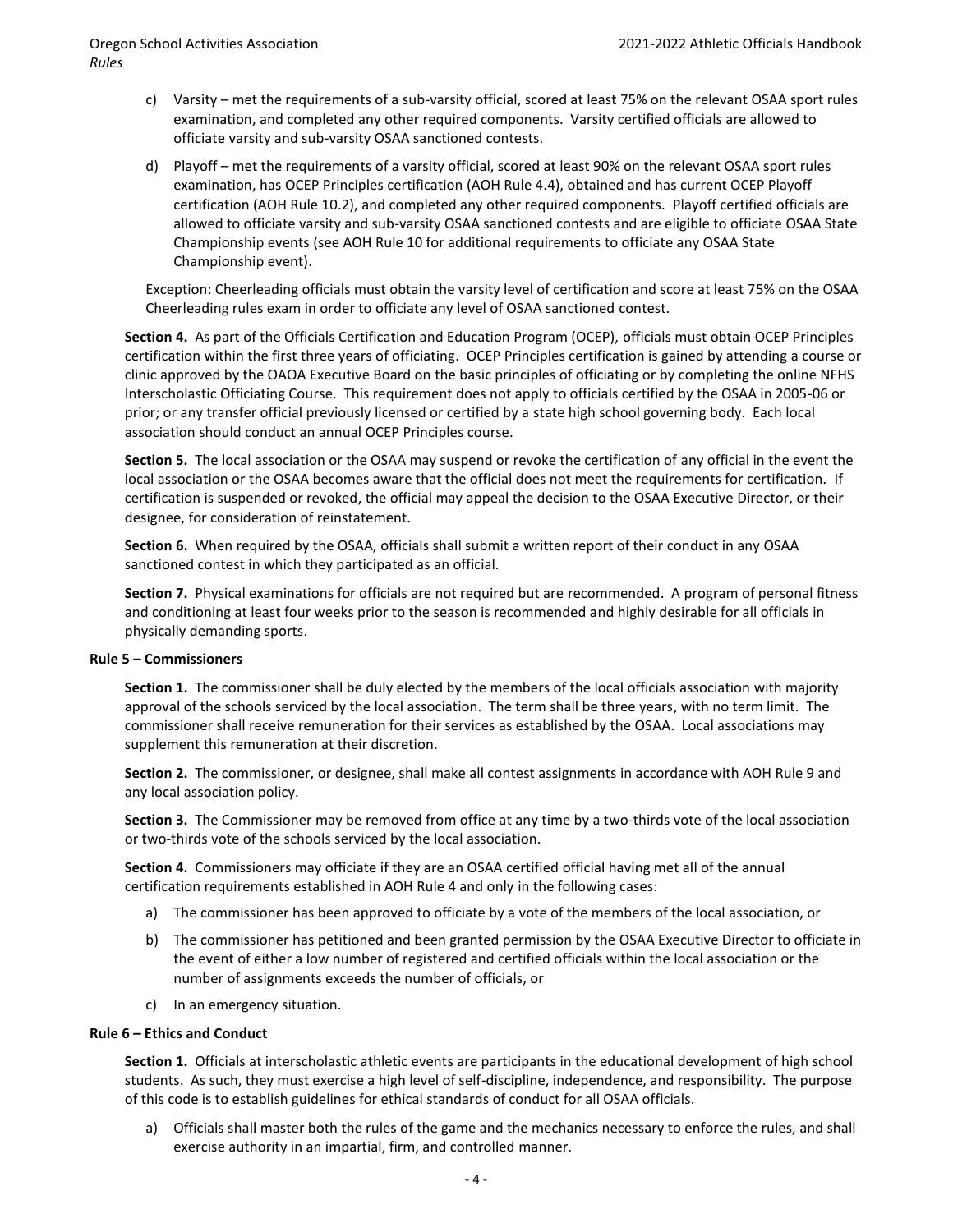- b) Officials shall work with each other and the Oregon School Activities Association in a constructive and cooperative manner.
- c) Officials shall uphold the honor and dignity of the profession in all interaction with student-athletes, coaches, athletic directors, school administrators, colleagues, and the public.
- d) Officials shall prepare themselves both physically and mentally, shall dress neatly and appropriately, and shall comport themselves in a manner consistent with the high standards of the profession.
- e) Officials shall be punctual and professional in the fulfillment of all contractual obligations.
- f) Officials shall remain mindful that their conduct influences the respect that student-athletes, coaches, and the public hold for the profession.
- g) Officials shall, while enforcing the rules of play, remain aware of the inherent risk of injury that competition poses to student-athletes. Where appropriate, they shall inform event management of conditions or situations that appear unreasonably hazardous.
- h) Officials shall take reasonable steps to educate themselves in the recognition of emergency conditions that might arise during the course of competition.
- i) Officials shall maintain an ethical approach while participating in forums, chat rooms, and all forms of social media.
- j) Officials shall serve as stewards of their sport and the officiating profession by positively representing themselves as officials and by refraining from making disparaging or derogatory comments regarding other officials, assignments, competition levels, teams, schools, or participants.
- k) Officials shall maintain the highest level of professionalism, especially in high visibility situations like tournaments or state championships where their comments and behavior both on and off the court or field may be observed by schools, teams, participants, or spectators.

**Section 2.** An individual official or commissioner shall not engage in the following conduct, per OSAA Rule 2:

- a) Use tobacco products (including e-cigarettes), illegal drugs, cannabis, and/or alcoholic beverages, or be under the influence of illegal drugs, cannabis, and/or alcoholic beverages at an interscholastic event.
- b) Unsportsmanlike conduct at an interscholastic event. "Unsportsmanlike conduct" includes, but is not limited to, unwarranted physical contact, profane language, and/or taunting. Unwarranted physical contact initiated by an official toward a coach/player shall be considered a gross act of unsportsmanlike conduct.
- c) Make a bet, gamble, or take a bribe in connection with an interscholastic event.
- d) Have been convicted of any item listed in AOH Rule 4.1.e.
- e) Engage in any action which, within the discretion of the local association or the OSAA Executive Board, gives rise to a concern for the safety of children due to the official's conduct, indicates that the official cannot objectively perform the official's duties, or otherwise is inconsistent with the OSAA's responsibilities to its member schools, the student participants, or the parents of the participants.
- f) The OSAA Executive Director may require the official or commissioner to appear before the OSAA Executive Board and show cause why the official or commissioner should not be subject to sanctions under OSAA Rule 5.6 for such conduct.

**Section 3.** Per OSAA Executive Board Policy "Sportsmanship – Criticism of School Representatives or Officials / Judges," it shall be considered an act of unsportsmanlike conduct if officials, judges, or commissioners make comments to the media that criticize or disparage school representatives. Whether or not a violation occurred and the appropriate penalty shall be determined by the local association to which the official, judge, or or commissioner belongs.

**Section 4.** It shall be considered unethical conduct when any individual official:

- a) Accepts any assignment to an OSAA sanctioned contest without the approval and consent of their local association.
- b) Works an OSAA sanctioned contest requiring certified officials while the official has not met all of the annual certification requirements required by AOH Rule 4.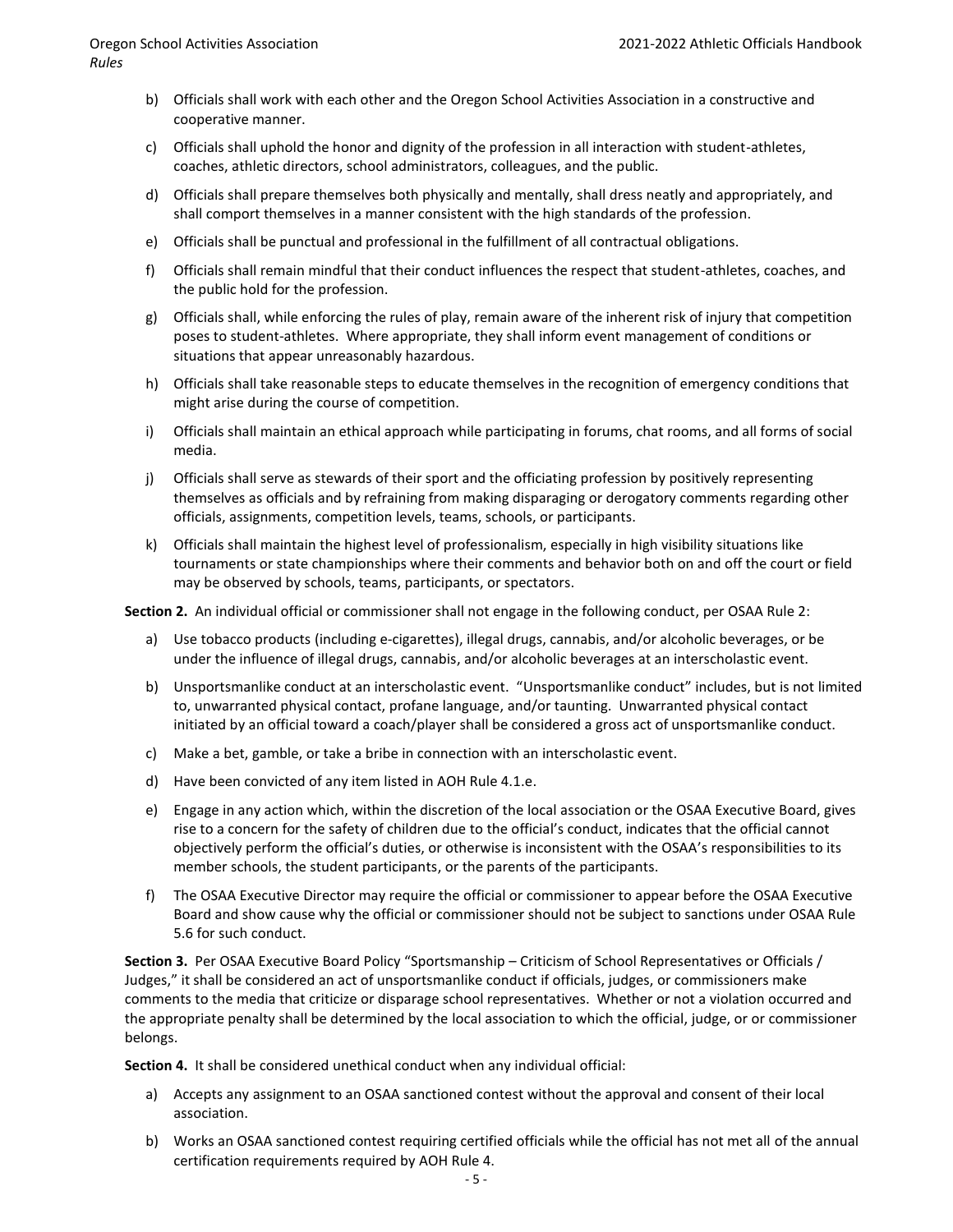c) Does not comply with the regulations as required by AOH Rule 1.

**Section 5.** It shall be considered unethical conduct when any commissioner:

- a) Agrees to make assignments for a school normally serviced by another local association without first securing written permission from the other local association. Written permission does not have to be secured in an emergency situation.
- b) Allows an official to work an OSAA sanctioned contest requiring certified officials while the official has not met all of the annual certification requirements required by AOH Rule 4.
- c) Does not comply with the regulations as required by AOH Rule 1.

### **Rule 7 – Procedure for Reporting Ethical or Conduct Violations**

**Section 1.** A complaint against an official or commissioner for violating the ethics and conduct guidelines as outlined in AOH Rule 6 shall be submitted to the OSAA Executive Director, or their designee, and to the local officials association.

**Section 2.** If a complaint is filed with a local association, the local association shall immediately notify the OSAA Executive Director, or their designee.

**Section 3.** Upon finding that an official or commissioner has violated the ethics and conduct guidelines as outlined in AOH Rule 6, the local association and/or the OSAA Executive Board may impose on the official or commissioner any of the penalties set forth in OSAA Rule 5.6.

### **Rule 8 – Official Uniform and Patch**

**Section 1.** The required uniform for officials at OSAA sanctioned contests is defined in the sport specific NFHS rules book or officials manual. The uniform may be established, if undefined, or modified by sport specific OSAA interpretations, OAOA publications, or OSAA State Rules Interpreter.

**Section 2.** All officials shall wear the current year's OSAA patch while officiating any OSAA sanctioned contest. The patch shall be worn:

- a) Football, Volleyball, and Soccer on the left pocket area of the shirt.
- b) Basketball above the left pocket area of the shirt.
- c) Wrestling on the left sleeve of the shirt, just below the shoulder.
- d) Cheerleading no patch is worn.
- e) Baseball and Softball above the left pocket area of the shirt.

**Section 3.** A local officials association's name, insignia, or logo may be worn on the uniform with OSAA approval. Officials may optionally wear an American flag patch on the sleeve of their uniform.

### **Rule 9 – Assignments to OSAA Sanctioned Contests**

**Section 1.** Per OSAA Executive Board Policy "Officials – Certified Requirement," OSAA certified officials are required for all OSAA sanctioned activities at the varsity and junior varsity levels including jamborees\*. Contests with participants of differing levels are considered a contest at the higher of the two levels (i.e. a varsity team playing a junior varsity team is considered a varsity level contest). Schools have the responsibility to request permission from their local officials association to use non-certified officials at sub-varsity contests where certified officials are not required.

\*Exception: OSAA certified officials are required in baseball and softball at the varsity level only. OSAA certified officials are required in Football at all sub-varsity levels.

**Section 2.** The number of officials assigned to OSAA sanctioned contests depends on the sport and level. Refer to *AOH Appendix E* for additional information.

**Section 3.** Schools, leagues, and tournaments are limited to using a maximum of the quantity of officials assigned to State Championship contests unless written permission to exceed that quantity is received from the OSAA Executive Director prior to the event(s).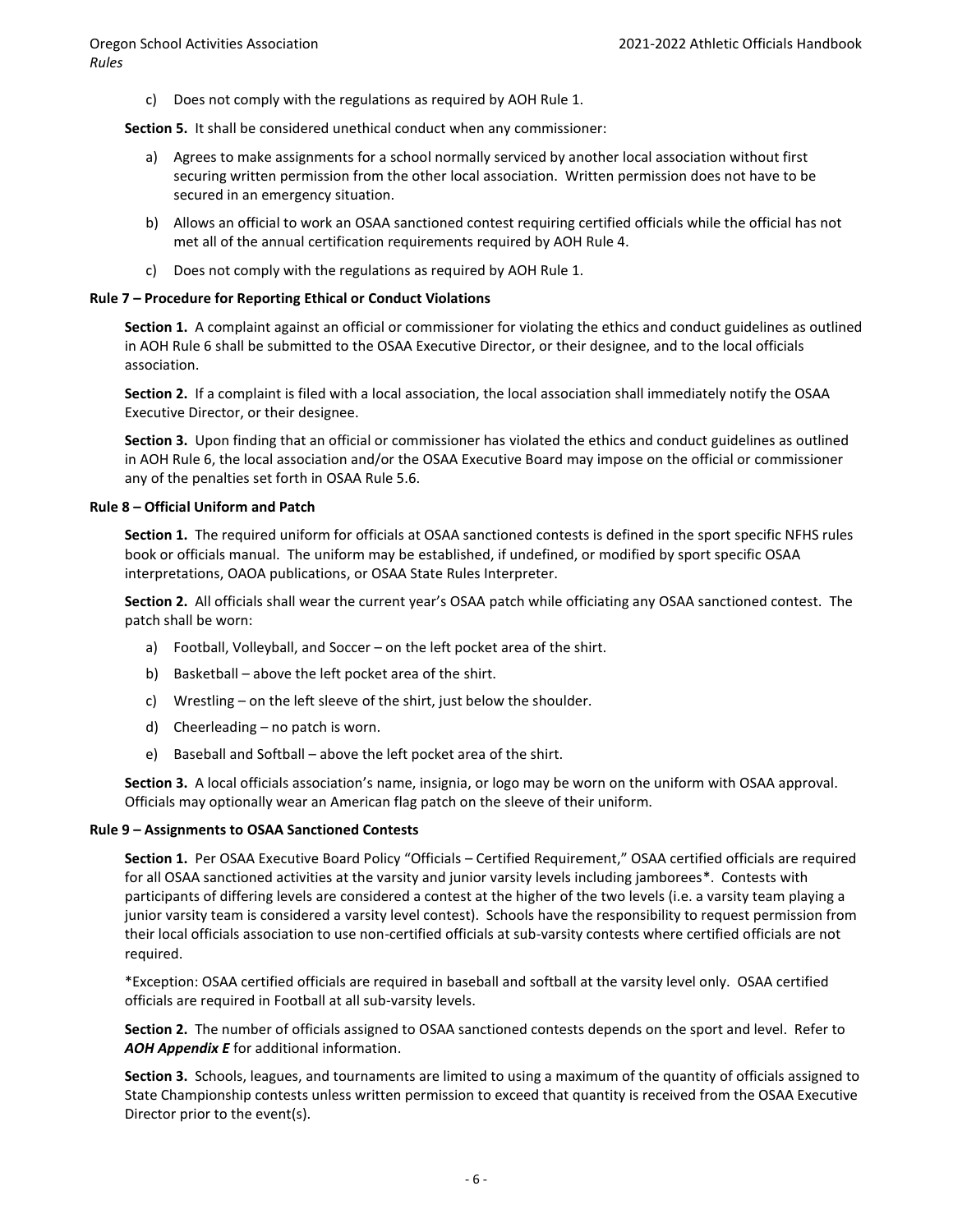### *Section 4. Schools have the responsibility to request permission from their local associations to use non-certified officials at sub-varsity contests where certified officials are not required.*

**Section 5.** Only sub-varsity, varsity, or playoff level certified officials may be assigned to OSAA sanctioned contests through local associations.

**Section 6.** The superintendent, assistant superintendent, or high school principal has the authority to approve the selection of officials for all festivals, meets, contests, and championships serviced by the local association during the regular season.

**Section 7.** Member schools shall be assigned to local associations by the OSAA. Any member school wishing to change local association affiliation in any sport shall petition the OSAA Executive Director for permission. The member school shall provide a rationale for changing to a different local association.

### **Rule 10 – State Championship Officials**

**Section 1.** To officiate any OSAA State Championship event which includes contests in the first round of playoffs through the final contest, officials shall meet each of the following requirements:

- a) Be selected by their local officials association (AOH Rule 10.3).
- b) Be OSAA certified (AOH Rule 4.1).
- c) Met the meeting attendance requirement (AOH Rule 4.1.d).
- d) Obtained playoff level certification (AOH Rule 4.3.d).
- e) Obtained OCEP Principles certification (AOH Rule 4.4).
- f) Obtained and be currently certified in their sport specific OCEP Playoff certification (AOH Rule 10.2).
- g) Have a minimum officiating experience at the varsity level (unless granted an exception by the OSAA Executive Director):
	- i. At least three years of varsity officiating experience for all sport officials, and
	- ii. At least five years of varsity soccer officiating experience to be eligible for assignment as the center referee for 6A and 5A OSAA Soccer State Championship events.
- h) Be a member of a local association which:
	- i. Services 6A or 5A classification schools during the regular season to be eligible to officiate any OSAA State Championship event involving 6A or lower classification schools, or
	- ii. Services 4A or lower classification schools during the regular season to be eligible to officiate any OSAA State Championship event involving 4A and lower classification schools.
- i) Be an official who has officiated in the year's regular season:
	- i. At least one regular season contest, for all sports, and
	- ii. At least three regular season contests in each gender and at least four regular season contests using 3-person mechanics in basketball to be eligible for OSAA Basketball State Championship events, or
	- iii. At least two regular season matches in each gender in soccer to be eligible for OSAA Soccer State Championship events.

**Section 2.** As part of the Officials Certification and Education Program (OCEP), officials selected to officiate any OSAA State Championship event must have obtained and be currently certified in their sport specific OCEP Playoff certification. This section may be revised by the OAOA with approval from the OSAA Executive Director.

- a) To obtain OCEP Playoff certification, officials shall have completed an OCEP Playoff Certification Clinic, or other camp, clinic, or certifying procedure substantially equivalent and approved by the sport's OSAA State Rules Interpreter. Soccer officials initially obtain OCEP Playoff certification by completing the USSF Grassroots Referee Course.
- b) To maintain and have current OCEP Playoff certification: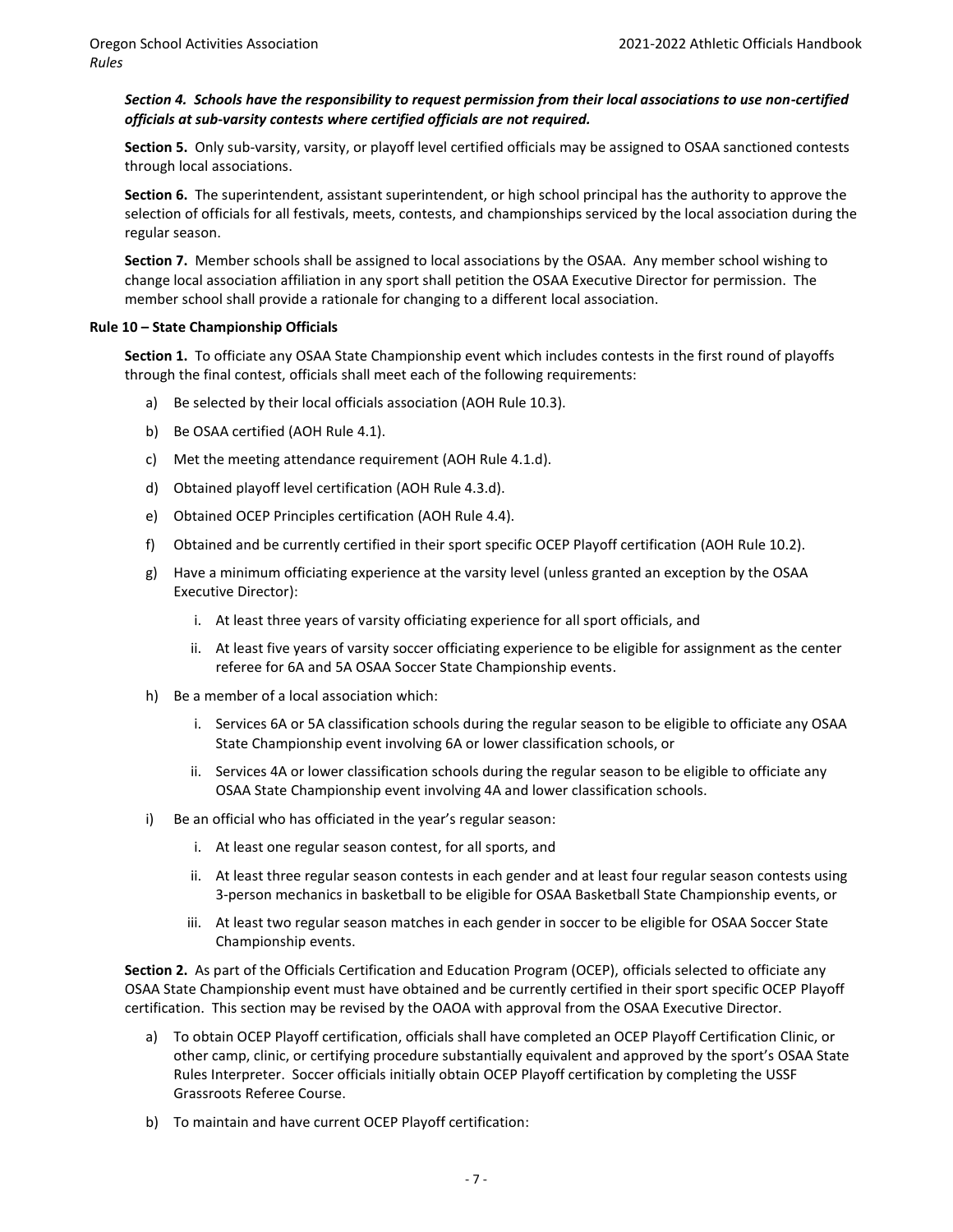- i. Football, Volleyball, Basketball, Baseball, and Softball officials must recertify every five years as in AOH Rule 10.2.a.
- ii. Wrestling officials must recertify every three years as in AOH Rule 10.2.a.
- iii. Soccer officials must recertify every year (including the same year in which OCEP Playoff certification is initially obtained) by completing an annual OCEP Soccer Playoff Certification Training Course either hosted by a local association or via online training.
- iv. Cheerleading officials must recertify every year by attending the judge's training clinic hosted before the Cheerleading State Championship as in AOH Rule 10.2.a.

**Section 3.** State championship and playoff official selections shall be made by the commissioner or local association with input from the schools serviced by that association. Officials who have been placed on probation for past ethical or conduct violations by the OSAA Executive Board, per AOH Rule 7.3, are not eligible for selection during their probationary period. Local associations may impose more restrictive criteria at their discretion regarding selection procedures. Wrestling officials are selected according to the process outlined in AOH Appendix D.

**Section 4.** Officials may be assigned to OSAA State Championship final sites in consecutive years as follows:

- a) Football, Soccer, Cheerleading, Baseball, and Softball no limitation.
- b) Volleyball and Basketball limit of two consecutive years at any final site, regardless of classification.
- c) Wrestling see AOH Appendix D.

**Section 5.** OSAA State Championship event assignments for Football, Volleyball, Soccer, Basketball, Wrestling, Baseball, and Softball depend on the sport and round.

- a) An association assigned to cover an OSAA State Championship event is responsible for assigning officials for the contest in accordance with AOH Rule 10 and local association guidelines.
- b) Any local association servicing more than 7.5% of teams sponsoring the activity shall be considered a nonlocal association.
- c) For the first round of contests in all sports, officials from the home team's regularly assigned local association shall provide officials.\*

\*Exception: In the event a contest is played at a neutral site outside of the coverage area of the designated home team's local association, the host venue's closest local association shall provide officials.

- d) For subsequent rounds after the first round, assignments are determined by sport:
	- i. Baseball all contests in rounds prior to the semifinals (first round through the quarterfinals) shall be assigned to the home team's regularly assigned local association (with the same exception noted in AOH Rule 10.5.c). Semifinal contests shall be covered by officials of a non-local association assigned by the OSAA. The OSAA assigns officials nominated by local associations to all final site contests.
	- ii. Basketball the second round of contests shall be covered by officials of a non-local association assigned by the OSAA. The OSAA assigns officials nominated by local associations to all final site contests (quarterfinals through finals and consolations).
	- iii. Football second round and quarterfinal contests shall be covered by officials of a non-local association assigned by the OSAA. For semifinal and final contests, the OSAA assigns associations based on established rotations.
	- iv. Soccer the second round of contests through the semifinals shall be covered by officials of a nonlocal association assigned by the OSAA. The OSAA assigns officials nominated by local associations to all final site contests.
	- v. Softball all contests in rounds prior to the semifinals (first round through the quarterfinals) shall be assigned to the home team's regularly assigned local association (with the same exception noted in AOH Rule 10.5.c). Semifinal contests shall be covered by officials of a non-local association assigned by the OSAA. The OSAA assigns officials nominated by local associations to all final site contests.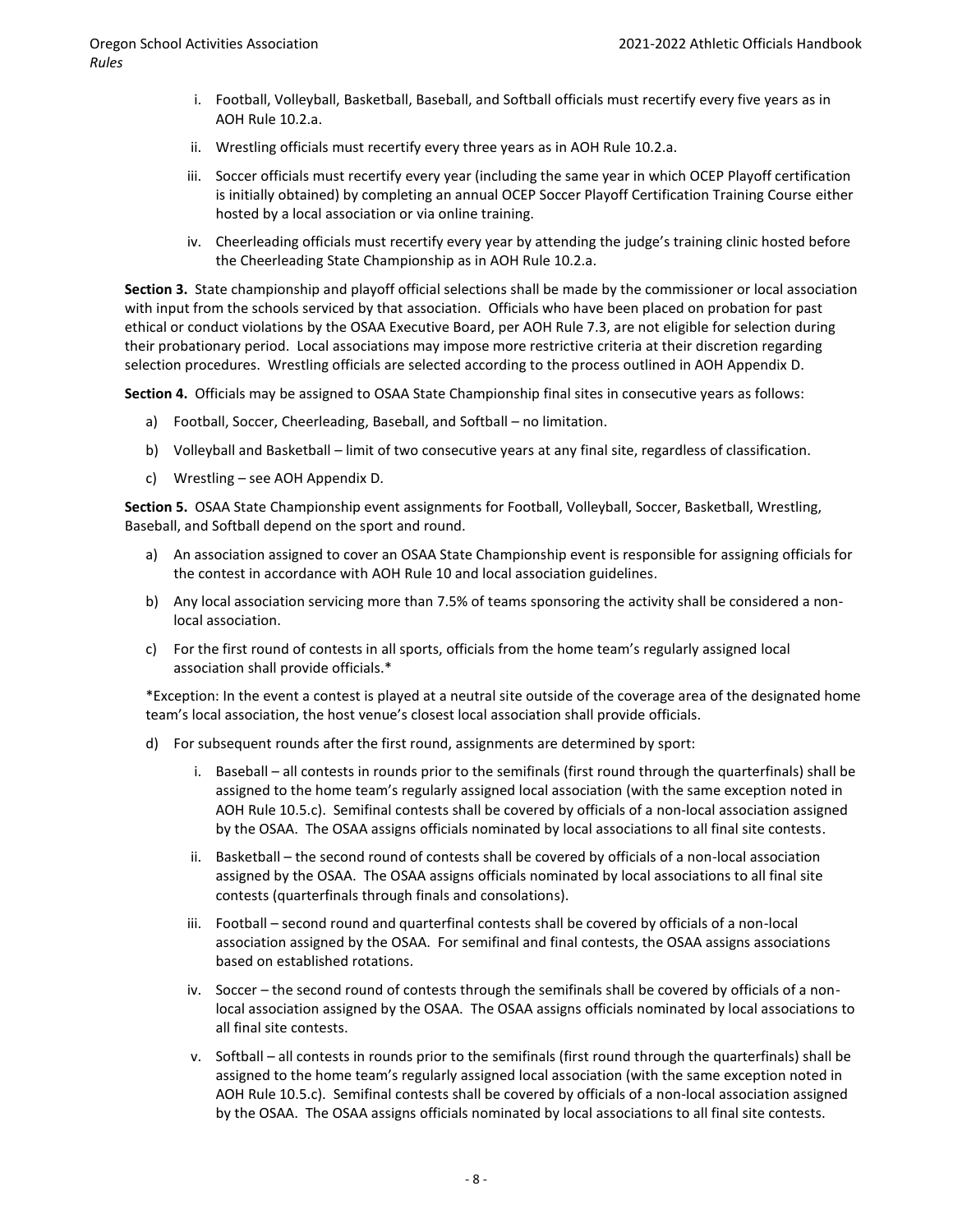- vi. Volleyball the second round of contests shall be covered by officials of a non-local association assigned by the OSAA. The OSAA assigns officials nominated by local associations to all final site contests (quarterfinals through finals and consolations).
- vii. Wrestling see the selection process in AOH Appendix D.

**Section 6.** Cheerleading State Championship officials are nominated by their local association and assigned by the OSAA. Out-of-state, guest officials for the Cheerleading State Championship are exempt from the requirements in AOH 10.1 and must be approved by the OSAA Executive Director.

**Section 7.** Associations may decline state playoff and tournament assignments if the commissioner notifies the OSAA. Notification shall be given prior to the established deadlines for submitting names of tournament officials to the OSAA.

**Section 8.** The OSAA will distribute declined assignments at their discretion.

**Section 9.** Associations may trade an assignment or assignments with another association upon approval from the OSAA Executive Director.

### **Rule 11 – Fees**

**Section 1.** The Officials Fee Schedule is available in *AOH Appendix E*.

**Section 2.** Per OSAA Constitution Article 9.7, the OSAA Fee Review Committee (FRC) shall consider only items involving fees paid to individual officials, commissioners, or local officials associations. This includes game fees, per diem, check writing fees, commissioner fees, or any other type of service fee provided collectively called Fees, and the Association Mileage Reimbursement Rate(s).

**Section 3.** The FRC shall forward recommendations regarding regular season Fees to the OSAA Delegate Assembly, and shall forward recommendations regarding State Championship Fees and the Association Mileage Reimbursement Rate(s) to the OSAA Executive Board.

**Section 4.** The FRC shall be a standing committee consisting of three representatives of the Oregon Athletic Directors Association (OADA) Executive Board, three representatives of the OAOA Executive Board, one representative of the OSAA Executive Board, and the OSAA Executive Director as a non-voting member.

**Section 5.** The OADA and OAOA will each be responsible to define the process by which their representatives will be selected and the term lengths they will serve.

**Section 6.** The FRC shall meet as requested by the OSAA Executive Board. The FRC shall determine a schedule of no fewer than three meetings, which shall allow the opportunity for public input.

**Section 7.** Schools and local associations may negotiate reduced fees in relation to the financial needs, availability of officials, and other factors that reflect local and district conditions.

**Section 8.** Any fee or supplemental charge not outlined in the approved officials fee schedule must be approved by the OSAA Executive Director.

**Section 9.** When the OSAA determines that lodging is necessary for OSAA State Championship events, complimentary rooms will be provided based on two officials per room. If an official wishes not to share a room, there will be no reimbursement for lodging expenses. In these cases, the official is responsible for their own reservations and are not eligible for the OSAA discounted rates.

**Section 10.** For OSAA State Championship events, any meal reimbursement will be based on the time of the assignment and must be confirmed by the OSAA staff prior to the contest. Meal reimbursement is limited to \$8.00 for breakfast, \$10.00 for lunch, and \$15.00 for dinner. Receipts are not required for meal reimbursement.

### **Rule 12 – Reciprocation Formula**

**Section 1.** Local officials associations that must use another association to provide coverage for contests involving a school that is normally serviced by the association shall reciprocate coverage in the same sports season. Associations that cannot reciprocate according to the schedule below shall forfeit the appropriate number of schools prior to calculation of OSAA State Championship event allocations:\*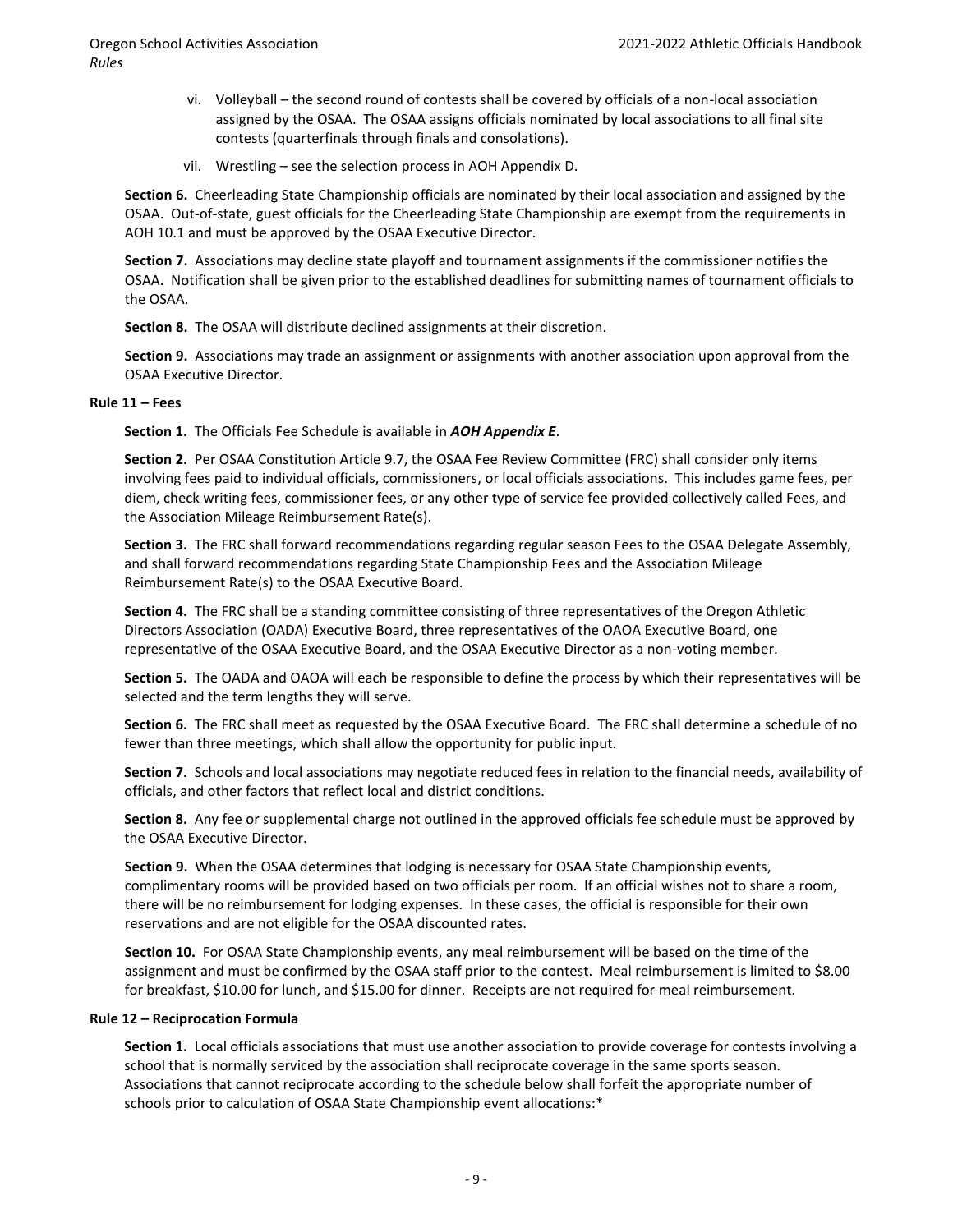| <b>Sport</b> | Covered Contests (1 year - any level) | Covered Contests (2 years - any level) | <b>Coverage Equivalent</b> |
|--------------|---------------------------------------|----------------------------------------|----------------------------|
| Baseball     | 24 contests                           | 36 contests                            | 1 school serviced          |
| Basketball   | 24 contests                           | 36 contests                            | 1 school serviced          |
| Football     | 8 contests                            | 12 contests                            | 1 school serviced          |
| Soccer       | 14 matches                            | 21 matches                             | 1 school serviced          |
| Softball     | 24 contests                           | 36 contests                            | 1 school serviced          |
| Volleyball   | 16 matches                            | 24 matches                             | 1 school serviced          |
| Wrestling    | 8 matches                             | 12 matches                             | 1 school serviced          |

**Section 2.** The smallest unit used will be .5 schools serviced.

**Section 3.** Coverage provided can be at any classification and level.

\*Note: Under this schedule, a 3A freshman volleyball contest is equivalent to a 4A varsity volleyball contest.

### **Rule 13 – Dual Membership**

**Section 1.** Officials may have membership in multiple local officials associations in the same sport upon mutual agreement between the commissioners and executive boards of the local associations involved. The official is responsible for any local association membership dues in all affiliated associations.

**Section 2.** To obtain a dual membership, the official must annually complete and submit to all involved local associations and to the OSAA the following items prior to the respective sport's season.

- a) The official must designate a primary local association.
- b) The official must create a plan for how they will meet the attendance requirements for officials certification as in AOH Rule 4.1.d.

**Section 3.** All OSAA State Championship assignments shall be made by the official's primary local association they identified prior to the respective sport's season.

### **Rule 14 – Affiliate Membership**

**Section 1.** A non-resident who wishes to certify in Oregon must first certify in that sport in the state in which they reside. If certification in their state involves a supervised examination, their certification fee will be waived, except for NFHS Officials Association membership, but they must follow all other certification procedures. If, however, their state does not require a supervised examination for certification, they will be required to pay the certification fee in Oregon and follow regular certification procedures.

**Section 2.** For officials moving into Oregon who currently are certified in another state, no certification fee will be required, except for NFHS Officials Association membership. Their certification will be honored in Oregon until the time of the next supervised examination for that sport if the state from which they moved required a supervised examination for certification.

### **Rule 15 – State Rules Interpreters**

**Section 1.**The OSAA is the sole and exclusive source of binding NFHS rules interpretations for OSAA sanctioned contests and shall appoint a State Rules Interpreter for each sport.

**Section 2.** The State Rules Interpreter shall be responsible for interpreting and clarifying NFHS rules, interpretations, and mechanics within their sport for use throughout the state. The State Rules Interpreter also provides clarifications and answers to questions regarding sport rules and mechanics to help ensure NFHS guidelines are followed by officials.

**Section 3.**In cooperation with the OSAA and the OAOA, the State Rules Interpreter helps to determine and disseminate state specific rule adoptions. At the annual sport specific rules clinic, the State Rules Interpreter presents NFHS rules changes, editorial changes, and points of emphasis.

**Section 4.** The State Rules Interpreter shall be responsible for and oversee state-wide training for their sport in cooperation with the OSAA and the OAOA.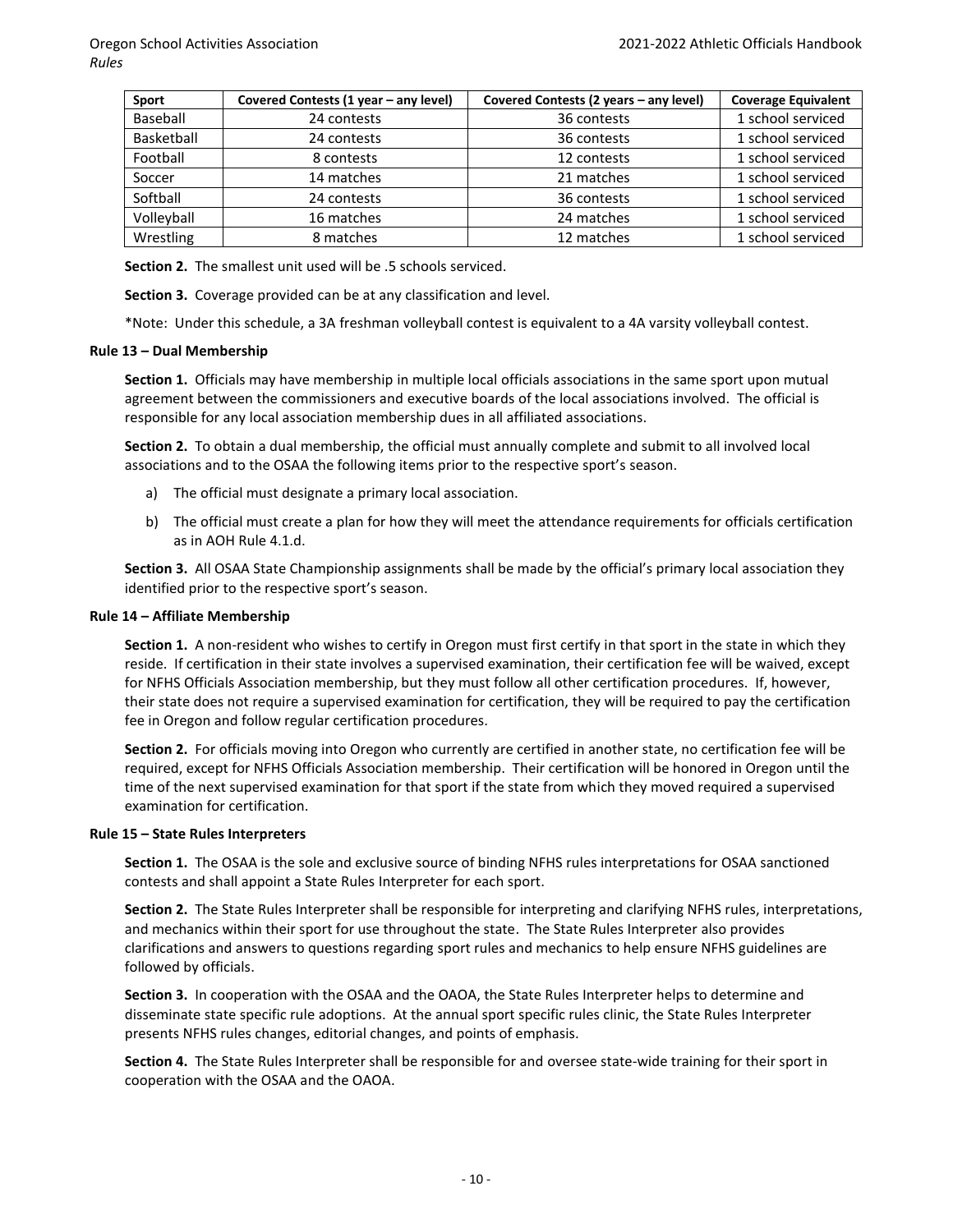### **APPENDICES**

- A. Summary of Changes to the 2021-2022 Athletic Officials Handbook
- B. Examples of Mentoring Programs
- C. Youth Officials
- D. Wrestling State Championship Selection Process
- E. Officials Fee Schedule
- F. OSAA Rules and Executive Board Policies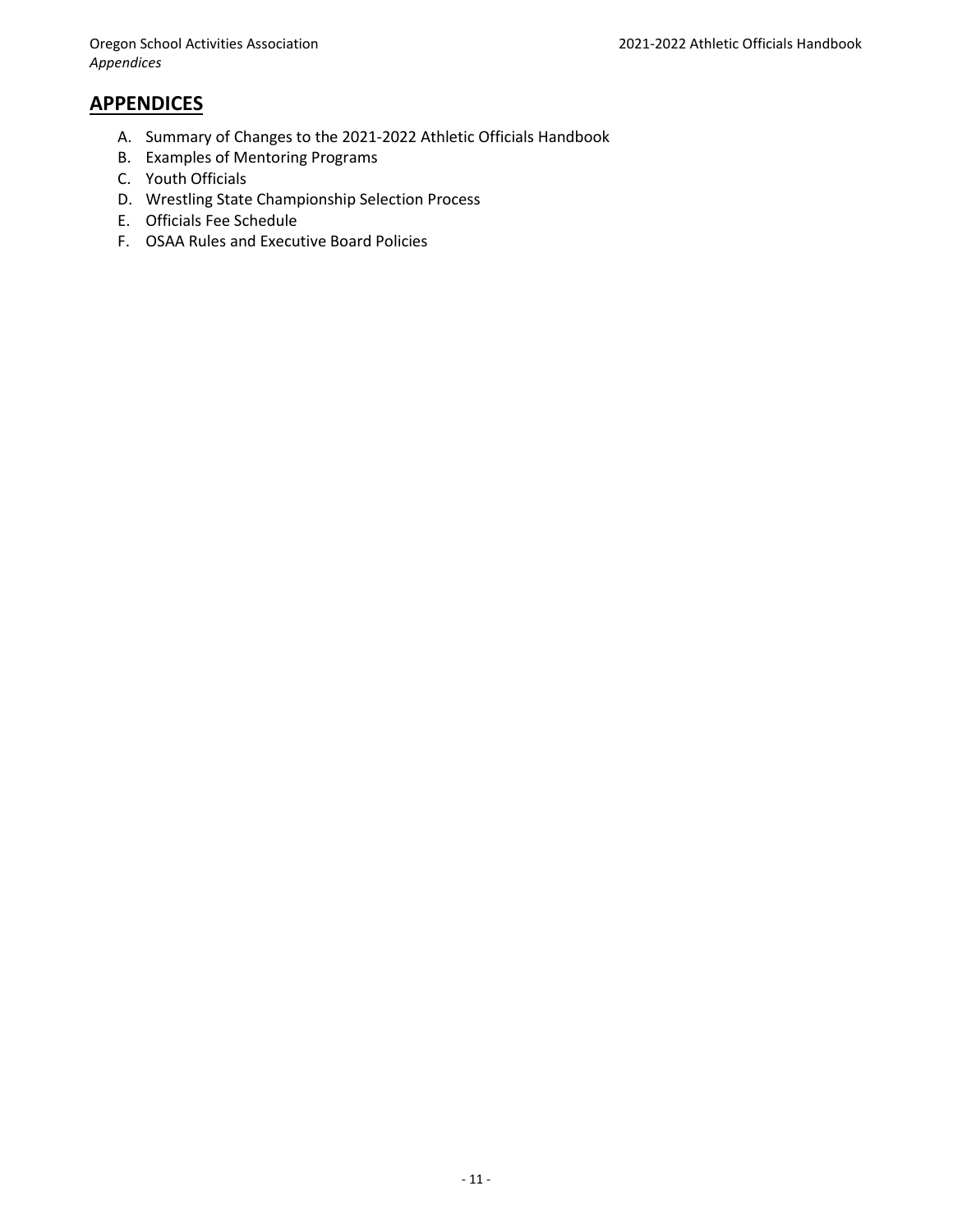### **Summary of Changes to the 2021-2022 Athletic Officials Handbook**

- Added Appendix E Officials Fee Schedule and references where previously directed to the OSAA Handbook.
- Rule 1.6 now includes clarifying language that matters regarding association finances including fee distributions and payments to officials are the responsibility of the local officials association.
- Added 9.4 to reflect language from OSAA Executive Board Policy: Officials Certified Requirement.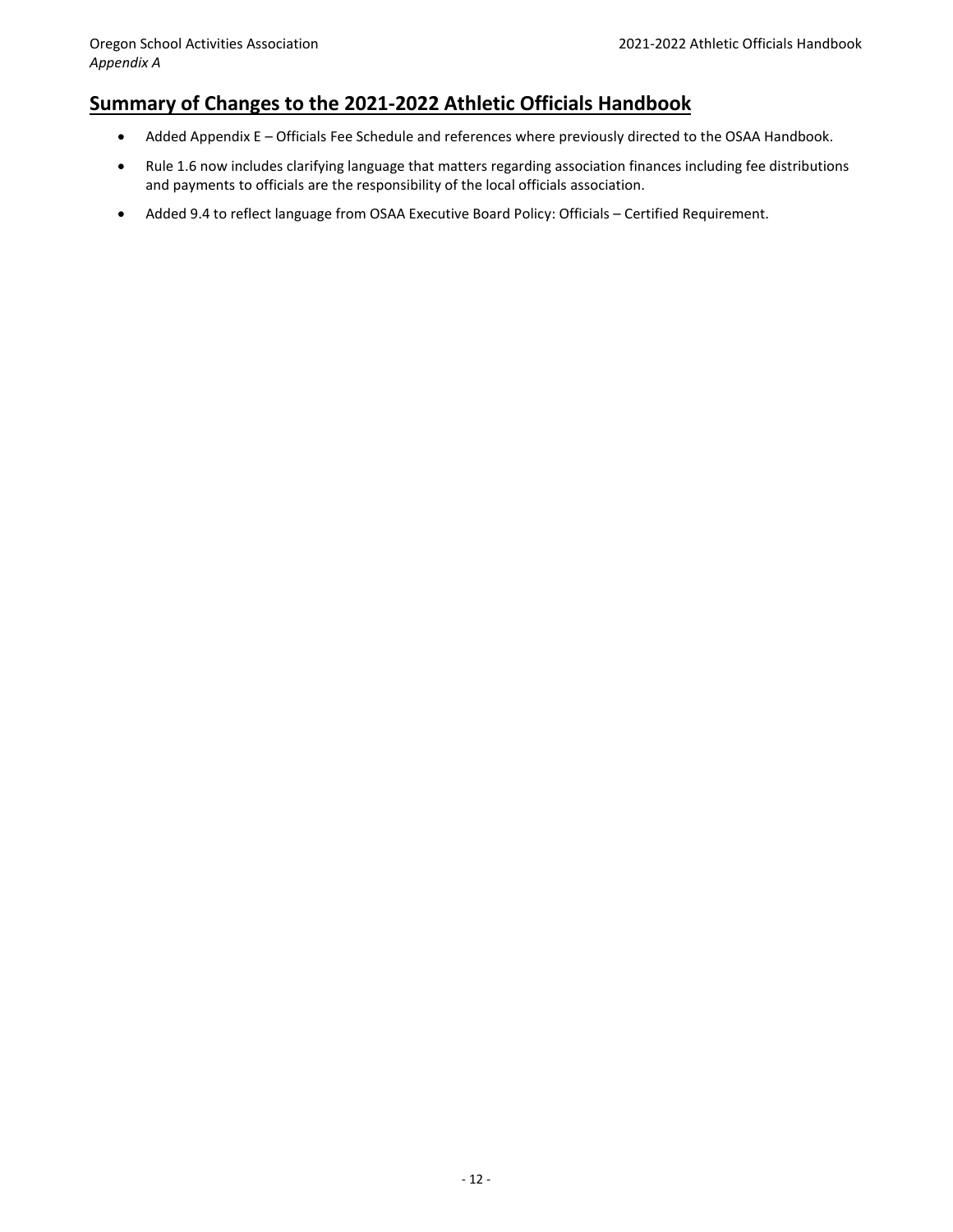### **Examples of Mentoring Programs**

### **Goals and Objectives of a Mentoring Program**

- 1. To support the association, a mentorship program provides avenues to accomplish the following goals:
	- A. Develop members and help them grow as officials,
	- B. Produce effective officials through the development and use of effective mentors,
	- C. Build connections and relationships between members and the association,
	- D. Provide opportunities for new members to feel welcome while involving experienced officials, and
	- E. Promote the retention of officials.
- 2. Official mentoring is vitally important to the association. It helps the association retain referees. Effective officials and mentors are indispensable if the association is to grow and prosper.
- 3. Effective mentors are indispensable if the association's core of officials is to continue to grow. The effectiveness of mentors has a tremendous impact on members and ultimately the overall success of the association.
- 4. Mentoring helps new officials quickly become capable and confident as well as helping experienced officials advance. A mentorship program allows experienced officials new opportunities to continue their involvement with the association.
- 5. Mentoring builds both confidence and competence in mentees by allowing them to build upon their knowledge and skills more quickly than if they were learning solely on their own.
- 6. Mentoring is an effective tool for helping association members advance.
- 7. Experienced officials who already officiate at a higher level or wish to continue giving back to the sport and association can mentor officials and pass along their knowledge and experience.
- 8. Mentoring nurtures professional relationships between members which helps officials feel welcome and connected to the association.

### **Mentorship Program Structures**

Mentor programs can be structured and administered in several ways. Associations should have input into how their mentoring program is set up and structured. Once established, the way in which the mentoring program is administered can vary. The key is to have support from the association to implement, administer, and maintain the mentorship program. An individual or a group of people can help administer the association's mentorship program to provide support of the program's goals and objectives and to be responsible for the program. Regarding program oversight, some options include:

- 1. Designate an existing association executive board member to be solely responsible for the mentorship program by overseeing its implementation and administration.
- 2. Create a new officer or program administrator that is responsible for the mentorship program who operates under the supervision of the association's executive board or committee. This individual could be an executive board member, an experienced official, or a member with interest in supporting the mentoring program.
- 3. Delegate a committee to run and administer the mentorship program. With a committee structure, oversight can be delegated to committee members to share the workload of the mentoring program's operation.

The structure of the mentorship program depends on several factors: the size of the association, the needs and desires of the membership, the number and availability of mentors, and the desired outcomes established by the association. Some examples of how a mentorship program can be structured include:

- 1. One-On-One:
	- A. A one-on-one model pairs two officials together. One mentor is paired with one mentee.
	- B. This model allows for individualized attention and focus from one mentor to one mentee.
	- C. This requires many mentors. Typically, the number of mentees is higher than the number of available mentors.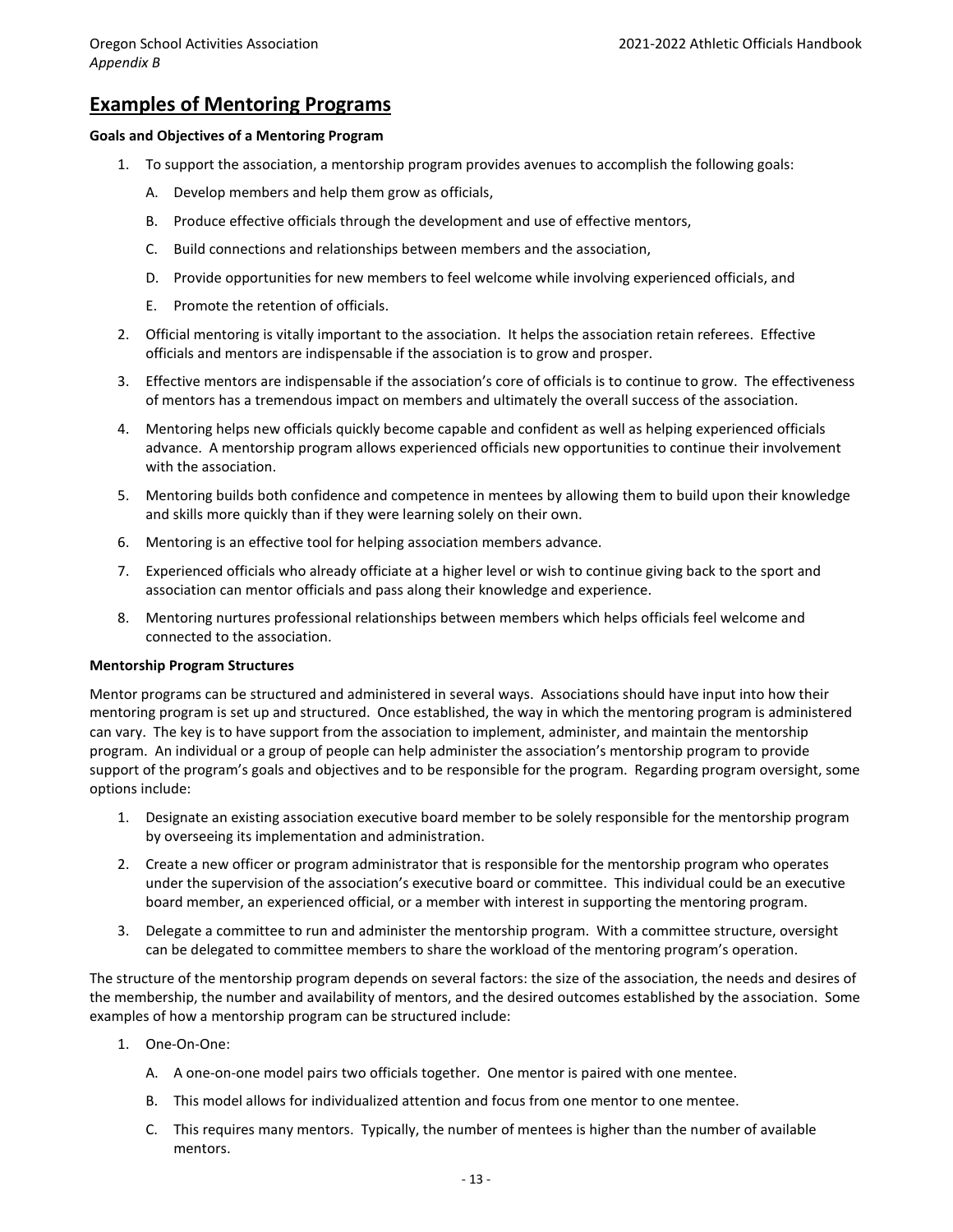- 2. One-To-Many:
	- A. In a one-to-many model, a mentor is paired with multiple mentees.
	- B. This model allows for discussions and learning to take place in small groups. These groups can be diverse with newer and experienced officials or the group can be alike in mentee's rank or experience.
	- C. This requires a few mentors. Multiple officials can be assigned to a single mentor.
- 3. Hybrid:
	- A. In a hybrid model, the structure of the mentorship program is a combination or amalgamation of one-onone or one-to-many models with changes to reflect the needs of the association.
	- B. Models should be considered that best suit the availably of mentors and mentees.

### **Roles that Mentors Play**

As John C. Crosby once said, "Mentoring is a brain to pick, an ear to listen, and a push in the right direction." The mentor acts as a helping hand for new and developing officials; they plays many important roles in the development of officials:

- 1. As friend, the mentor must be persuasive in their comments to the mentee. The official must trust the motives as well as the judgment of the mentor and believe that the mentor gives freely of time and effort.
- 2. As observer, the mentor must provide sound, simple advice and assistance that leads the mentee on the shortest path to success. The mentee must believe in the sincerity and credibility of the assistance given.
- 3. As supporter, the mentor offers encouragement in unlimited supply. In this view, the official can do no wrong, but can always be encouraged to do better. This is unconditional support for the person, not for everything the person does.
- 4. As advocate, the mentor is obligated to take the part of the official in all encounters. No criticism or dissent can go unchecked; no party can challenge without the proactive, positive involvement of the mentor.
- 5. As choreographer, the mentor helps the new and developing official to stage the officiating process. From the opening – arrival and pre-contest – to the closing – the post-game ceremony and bookkeeping – the mentor helps the official to move with purpose and direction from one part of the process to the next. The mentor also encourages and assists the official in understanding and moving through association policies and procedures.
- 6. As advisor, the mentor provides accurate, factual information that gives the mentee additional insight and understanding.
- 7. As coach, the mentor offers tactical instructions that help the official to operate at the top of their game and provides the official with practical suggestions to improve performance.
- 8. As role model, the mentor gives the developing official a real person to emulate. The mentor's attitudes, values, and behaviors set the example that the mentee is likely to follow.

### **Mentor Qualifications**

Although any experienced official can be a candidate for becoming a mentor, mentors should have some or all of the following sample qualifications:

- 1. Be committed to the association and the philosophies of officiating.
- 2. Be willing to devote time and energy to the mentor program.
- 3. Have clear and concise verbal communication skills.
- 4. Learn to properly observe an official's performance.
- 5. Have a positive attitude in presenting information.
- 6. Develop an aptitude for listening and responding to an official's questions and concerns.
- 7. Encourage officials and understand an official's shortcomings.
- 8. Serve as a role model to other officials and mentors.
- 9. Have a strong understanding and grasp of association governance, guidelines, and operations.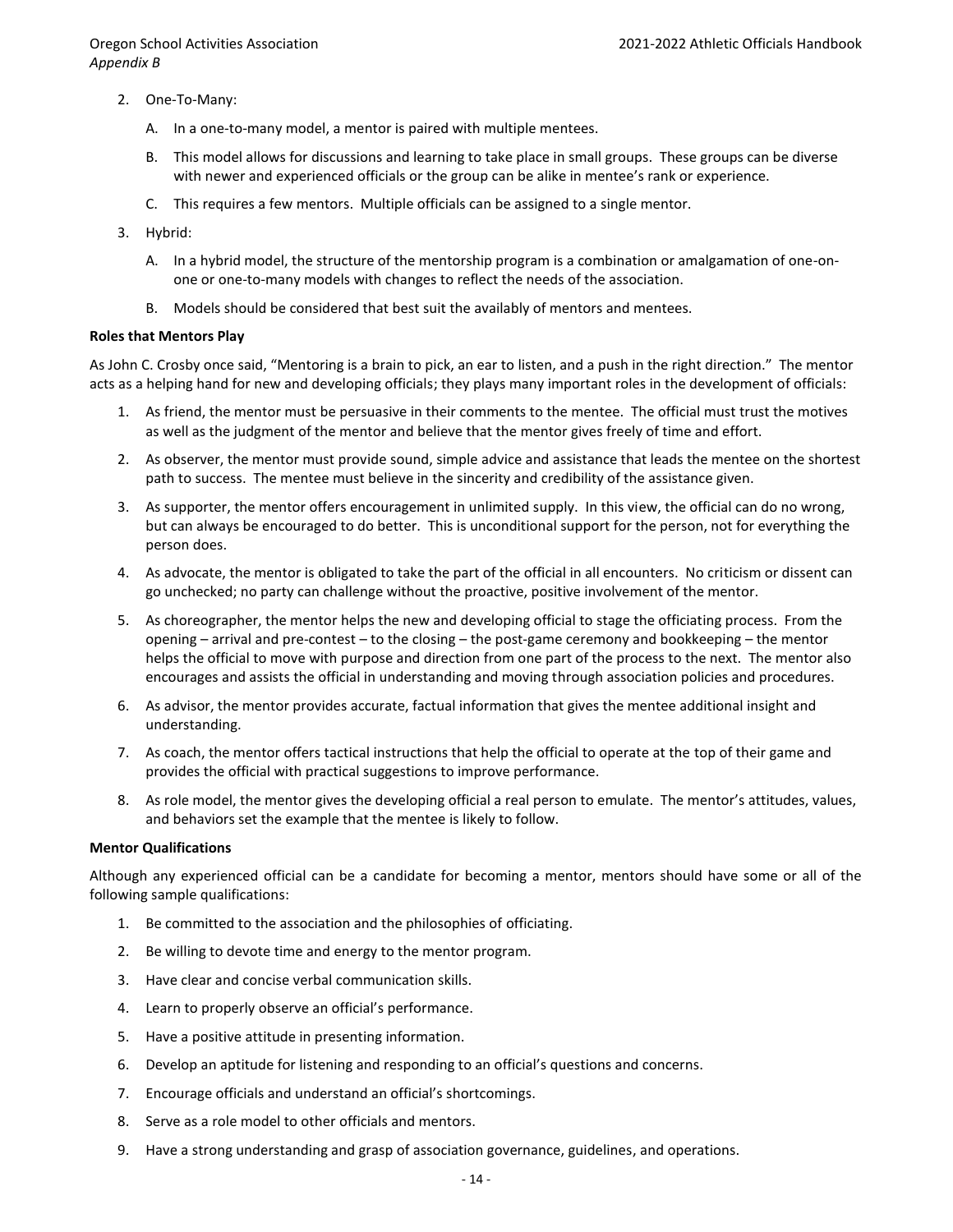### **Guidelines for Mentoring**

When mentoring, mentors should remember these guidelines:

- 1. Act as a mentor in all of the roles expected of a mentor.
- 2. Always present a positive attitude toward officiating and toward the association.
- 3. Create a safe, positive environment for improvement.
- 4. Be available as often as needed to provide support and answer questions.
- 5. Observe the official as often as needed.
- 6. Encourage the official to continue advancement and/or certification to higher levels of officiating.
- 7. As availability and policy permit, try to arrange where you as the mentor and the official you're mentoring can be assigned to the same contest.
- 8. Participate with the official in continuing training and social activities offered by the association.
- 9. Seek help from others to ensure that the needs of the official are met.
- 10. Report to the mentoring program administrator any special needs or problems that should be addressed for the mentee or the mentorship program overall.
- 11. Actively recruit others to become officials and mentors.
- 12. Support the official at any contest you observe. This includes positive comments to coaches, spectators, and players or refraining altogether from making comments regarding your mentee's performance.
- 13. Provide positive feedback to the official after all observations:
	- A. Make at least two or three positive comments.
	- B. Identify no more than two areas for improvement by the official.
	- C. Be specific in all comments made to the official using experience or specific examples of performance.
	- D. Give small, attainable, immediately improvable goals for the official.
	- E. Use positive language such as:
		- i. "You might consider trying…"
		- ii. "Other officials often find that…"
		- iii. "From my experience…"
		- iv. "It may be easier for you if you…"
	- F. Avoid phrases such as:
		- i. "You should…"
		- ii. "I always…"
		- iii. "Never…"
		- iv. "Always…"
	- G. End discussions of observations with a positive comment.
	- H. Encourage the official at all times.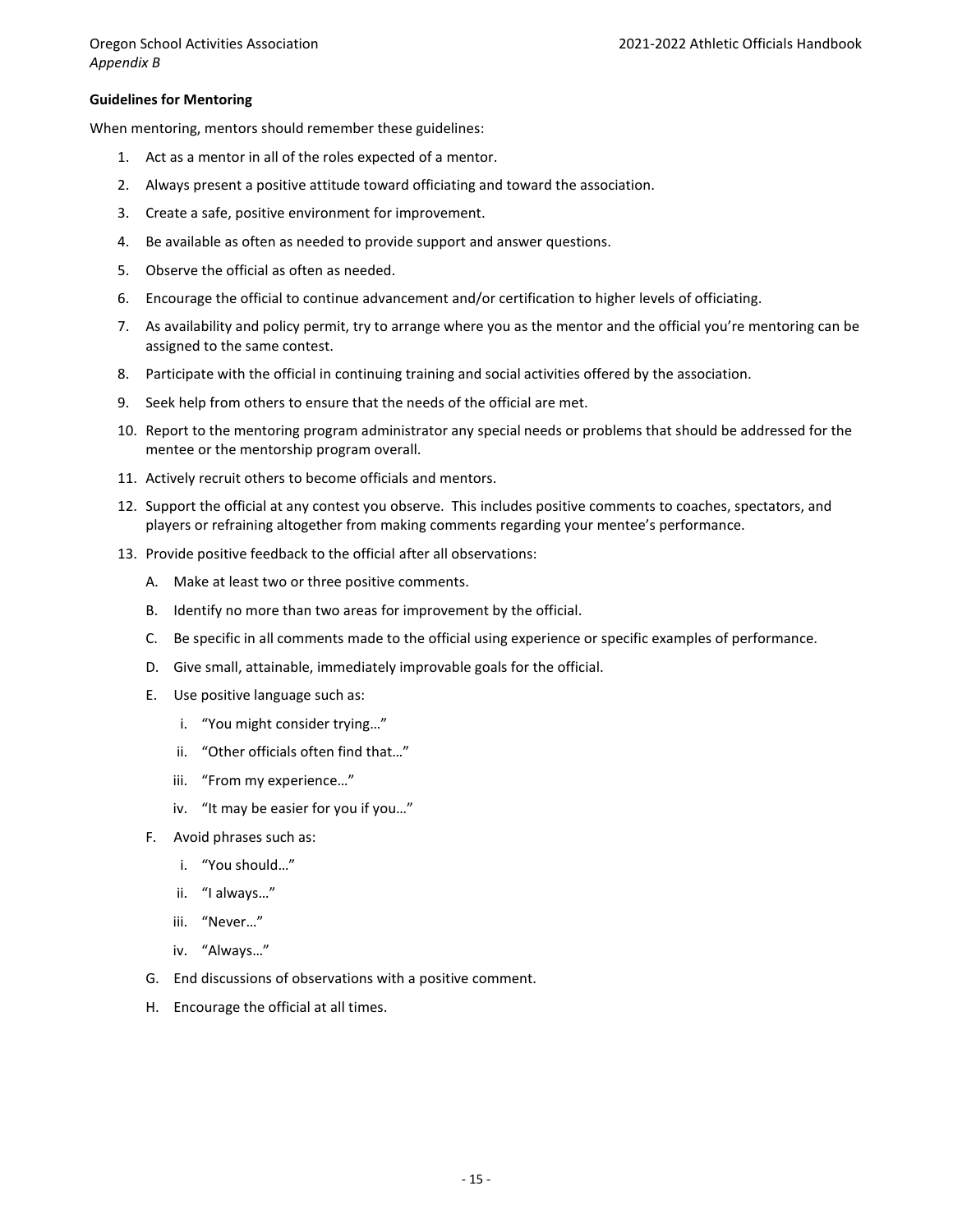### **Youth Officials**

Local officials associations may use officials under the age of 18 with permission from the OSAA Executive Director. The OSAA will depend on the commissioner's professional judgment regarding the skill and maturity level of the underage official.

- 1. Youth officials, with prior approval, must meet the following certification criteria:
	- A. The youth official must satisfy the same certification requirements as all other officials.
	- B. Youth officials will not be screened for criminal conviction history.
	- C. Youth officials shall not be assigned to any OSAA sanctioned contest, at any level, in which the official attends the school of one of the participating teams.
- 2. Assignments of youth officials must also conform to the following guidelines per sport:
	- A. Soccer:
		- i. A varsity level contest serviced by the diagonal system of officiating (center referee and two assistant referees) may have up to one youth assistant referee.
		- ii. A sub-varsity contest serviced by the diagonal system of officiating may have multiple youth officials assigned. An underage youth center referee may be assigned at the sub-varsity level if at least one experienced, non-youth assistant referee is also assigned to the match.
		- iii. A youth official can be assigned to a contest serviced by the dual system of officiating as long as the head referee is an experienced, non-youth official.
		- iv. A youth official cannot be used in an emergency situation to work a solo assignment at any level.
	- B. All other sports:
		- i. Youth officials are limited to sub-varsity assignments only and shall not officiate at the varsity level.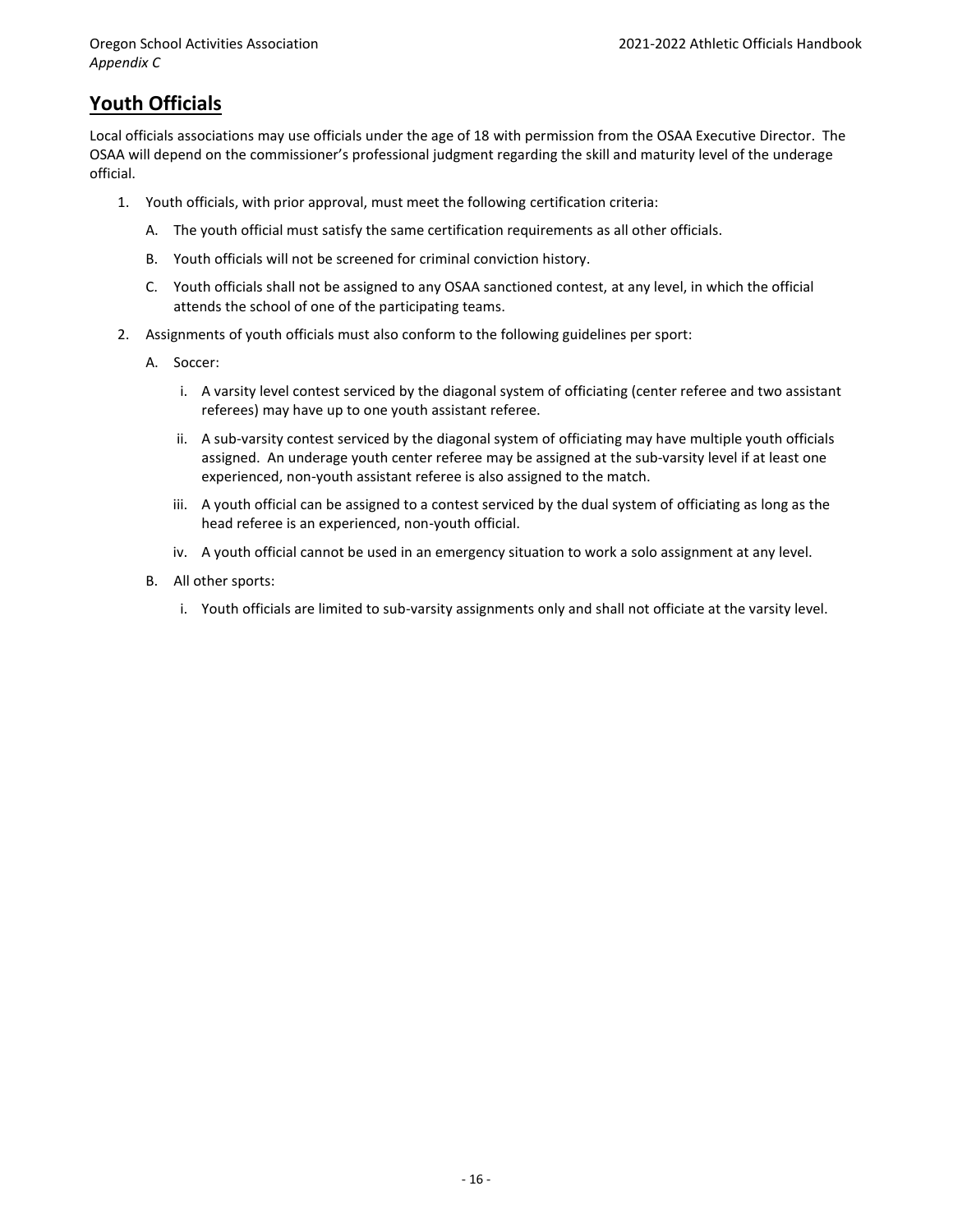### **Wrestling State Championship Selection Process**

Officials for the OSAA Wrestling State Championships are selected according to the following procedure.

- 1. Coaches will nominate officials at their state regional qualifying tournament.
	- A. The number of nominated officials depends on the number of officials at the regional tournament:
		- i. Regionals with four officials will have two officials nominated by coaches
		- ii. Regionals with five officials will have three officials nominated by coaches
		- iii. Regionals with six officials will have four officials nominated by coaches
	- B. Coach nominations will be based on evaluation criteria used at the state tournament:
		- i. Proper uniform: grooming, neatness, shoes, pants, shirts, wristbands, etc.
		- ii. Working with the table: signals, communication, control, score and time, team-work, application of the rules
		- iii. Mat presence: hustle, whistle, confidence, voice
		- iv. Proper mechanics and signals: proper, clear, sequence, length
		- v. Proper positioning: out of bounds, pins and near falls, potentially dangerous holds, anticipation, assistant positioning 180° on the mat
		- vi. Off the mat: professionalism, perception, conflicts
- 2. The Commissioner Selection Committee (CSC) shall select 30 officials from the list of all nominees to officiate the OSAA Wrestling State Championships.
	- A. The CSC is composed of the State Rules Interpreter (SRI) and four commissioners on a rotating annual schedule:
		- i. 2019 CSC: SRI and Commissioners from Metro West, Klamath Falls, Central Oregon, and Albany
		- ii. 2020 CSC: SRI and Commissioners from Northeast Oregon, Salem, South Coast, and Rogue Valley
		- iii. 2021 CSC: SRI and Commissioners from Portland, Blue Mountain, Douglas County, and Eugene
	- B. Members of the annual CSC shall attend at least two major tournaments during the season and evaluate officials.
		- i. CSC members who do not attend and evaluate officials at a minimum of two major tournaments during their year are not eligible to serve on the CSC and shall not participate in that year's tournament selection process.
		- ii. Major tournaments: Grants Pass, Cottage Grove, Northwest Duals, Rose City, Resers, Oregon City, Muilenburg, Coast Classic, and Oregon Classic.
- 3. There is no limit for an official to be selected to officiate at the state tournament for consecutive years other than the following sit out rule.
	- A. At the state tournament, the following year's CSC will evaluate and numerically rank all tournament officials.
	- B. An official will not be eligible for nomination nor selection to officiate the state tournament in the following year if that official has been ranked for two consecutive years in the bottom five group of officials (rank 26 – 30).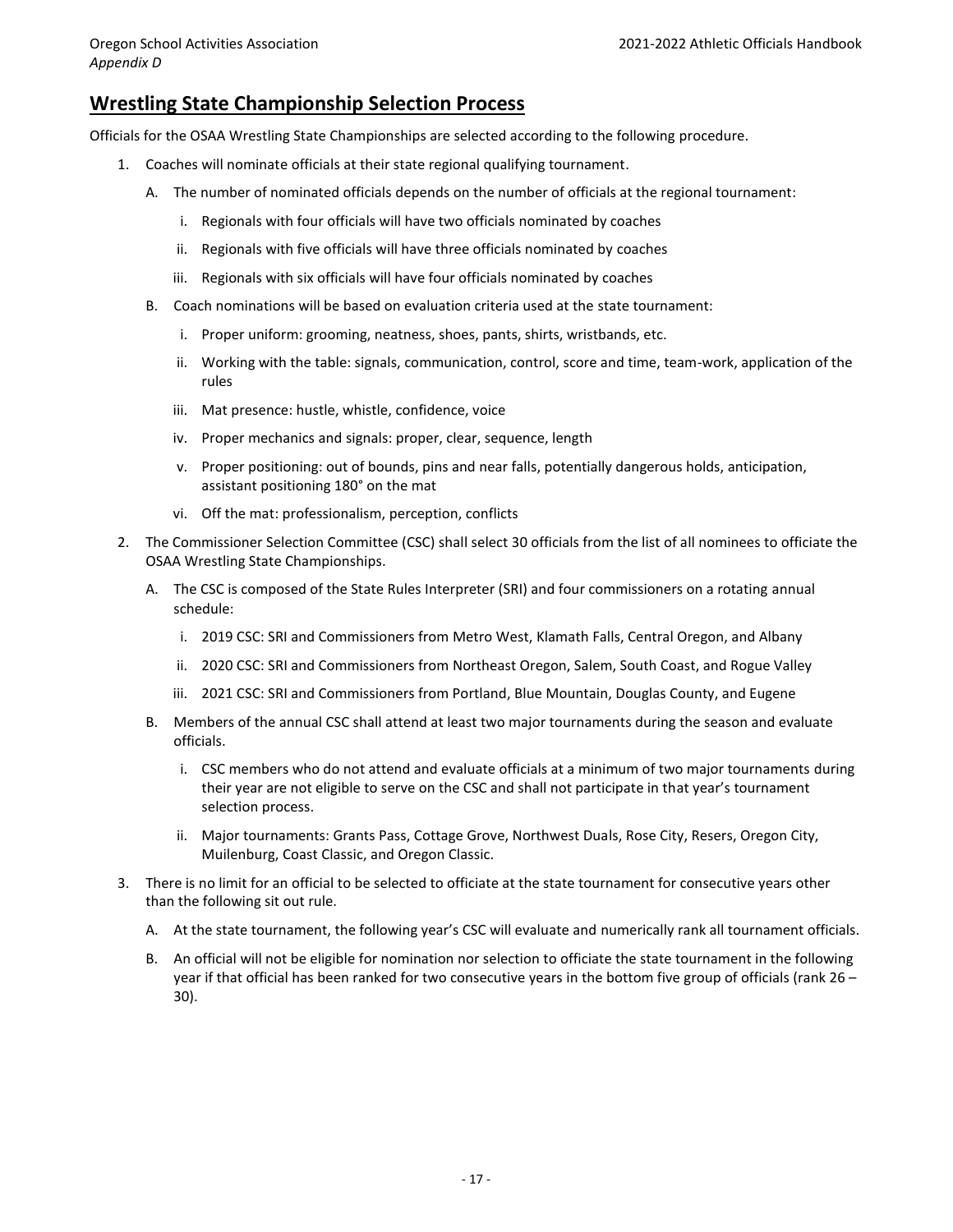### **Officials Fee Schedule**

- OSAA certified officials (sub-varsity, varsity, or playoff certified) are required for all sanctioned activities at the varsity and junior varsity levels including jamborees. EXCEPTION: OSAA certified officials are required in baseball and softball at the varsity level only. OSAA certified officials are required in football at all sub-varsity levels.
- Schools have the responsibility to request permission from their local association to use non-certified officials at subvarsity contests where certified officials are not required.
- Official's fees for league playoff games to determine State Championship representatives shall be paid at the regular season varsity rate for the specific sport.
- Official's fees for 6A-5A-4A "play-in" games shall be paid at the regular season varsity rate for the specific sport.
- "Extended Contests" are defined as those additional time periods played either before or after a contest. Overtime is not an extended contest rather an extension of the previous period therefore no charges should be assessed for overtime periods in any sport.

| <b>BASEBALL - per official</b> | 2019-20 | 2020-21 | 2021-22 | 2022-23 | <b>JAMBOREES</b> | <b>STATE CHAMPIONSHIP FEE</b> |
|--------------------------------|---------|---------|---------|---------|------------------|-------------------------------|
| 6A, 5A, 4A Varsity Fee         | \$66.75 | \$68.00 | \$69.25 | \$70.75 | Max 6 innings /  | 6A, 5A, 4A Sub-Rounds - Base  |
|                                |         |         |         |         | Base Fee         | $Fee + $5.00$                 |
| 6A, 5A, 4A Sub-Varsity Fee     | \$50.00 | \$51.00 | \$52.00 | \$53.00 | Max 6 innings /  | 6A, 5A, 4A Championship       |
|                                |         |         |         |         | Base Fee         | Games - Base Fee $+$ \$10.00  |
| 3A, 2A/1A Varsity Fee          | \$60.00 | \$63.00 | \$64.00 | \$67.25 | Max 6 innings /  | 3A, 2A/1A Sub-Rounds - Base   |
|                                |         |         |         |         | Base Fee         | $Fee + $5.00$                 |
|                                |         |         |         | \$50.50 | Max 6 innings /  | 3A, 2A/1A Championship        |
| 3A, 2A/1A Sub-Varsity Fee      | \$45.00 | \$47.25 | \$48.00 |         | Base Fee         | Games - Base Fee $+$ \$10.00  |

• Two officials are required at the varsity level.

• One umpire may be used in an emergency situation only.

• Sub-Varsity: two officials should be assigned, but one official may be assigned at a rate of 1.33 the "per official fee."

| <b>BASKETBALL - per official</b>                  | 2019-20 | 2020-21 | 2021-22 | 2022-23 | <b>JAMBOREES</b>                    | <b>STATE CHAMPIONSHIP FEE</b>                          |
|---------------------------------------------------|---------|---------|---------|---------|-------------------------------------|--------------------------------------------------------|
| 6A, 5A, 4A (2-person)<br>Varsity Fee              | \$69.00 | \$70.50 | \$72.00 | \$73.50 | Max 24 minutes /<br><b>Base Fee</b> |                                                        |
| 6A, 5A, 4A (3-person)                             | \$58.75 | \$63.50 | \$68.50 | \$73.50 | Max 24 minutes /                    | 6A, 5A, 4A Sub-Rounds - Base                           |
| Varsity Fee<br>6A, 5A, 4A (2-person)              | \$51.75 | \$53.00 | \$54.00 | \$55.25 | <b>Base Fee</b><br>Max 24 minutes / | Fee $+55.00$                                           |
| Sub-Varsity Fee<br>6A, 5A, 4A (3-person)          |         |         |         |         | <b>Base Fee</b><br>Max 24 minutes / | 6A, 5A, 4A Championship                                |
| Sub-Varsity Fee                                   | \$44.00 | \$47.75 | \$51.50 | \$55.25 | <b>Base Fee</b>                     | Games - Base Fee + $$10.00$                            |
| 6A, 5A, 4A Sub-Varsity<br><b>Extended Contest</b> | \$13.00 | \$13.25 | \$13.50 | \$13.75 |                                     |                                                        |
| 3A, 2A, 1A (2-person)<br>Varsity Fee              | \$62.00 | \$65.25 | \$66.50 | \$69.75 | Max 24 minutes /<br><b>Base Fee</b> |                                                        |
| 3A, 2A, 1A (3-person)<br>Varsity Fee              | \$52.75 | \$58.75 | \$63.25 | \$69.75 | Max 24 minutes /<br><b>Base Fee</b> | 3A, 2A, 1A Sub-Rounds - Base<br>Fee $+$ \$5.00         |
| 3A, 2A, 1A (2-person)<br>Sub-Varsity Fee          | \$46.50 | \$49.00 | \$50.00 | \$52.25 | Max 24 minutes /<br><b>Base Fee</b> |                                                        |
| 3A, 2A, 1A (3-person)<br>Sub-Varsity Fee          | \$39.50 | \$44.00 | \$47.50 | \$52.25 | Max 24 minutes /<br><b>Base Fee</b> | 3A, 2A, 1A Championship<br>Games - Base Fee + $$10.00$ |
| 3A, 2A, 1A Sub-Varsity<br><b>Extended Contest</b> | \$11.75 | \$12.25 | \$12.50 | \$13.00 |                                     |                                                        |

Two officials are required at the varsity and junior varsity levels.

• One referee may be used in an emergency situation only.

• JV2 and freshman: two officials should be assigned, but one official may be assigned at a rate of 1.33 the "per official fee."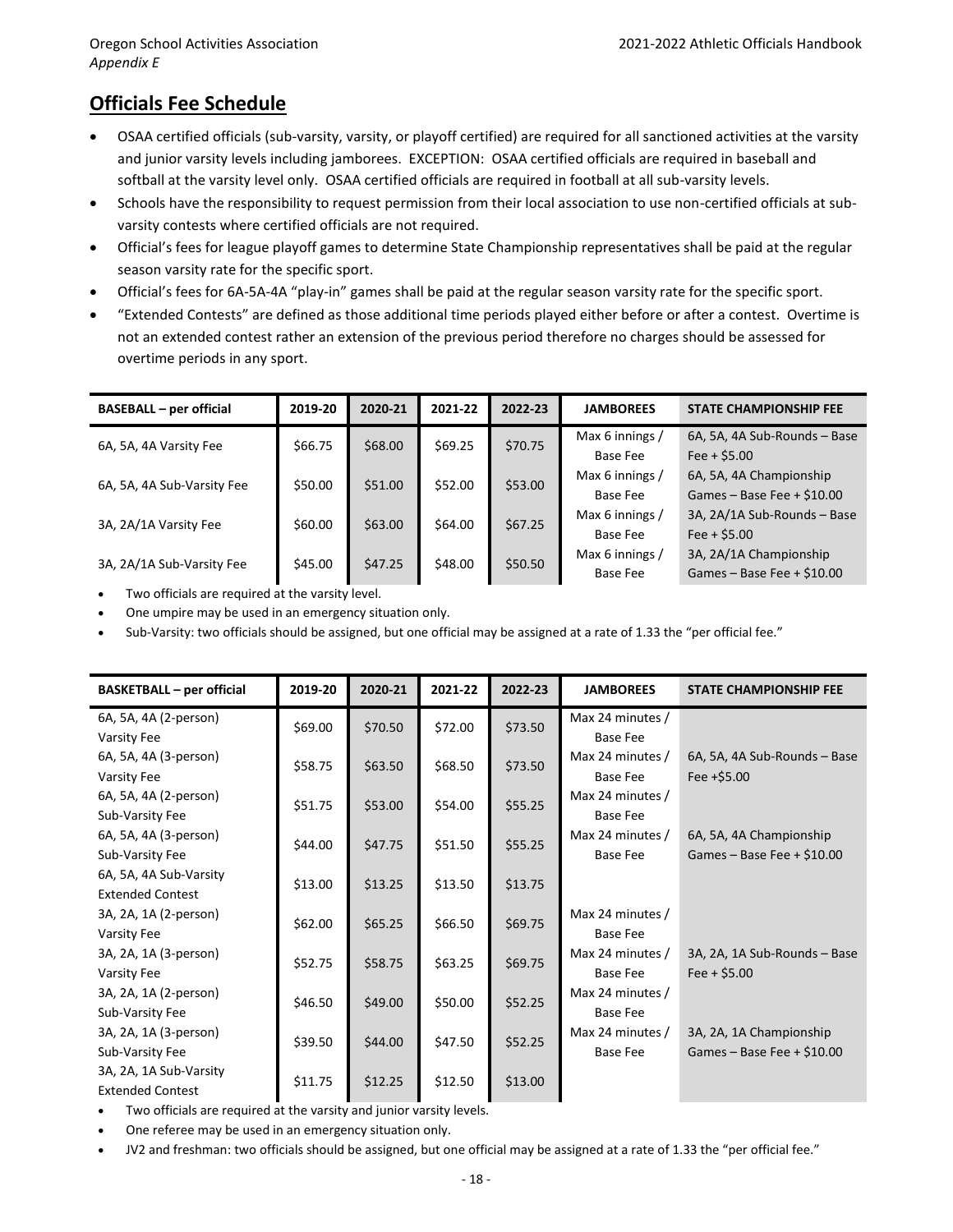| FOOTBALL - per official                           | 2019-20 | 2020-21 | 2021-22 | 2022-23 | <b>JAMBOREES</b>                  | <b>STATE CHAMPIONSHIP FEE</b>                           |
|---------------------------------------------------|---------|---------|---------|---------|-----------------------------------|---------------------------------------------------------|
| 6A, 5A, 4A Varsity Fee                            | \$69.00 | \$70.50 | \$72.00 | \$73.50 | Max 36 plays /<br>Base Fee        | 6A, 5A, 4A Sub-Rounds - Base<br>Fee $+$ \$5.00          |
| 6A, 5A, 4A Sub-Varsity Fee                        | \$51.75 | \$53.00 | \$54.00 | \$55.25 | Max 36 plays /<br><b>Base Fee</b> | 6A, 5A, 4A Championship<br>Games - Base Fee $+$ \$10.00 |
| 6A, 5A, 4A Sub-Varsity<br><b>Extended Contest</b> | \$13.00 | \$13.25 | \$13.50 | \$13.75 |                                   |                                                         |
| 3A, 2A, 1A Varsity Fee                            | \$62.00 | \$65.25 | \$66.50 | \$69.75 | Max 36 plays /<br>Base Fee        | 3A, 2A, 1A Sub-Rounds - Base<br>$Fee + S5.00$           |
| 3A, 2A, 1A Sub-Varsity Fee                        | \$46.50 | \$49.00 | \$50.00 | \$52.25 | Max 36 plays $/$<br>Base Fee      | 3A, 2A, 1A Championship<br>Games - Base Fee $+$ \$10.00 |
| 3A, 2A, 1A Sub-Varsity<br><b>Extended Contest</b> | \$11.75 | \$12.25 | \$12.50 | \$13.00 |                                   |                                                         |

• Five officials are required at the varsity level at the 6A, 5A and 4A classifications.

• Five officials are recommended but at least four are required at the varsity level at the 3A, 2A, and 1A classifications.

• Five officials are recommended but at least four are required at the sub-varsity levels at all classifications.

| $SOCER - per official$              | 2019-20 | 2020-21 | 2021-22 | 2022-23 | <b>JAMBOREES</b> | <b>STATE CHAMPIONSHIP FEE</b>         |  |          |               |
|-------------------------------------|---------|---------|---------|---------|------------------|---------------------------------------|--|----------|---------------|
| 6A, 5A, 4A Varsity Fee              | \$61.75 | \$63.00 | \$64.25 | \$65.50 | Max 60 minutes / | 6A, 5A, 4A Sub-Rounds - Base          |  |          |               |
|                                     |         |         |         |         | Base Fee         | $Fee + $5.00$                         |  |          |               |
| 6A, 5A, 4A Sub-Varsity Fee          | \$46.25 | \$47.25 | \$48.25 | \$49.25 | Max 60 minutes / | 6A, 5A, 4A Championship               |  |          |               |
|                                     |         |         |         |         | Base Fee         | Games – Base Fee + $$10.00$           |  |          |               |
| 6A, 5A, 4A 4 <sup>th</sup> Official |         |         |         |         |                  | 6A, 5A, 4A $4th$ Official $-$         |  |          |               |
|                                     |         |         |         |         |                  | 1/2 State Championship Fee            |  |          |               |
| 3A/2A/1A Varsity Fee                | \$55.50 | \$58.25 | \$59.50 | \$62.25 | Max 60 minutes / | 3A/2A/1A Sub-Rounds - Base            |  |          |               |
|                                     |         |         |         |         |                  |                                       |  | Base Fee | $Fee + S5.00$ |
| 3A/2A/1A Sub-Varsity Fee            | \$41.75 | \$43.75 | \$44.75 | \$46.75 | Max 60 minutes / | 3A/2A/1A Championship                 |  |          |               |
|                                     |         |         |         |         | Base Fee         | Games - Base Fee $+$ \$10.00          |  |          |               |
| 3A/2A/1A 4 <sup>th</sup> Official   |         |         |         |         |                  | $3A/2A/1A$ 4 <sup>th</sup> Official – |  |          |               |
|                                     |         |         |         |         |                  | 1/2 State Championship Fee            |  |          |               |

• Three officials are recommended, but two officials are required at the varsity level.

- Two officials are required at the junior varsity level.
- One referee may be used in an emergency situation only.
- Sub-Varsity: two officials should be assigned, but one official may be assigned at a rate of 1.33 the "per official fee."

| SOFTBALL - per official    | 2019-20 | 2020-21 | 2021-22                       | 2022-23 | <b>JAMBOREES</b> | <b>STATE CHAMPIONSHIP FEE</b> |                             |
|----------------------------|---------|---------|-------------------------------|---------|------------------|-------------------------------|-----------------------------|
| 6A, 5A, 4A Varsity Fee     | \$61.75 | \$63.00 | \$64.25                       | \$65.50 | Max 6 innings /  | 6A, 5A, 4A Sub-Rounds - Base  |                             |
|                            |         |         |                               |         | Base Fee         | Fee $+$ \$5.00                |                             |
| 6A, 5A, 4A Sub-Varsity Fee | \$46.25 | \$47.25 | \$48.25                       | \$49.25 | Max 6 innings /  | 6A, 5A, 4A Championship       |                             |
|                            |         |         |                               |         | Base Fee         | Games - Base Fee $+$ \$10.00  |                             |
|                            | \$55.50 |         | \$62.25<br>\$59.50<br>\$58.25 |         |                  | Max 6 innings /               | 3A, 2A/1A Sub-Rounds - Base |
| 3A, 2A/1A Varsity Fee      |         |         |                               |         | Base Fee         | Fee $+$ \$5.00                |                             |
| 3A, 2A/1A Sub-Varsity Fee  |         | \$43.25 | \$44.75                       |         | Max 6 innings /  | 3A, 2A/1A Championship        |                             |
|                            | \$41.75 |         |                               | \$46.25 | Base Fee         | Games - Base Fee $+$ \$10.00  |                             |

Two officials are required at the varsity level.

• One umpire may be used in an emergency situation only.

• Sub-Varsity: two officials should be assigned, but one official may be assigned at a rate of 1.33 the "per official fee."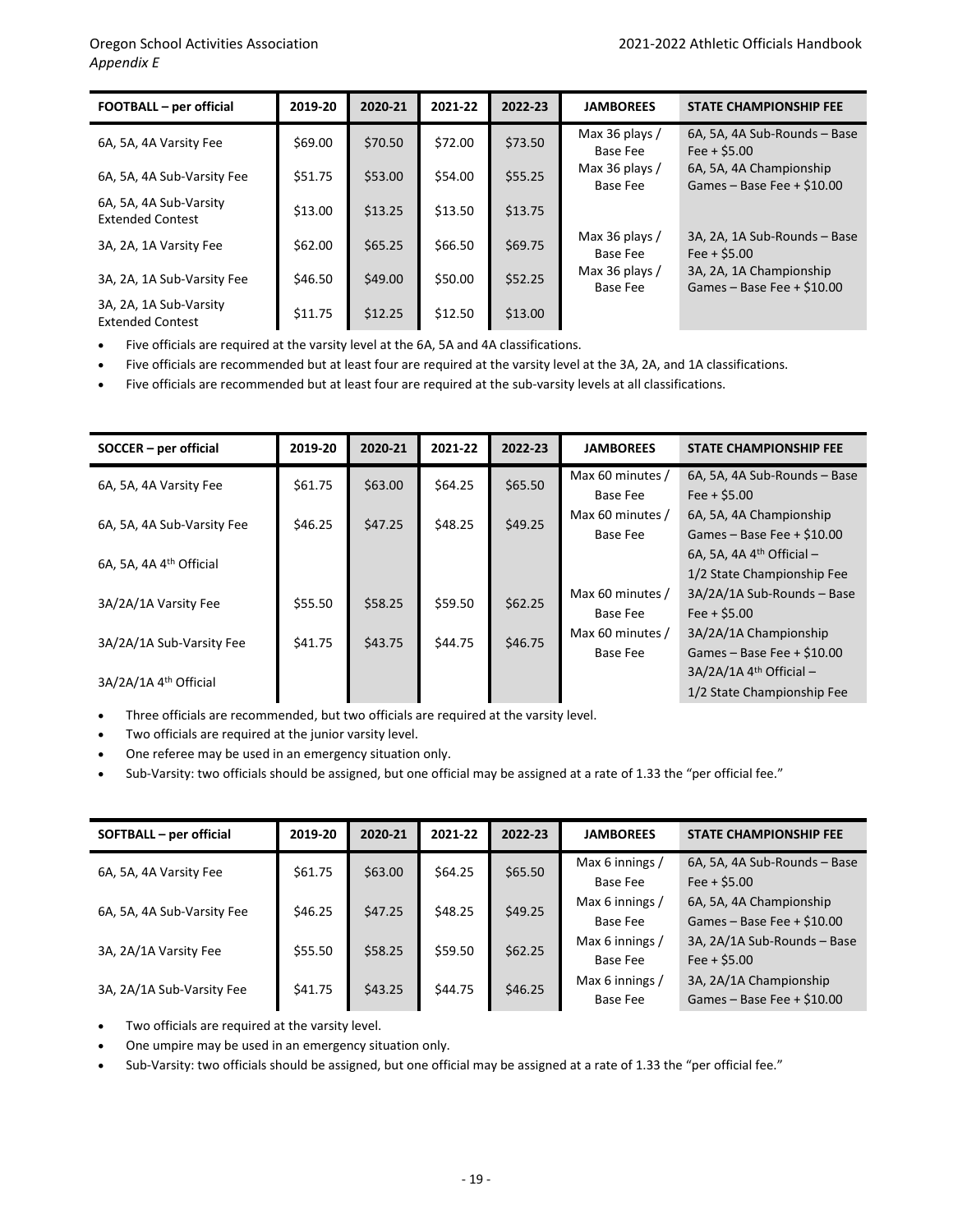| <b>VOLLEYBALL - per official</b> | 2019-20 | 2020-21 | 2021-22 | 2022-23 | <b>STATE CHAMPIONSHIP FEE</b>                                                                |
|----------------------------------|---------|---------|---------|---------|----------------------------------------------------------------------------------------------|
| 6A, 5A, 4A Varsity Fee           | \$63.75 | \$65.00 | \$66.25 | \$67.50 | 6A, 5A, 4A Sub-Round Matches - Base Fee + \$5.00<br>Sub-Round Line Judge - 1/2 Sub-Round Fee |
| 6A, 5A, 4A Sub-Varsity Fee       | \$47.75 | \$48.75 | \$49.75 | \$50.75 | 6A, 5A, 4A Championship Matches - Base Fee +<br>\$10.00                                      |
| 6A, 5A, 4A Line Judge            | \$31.88 | \$32.50 | \$33.13 | \$33.75 | Championship Line Judge - 1/2 State<br>Championship Fee                                      |
| 3A, 2A, 1A Varsity Fee           | \$57.50 | \$60.25 | \$61.25 | \$64.25 | 3A, 2A, 1A Sub-Round Matches - Base Fee + \$5.00<br>Sub-Round Line Judge - 1/2 Sub-Round Fee |
| 3A, 2A, 1A Sub-Varsity Fee       | \$42.25 | \$45.25 | \$46.00 | \$48.25 | 3A, 2A, 1A Championship Matches - Base Fee +<br>\$10.00                                      |
| 3A, 2A, 1A Line Judge            | \$28.75 | \$30.13 | \$30.63 | \$32.13 | Championship Line Judge - 1/2 State<br>Championship Fee                                      |

• Two officials are required at the varsity and junior varsity levels.

• One referee may be used in an emergency situation only.

• JV2 and Freshman: *Two officials should be assigned, but one official may be assigned at a rate of 1.33 the "per official fee."*

| Volleyball Regular Season Tournament Fees (per set) and Jamboree Fees (max 4 sets) |         |         |         |         |                                                                                                 |  |  |  |
|------------------------------------------------------------------------------------|---------|---------|---------|---------|-------------------------------------------------------------------------------------------------|--|--|--|
| 6A, 5A, 4A Varsity Fee                                                             | \$15.94 | \$16.25 | \$16.56 | \$16.88 | An Administrative Fee (Commissioner + Check<br>1.<br>Writing Fee) of 5% of total tournament set |  |  |  |
| 6A, 5A, 4A Sub-Varsity Fee                                                         | \$13.61 | \$13.89 | \$14.18 | \$14.46 | fees (not including mileage paid to the<br>officials) may be assessed.                          |  |  |  |
| 3A, 2A, 1A Varsity Fee                                                             | \$14.38 | \$15.06 | \$15.31 | \$16.06 | Fee listed covers changes to scheduled<br>2.<br>tournament - no additional fees may be          |  |  |  |
| 3A, 2A, 1A Sub-Varsity Fee                                                         | \$10.81 | \$11.31 | \$11.50 | \$12.06 | assessed.                                                                                       |  |  |  |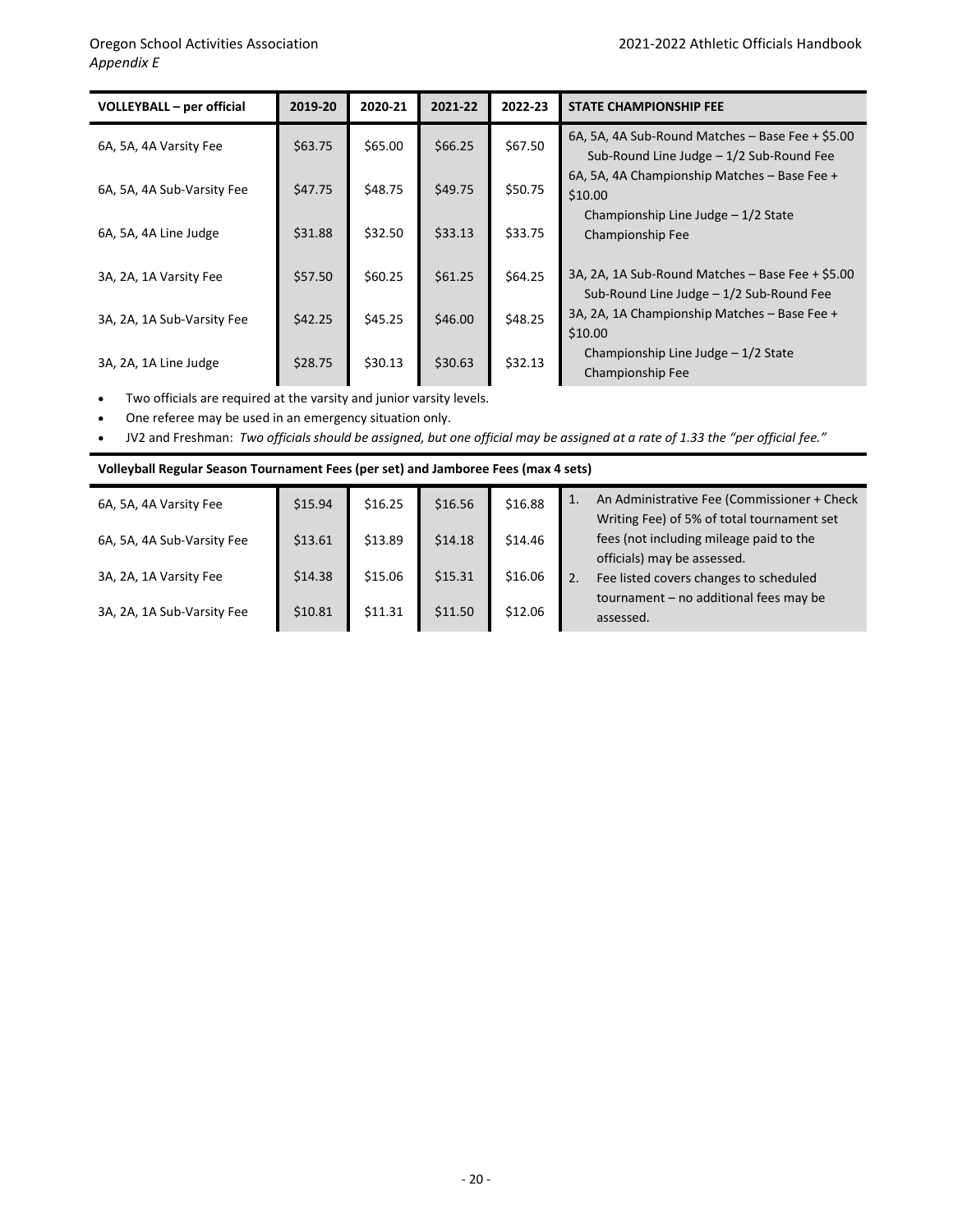| WRESTLING - per official                         | 2019-20 | 2020-21 | 2021-22 | 2022-23 | <b>STATE CHAMPIONSHIP FEE</b> |
|--------------------------------------------------|---------|---------|---------|---------|-------------------------------|
| 6A, 5A, 4A Varsity Fee                           | \$67.25 | \$68.50 | \$69.75 | \$71.25 |                               |
| 6A, 5A, 4A Sub-Varsity Fee                       | \$50.50 | \$51.50 | \$52.25 | \$53.50 |                               |
| 3A, 2A, 1A Varsity Fee                           | \$60.50 | \$63.25 | \$64.50 | \$67.75 | \$350 Tournament Fee          |
| 3A, 2A, 1A Sub-Varsity Fee                       | \$45.50 | \$47.50 | \$48.50 | \$50.75 |                               |
| All Classifications Weigh-In /<br>Skin Check Fee | \$10.00 | \$10.00 | \$10.00 | \$10.00 |                               |

• An official is required at the varsity and junior varsity levels.

### **Wrestling Regular Season Tournament Fees – per official (individual bracket) or per meet (dual meet)**

| All Classifications - Varsity<br><b>Individual Bracket</b><br>Tournaments                       | \$26.25/<br>hour | \$26.75/<br>hour | \$27.25/<br>hour | \$27.75/<br>hour |                                                                                                                        |
|-------------------------------------------------------------------------------------------------|------------------|------------------|------------------|------------------|------------------------------------------------------------------------------------------------------------------------|
| All Classifications - Sub-Varsity<br><b>Individual Bracket</b><br>Tournaments                   | \$22.00/<br>hour | \$22.50/<br>hour | \$23.00/<br>hour | \$23.50/<br>hour |                                                                                                                        |
| All Classifications - Varsity<br>Individual Bracket Tournament<br>Weigh-in / Skin Check Fee     | \$26.25/<br>hour | \$26.75/<br>hour | \$27.25/<br>hour | \$27.75/<br>hour | 1. An Administrative Fee (Commissioner + Check                                                                         |
| All Classifications - Sub-Varsity<br>Individual Bracket Tournament<br>Weigh-in / Skin Check Fee | \$22.00/<br>hour | \$22.50/<br>hour | \$23.00/<br>hour | \$23.50/<br>hour | Writing Fee) of 5% of total tournament match fees<br>(not including mileage paid to the officials) may be<br>assessed. |
| 6A, 5A, 4A Varsity Dual Meet                                                                    | \$67.25/         | \$68.50/         | \$69.75/         | \$71.25/         | 2. Fee listed covers changes to scheduled                                                                              |
| Tournaments                                                                                     | dual             | dual             | dual             | dual             | tournament - no additional fees may be assessed.                                                                       |
| 6A, 5A, 4A Sub-Varsity Dual                                                                     | \$50.50/         | \$51.50/         | \$52.25/         | \$53.50/         |                                                                                                                        |
| <b>Meet Tournaments</b>                                                                         | dual             | dual             | dual             | dual             |                                                                                                                        |
| 3A, 2A/1A Varsity Dual Meet                                                                     | \$60.50/         | \$63.25/         | \$64.50/         | \$67.75/         |                                                                                                                        |
| Tournaments                                                                                     | dual             | dual             | dual             | dual             |                                                                                                                        |
| 3A, 2A/1A Sub-Varsity Dual                                                                      | \$45.50/         | \$47.50/         | \$48.50/         | \$50.75/         |                                                                                                                        |
| <b>Meet Tournaments</b>                                                                         | dual             | dual             | dual             | dual             |                                                                                                                        |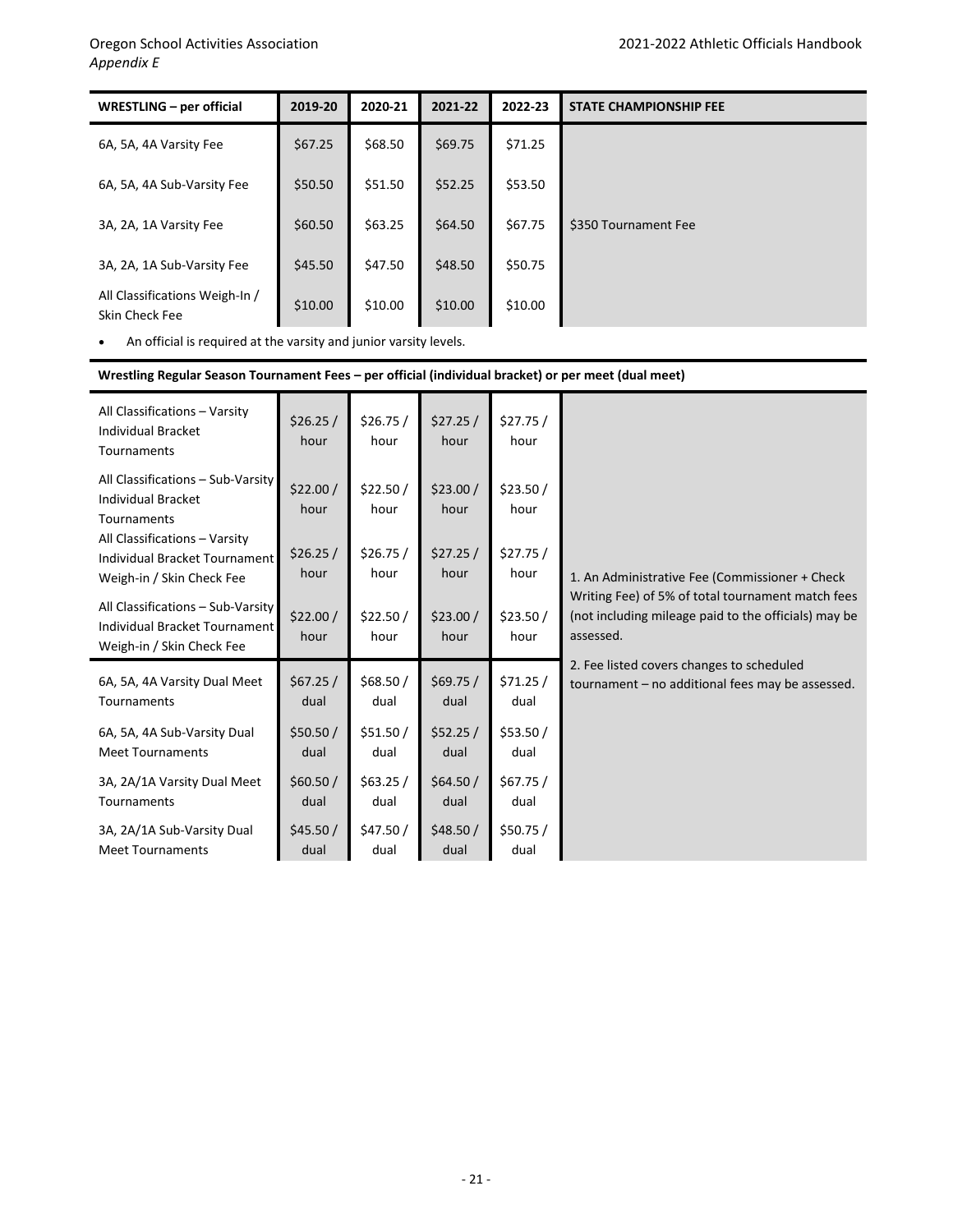| <b>COMMISSIONER AND CHECK WRITING FEES</b> |          |                                         |          |          |          |          |
|--------------------------------------------|----------|-----------------------------------------|----------|----------|----------|----------|
| <b>Activity</b>                            |          | Number of Home Contests on the Schedule | 2019-20  | 2020-21  | 2021-22  | 2022-23  |
| <b>BASEBALL</b>                            | $>6$     | <b>Commissioner Fee</b>                 | \$100.25 | \$102.25 | \$104.25 | \$106.25 |
|                                            |          | Check Writing Fee                       | \$66.75  | \$68.00  | \$69.25  | \$70.75  |
|                                            |          | <b>Commissioner Fee</b>                 | \$50.00  | \$51.00  | \$52.00  | \$53.00  |
|                                            | $\leq 6$ | <b>Check Writing Fee</b>                | \$33.50  | \$34.25  | \$35.00  | \$35.75  |
|                                            |          | <b>Commissioner Fee</b>                 | \$69.00  | \$70.50  | \$72.00  | \$73.50  |
|                                            | $>6$     | Check Writing Fee                       | \$69.00  | \$70.50  | \$72.00  | \$73.50  |
| <b>BASKETBALL</b>                          |          | <b>Commissioner Fee</b>                 | \$34.50  | \$35.25  | \$36.00  | \$36.75  |
|                                            | $\leq 6$ | <b>Check Writing Fee</b>                | \$34.50  | \$35.25  | \$36.00  | \$36.75  |
|                                            |          | <b>Commissioner Fee</b>                 | \$69.00  | \$70.50  | \$72.00  | \$73.50  |
|                                            | > 2      | Check Writing Fee                       | \$69.00  | \$70.50  | \$72.00  | \$73.50  |
| <b>FOOTBALL</b>                            | $\leq$ 2 | <b>Commissioner Fee</b>                 | \$34.50  | \$35.25  | \$36.00  | \$36.75  |
|                                            |          | <b>Check Writing Fee</b>                | \$34.50  | \$35.25  | \$36.00  | \$36.75  |
|                                            |          | <b>Commissioner Fee</b>                 | \$61.75  | \$63.00  | \$64.25  | \$65.50  |
|                                            | > 3      | <b>Check Writing Fee</b>                | \$61.75  | \$63.00  | \$64.25  | \$65.50  |
| <b>SOCCER</b>                              |          | <b>Commissioner Fee</b>                 | \$30.75  | \$31.25  | \$32.00  | \$32.75  |
|                                            | $\leq 3$ | <b>Check Writing Fee</b>                | \$30.75  | \$31.25  | \$32.00  | \$32.75  |
|                                            |          | <b>Commissioner Fee</b>                 | \$63.75  | \$65.00  | \$66.25  | \$67.50  |
| VOLLEYBALL                                 | >4       | Check Writing Fee                       | \$63.75  | \$65.00  | \$66.25  | \$67.50  |
|                                            | $\leq 4$ | <b>Commissioner Fee</b>                 | \$32.00  | \$32.75  | \$33.50  | \$34.25  |
|                                            |          | <b>Check Writing Fee</b>                | \$32.00  | \$32.75  | \$33.50  | \$34.25  |
| SOFTBALL                                   | > 6      | <b>Commissioner Fee</b>                 | \$100.25 | \$102.25 | \$104.25 | \$106.25 |
|                                            |          | <b>Check Writing Fee</b>                | \$66.75  | \$68.00  | \$69.25  | \$70.75  |
|                                            |          | <b>Commissioner Fee</b>                 | \$50.00  | \$51.00  | \$52.00  | \$53.00  |
|                                            | $\leq 6$ | <b>Check Writing Fee</b>                | \$33.50  | \$34.25  | \$35.00  | \$35.75  |
|                                            |          | <b>Commissioner Fee</b>                 | \$67.25  | \$68.50  | \$69.75  | \$71.25  |
|                                            | $> 3$    | Check Writing Fee                       | \$67.25  | \$68.50  | \$69.75  | \$71.25  |
| WRESTLING                                  | $\leq 3$ | <b>Commissioner Fee</b>                 | \$33.75  | \$34.50  | \$35.25  | \$36.00  |
|                                            |          | <b>Check Writing Fee</b>                | \$33.75  | \$34.50  | \$35.25  | \$36.00  |

• Tournaments do not count towards total number of home games. See the Regular Season Tournament Fee Schedule for details on Commissioner and Check Writing Fees.

• Fees listed cover changes to scheduled contests – no additional fees may be assessed.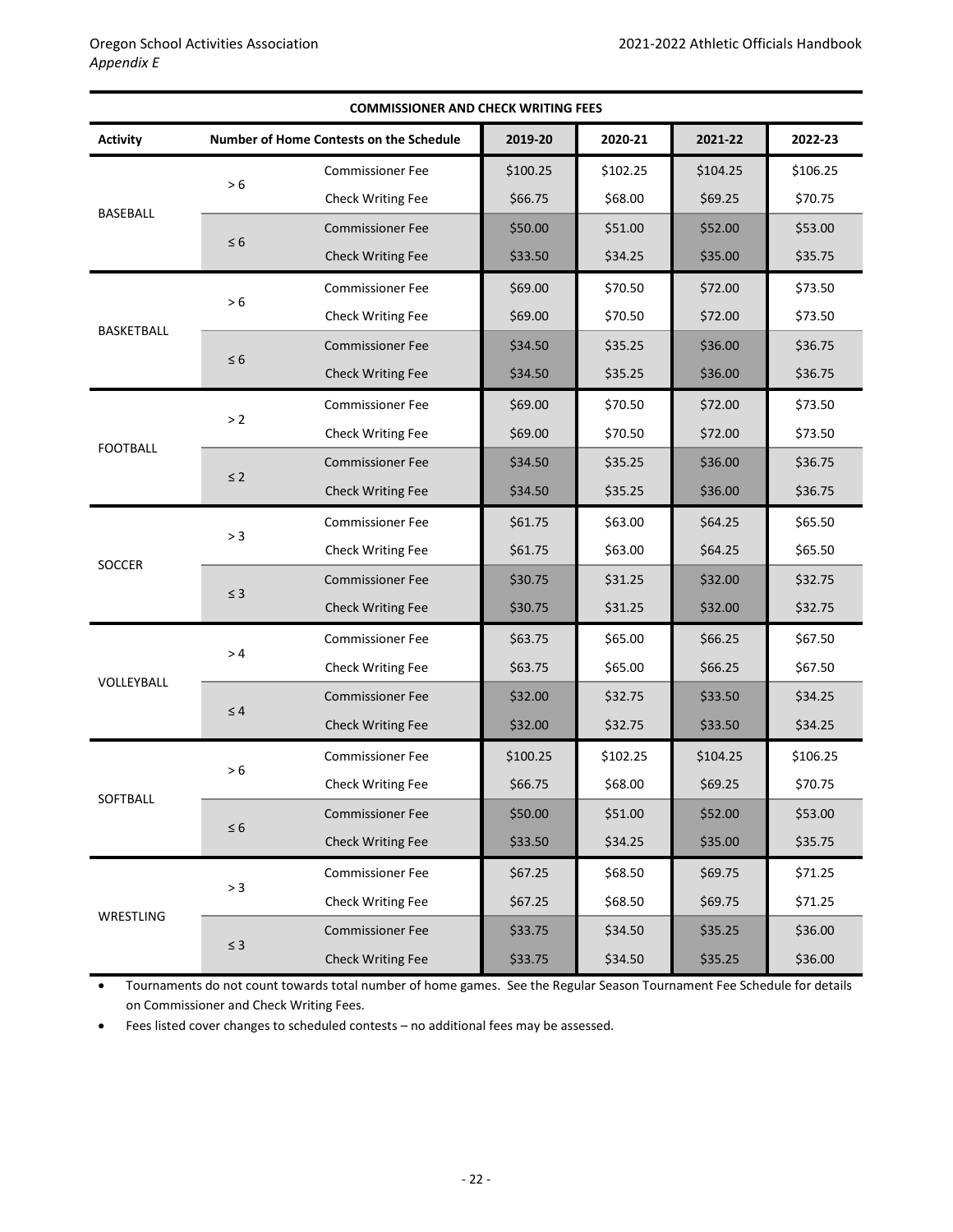### **OFFICIALS MILEAGE**

| ALL SPORTS EXCEPT FOOTBALL          | <b>I FOOTBALL</b>                                                                    |
|-------------------------------------|--------------------------------------------------------------------------------------|
| $$0.50 /$ mile                      | 3-person crew - \$15 minimum - \$0.50 / mile (Round Trip per Crew)                   |
| Subject to \$5 minimum per official | 4-person crew $-$ \$20 minimum $-$ \$0.50 / mile (Round Trip per Crew)               |
|                                     | 5-person crew $-$ \$25 minimum $ \leq$ 60 miles, \$0.75 / mile (Round Trip per Crew) |
|                                     | > 60 miles, \$0.50 / mile (Round Trip per Crew)                                      |

- **PLAYOFF MILEAGE RATE (BASEBALL, SOFTBALL, AND ALL PORTLAND LOCAL ASSOCIATIONS)**: Associations assigned to State Championship playoff games hosted by schools they regularly service will receive mileage fees equivalent to what they receive from those schools during the regular season.
- **MINIMUM MILEAGE PAYMENT**: Officials shall receive a minimum mileage fee for \$5 per official per site. Any official working a double-header at the same location will receive a minimum of \$5 mileage fee. Any official working two contests at different locations on the same day will receive a minimum of \$10 mileage fee.
- **TOTAL MILEAGE**: Total number of mileage charged for any contest can be negotiated between the local association and school and may be adjusted in the event of unusual circumstances, if necessary, upon mutual agreement of local association and school.
- **LATE FEE POLICY:** Member schools have 45 days from the invoice date or the first contest date, whichever is later, to pay in full or a 10% late fee may be applied.

### **GAME FEE CANCELLATION POLICY**

### 1. **FOOTBALL, SOCCER, VOLLEYBALL, BASKETBALL, WRESTLING**

- A. If a commissioner is notified at least six hours prior to the scheduled start of the contest officials shall be paid no game fee, travel allowance or per diem.
- B. If a commissioner is not notified by a school that a contest date is changed or cancelled at least six hours prior to the scheduled start of that contest the officials shall be paid a full game fee plus all per diem and travel allowances.
- C. If a commissioner is not notified and officials are present to work a contest that was cancelled for reasons outside of the host schools control, not limited to, power failures or hazardous road conditions, the officials shall be paid 1/2 game fee plus all per diem and travel allowances.
- D. If a commissioner is not notified and the contest begins but is terminated due to factors outside of the host schools control, not limited to, power failures or hazardous road conditions, the officials shall be paid the full game fee plus all per diem and travel allowances.

### 2. **BASEBALL AND SOFTBALL**

- A. If a commissioner is notified at least six hours prior to the scheduled start of the contest officials shall be paid no game fee, travel allowance or per diem.
- B. If a commissioner is not notified by a school that a contest date is changed or cancelled at least six hours prior to the scheduled start of that contest, and weather is not the reason for the change or cancellation, the officials shall be paid a full game fee plus all per diem and travel allowances.
- C. If the game is rained out after the officials arrive at the site but before the game starts the official shall be paid 1/2 game fees, all per diem and travel allowances.
- D. If the game is rained out but before sufficient innings are played to constitute a complete game the officials shall be paid 1/2 game fee, all per diem and travel allowances.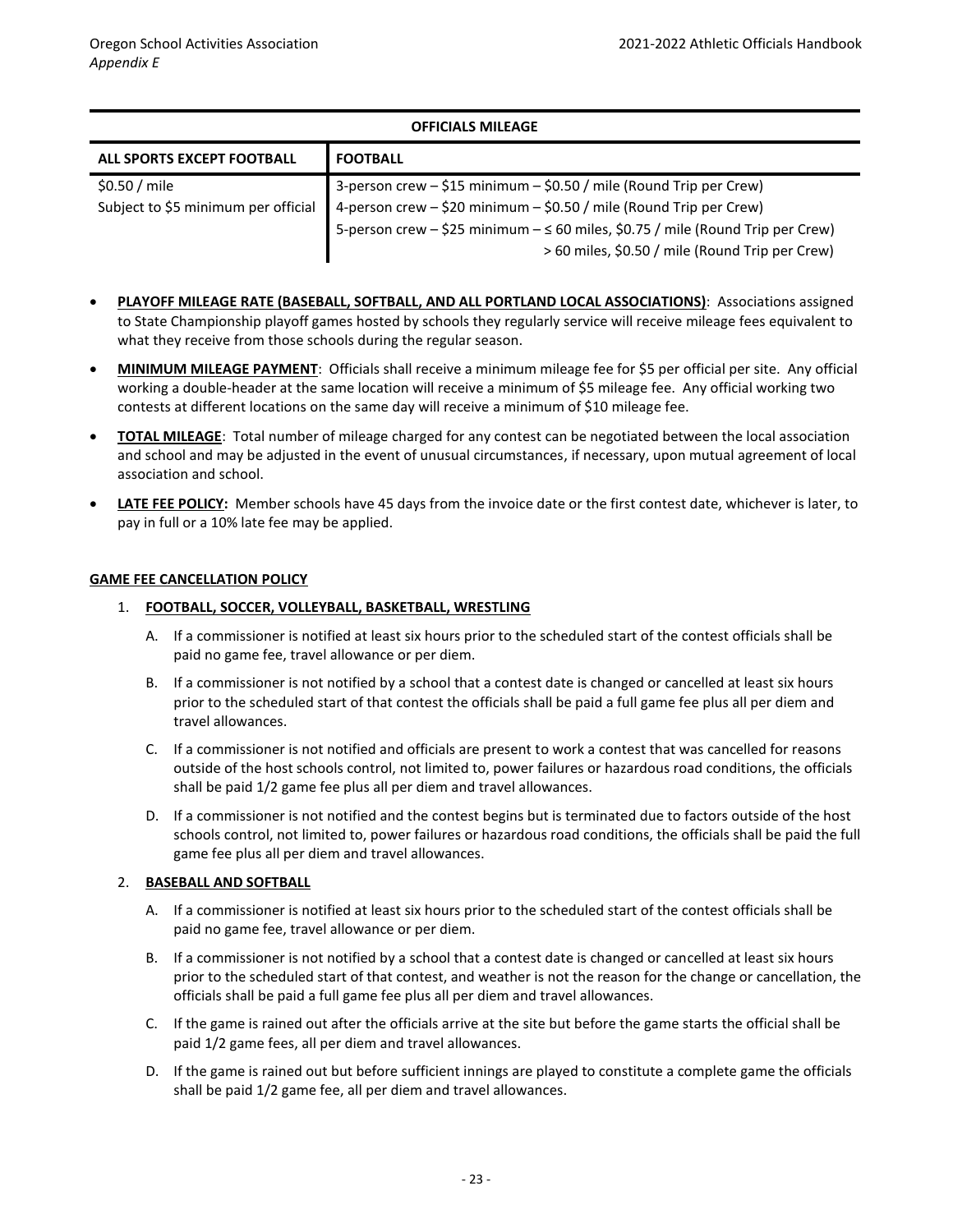### **OSAA Rules and Executive Board Policies**

The following OSAA Rules and Executive Board Policies are excerpts from the 2021-22 OSAA Handbook which pertain to officials and sport specific OSAA rules.

- Rule 3 Contests Sportsmanship Crowd Control
- Adverse Weather Conditions / Area‐Wide Emergency Procedures
- Charitable Causes
- Coed Teams
- Concussion Management
- Ejection Policies Coach Ejected; Contest Forfeited
- Ejection Policies Ejected Player or Coach
- Ejection Policies Fines
- Ejection Policies Multiple Ejections of Individual
- Ejection Policies Physical Contact with Official
- Exceptions to NFHS Playing Rules
- Interrupted Contests
- Lightning Safety Guidelines
- Non-Discrimination Policy
- Officials Background Checks
- Officials Certified Requirement
- Officials Host School Responsibilities
- Officials Minimum Conflict of Interest Standards (Varsity Only)
- Score Differential Procedures
- Sportsmanship Criticism of School Representatives or Officials / Judges
- State Championships Adopted Ball
- State Championships Team Size
- Unmanned Aerial Systems
- Withdrawal During a Competition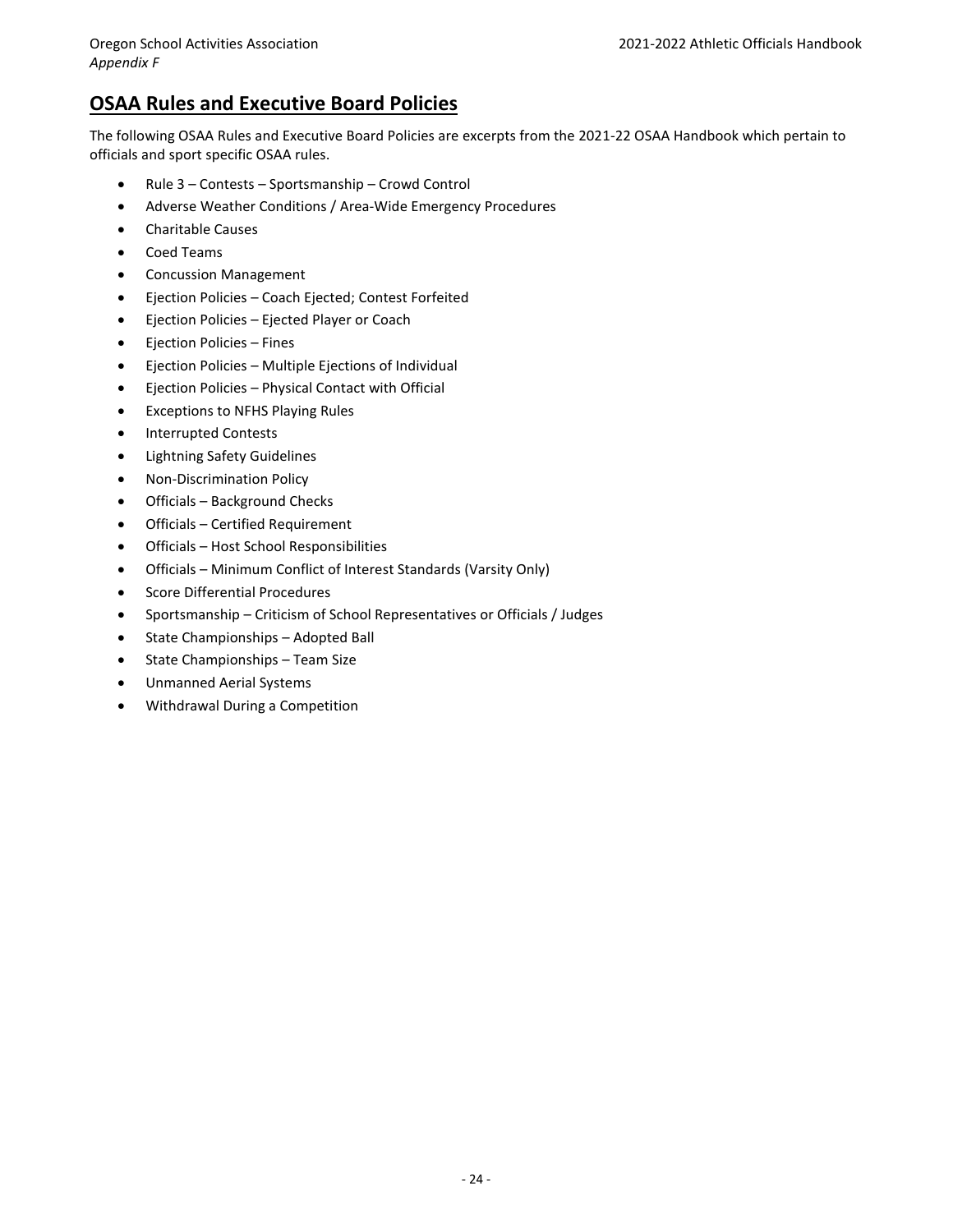### **Rule 3 – Contests – Sportsmanship – Crowd Control**

- 3.1. The arrangement of all festivals, meets, contests or championships is the responsibility of the superintendent, assistant superintendent or high school principal, subject to the Regulations of the Association.
- 3.2. When a festival, meet, contest or championship is in progress, the National Federation of State High School Associations (NFHS) rules governing such activities shall apply, except for specific deviations as approved by the Executive Board.
- 3.3. **Sportsmanship Responsibility.** The high school administration, coach and other responsible officials of each member school shall take all reasonable measures to ensure that the school's coaches, players, students and spectators maintain a sportsmanlike attitude at all events so that events may be conducted without unreasonable danger or disorder. All cheers, comments and actions shall be in direct support of one's team. Discriminatory harassment and bullying behavior will not be tolerated. Discrimination is defined as (OAR 581‐021‐0045(1)(a) "any act that unreasonably differentiates treatment, intended or unintended, or any act that is fair in form but discriminatory in operation, either of which is based on age, disability, national origin, race, color, marital status, religion, sex, and sexual orientation." Harassing conduct may take many forms, including verbal acts and name‐ calling; graphic and written statements, which include use of cell phones or the Internet; or other conduct that may be physically threatening, harmful, or humiliating. Examples include but are not limited to hazing, intimidation, taunting, bullying, cyberbullying, or menacing another, or engaging in behavior deemed by the member school to endanger the safety or well‐being of students, employees, self, or others. Harassment does not have to include intent to harm, be directed at a specific target, or involve repeated incidents. Harassment creates a hostile environment when the conduct is sufficiently severe, pervasive, or persistent, so as to interfere with or limit the ability to participate in or benefit from the services, activities, or opportunities offered by a school. This includes the use of, or engagement in, abusive verbal expression or physical conduct, especially if that conduct interferes with the performance of students, staff, event officials or sponsors of interscholastic activities.
- 3.4. **Spectator Conduct.** The following expectations regarding spectator conduct at all OSAA sanctioned events, including regular and post season competition, are provided. Those violating or threatening to violate the following Association rules or site management spectator conduct expectations, may be ejected from the premises, issued a trespass citation, excluded from sanctioned activities temporarily or permanently and/or referred to law enforcement officials.
	- 3.4.1. All cheers, comments and actions shall be in direct support of one's team. No cheers, comments or actions shall be directed at one's opponent or at contest officials. Some examples of unacceptable conduct include but are not limited to disrespecting players by name, number or position; negative cheers or chants; throwing objects on the playing surface; use of derogatory or racially explicit language; discriminatory harassment or conduct that creates a hostile environment that is disruptive to the educational environment.
	- 3.4.2. Spectators shall not be permitted to use vulgar/offensive or racially/culturally insensitive language or engage in any racially/culturally insensitive action.
- 3.5. **Complaint Process.** The OSAA will sanction schools whom it has found negligent in the duties of reasonably protecting those involved in interscholastic activities from derogatory or inappropriate names, insults, verbal assaults, profanity, ridicule or engaging in behavior deemed by the member school to endanger the safety or well‐ being of students, employees, self or others.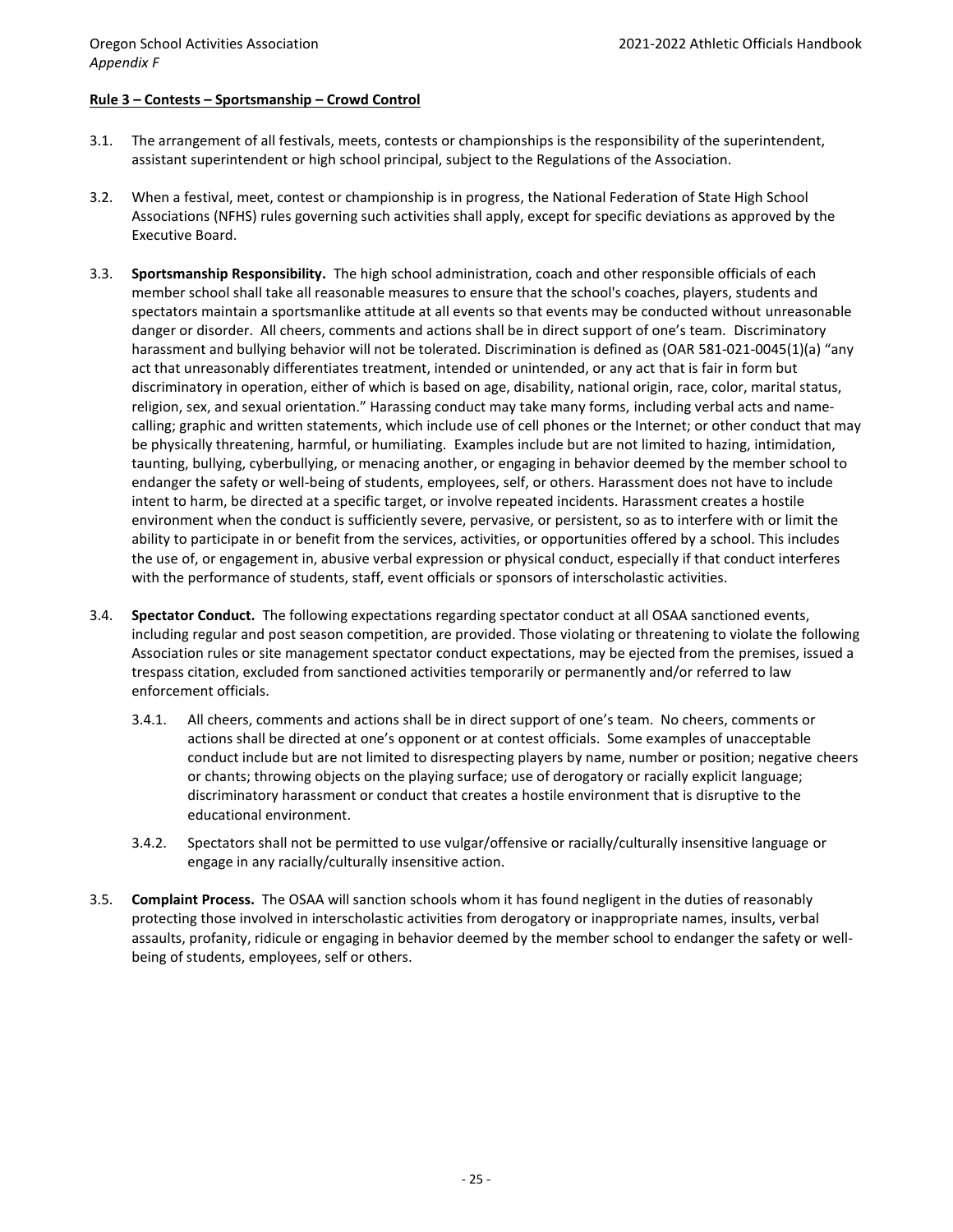### *Appendix F*

- 3.6. **Sportsmanship Violations/Penalties.** When the coaches, players, students, staff, or spectators of any member school engage in unsportsmanlike conduct, discriminatory harassing behaviors, act in a manner disruptive to the school environment, or cause disorder or infliction of damage to persons or property in connection with any festival, meet, contest or championship sponsored by this Association, the Executive Board may treat such acts as a violation by the school of the Rules of the Association and the school shall be subject to penalty. Penalties may vary depending on the actions taken by the school and/or school district during and after the event as it relates to trespassing spectators involved, removing players/coaches from the team for a period of time, requiring additional education/training, etc. Upon a ruling by the Executive Director or by the Executive Board the member school may be subject to probation, mandatory appearance before the Executive Board, required plan of action, forfeitures, fines, lack of institutional control penalties, suspension of membership or expulsion from the Association as determined by the Executive Board. The Executive Director or the Executive Board may determine that no penalties are necessary when an incident has been handled appropriately and in a timely fashion by the school and/or district.
	- 1. Q. Is the host school exclusively responsible for crowd control? A. No. While the host school for any activity must assume a primary responsibility for the physical management of the activity, including providing for crowd control, this is a mutual responsibility. The visiting school also must take such measures as are necessary to ensure proper behavior on the part of its own students and fans.
	- 2. Q. May home team schools display signs and/or banners at their home venues? A. Yes, home team schools may display "permanent" signs and/or banners that are positive / supportive at their home venues. Examples are welcome signs, in-season rosters, league banners, league / state championship banners and sportsmanship banners.
	- 3. Q. Are "run through" signs allowed?
	- A. Yes, so long as the message is positive/supportive.
	- 4. Q. May visiting schools bring signs and/or banners to hang at the host school's venue? A. No.
	- 5. Q. May spectators have signs at events? A. Spectators are not permitted to have signs or banners larger than 8‐1/2 x 11 inches. "Fathead" type items are considered signs and shall not be larger than 8‐1/2 x 11 inches. Spectators are required to wear shirts.
	- 6. Q. May a spectator have an artificial noisemaker? A. No, spectators are not permitted to have artificial noisemakers. Some examples of artificial noisemakers are Thunder Stix, cowbells, clappers and air horns.
	- 7. Q. May a school use an artificial noisemaker at specific times during athletic events? A. In limited cases, yes. An example of an allowable use of artificial noisemakers by a school would be the firing of a cannon or the ringing of a bell after a touchdown is scored.
	- 8. Q. May spectators use small, handheld megaphones? A. Yes, provided they are not electric. Only cheerleaders are allowed to use large megaphones. Neither cheerleaders nor spectators may use megaphones for banging on the floor or bleachers.
	- 9. Q. What are some examples of cheers that do not encourage a positive atmosphere? A. Any yell that is intended to antagonize an opponent detracts from a positive atmosphere. "Air Ball! Air Ball!" booing, "You! You! You!", or "You Got Swatted!" are examples of yells that will not encourage a positive atmosphere. Conversely, a positive atmosphere is created when fans focus on positive yells in support of their team, rather than on negative yells attacking their team's opponents. Spectators shall not turn their heads or hold up newspapers during team introductions, or jeer at cheerleaders during opposing team introductions.
	- 10. Q. May students stand on the bottom row of the bleachers? A. Yes, but when they sit down, they must be seated on the second row.
	- 11. Q. May students cheer during serves in volleyball and free throws in basketball?
	- A. Yes, so long as they are just "making noise" and not specifically addressing a contest official or an individual player from the opposing team.
	- 12. Q. May a school use balloons at an athletic event? A. Yes, a host school may use balloons for decoration. However, fans may not have balloons, and balloons may not be placed by the school in any manner that would block spectator viewing.
	- 13. Q. May a school use balloons at a state championship final site? A. No.
	- 14. Q. May spectators have oversized foam fingers at athletic events?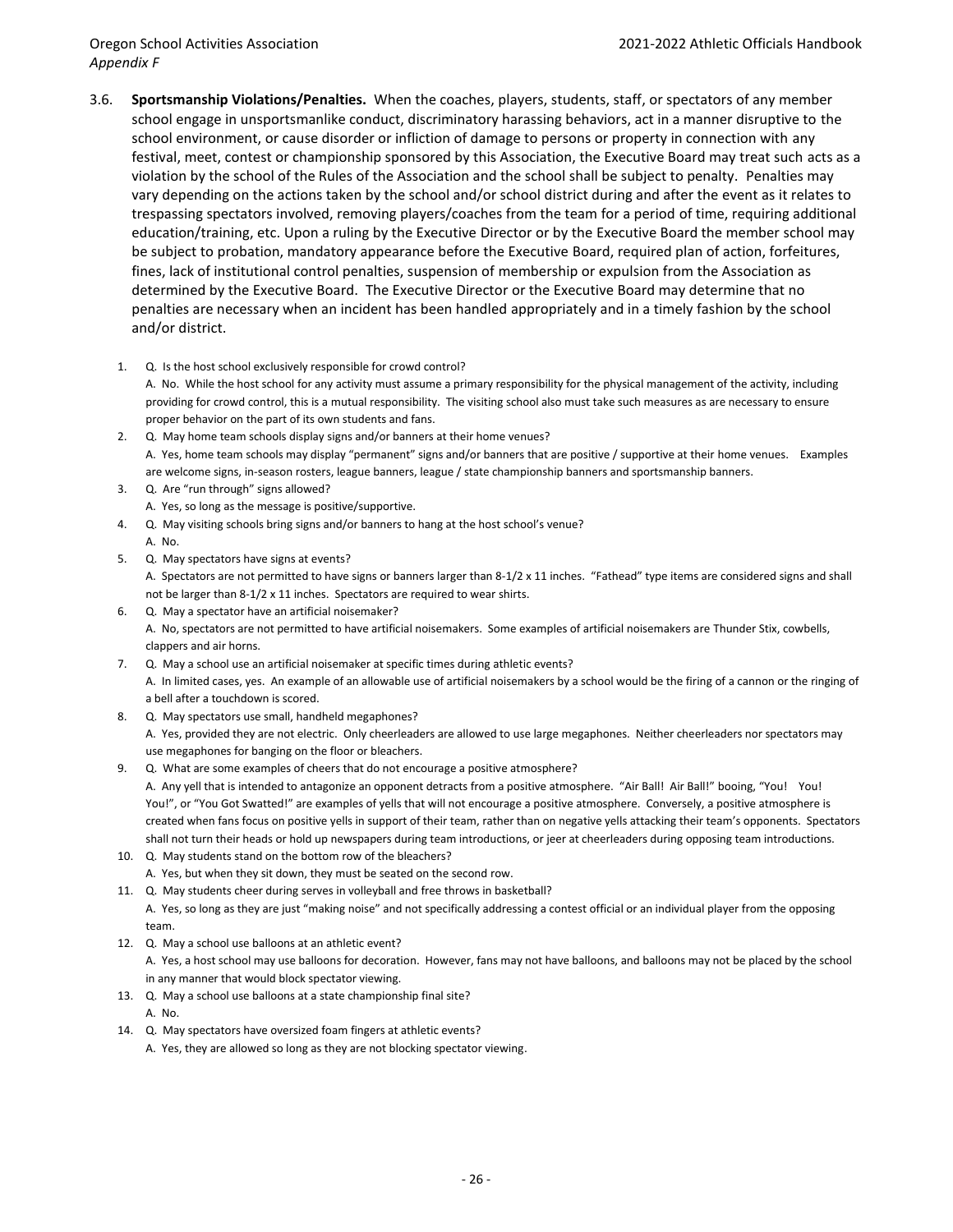### **Adverse Weather Conditions / Area‐Wide Emergency Procedures**

There may be times in the interest of minimizing risk due to adverse weather conditions and/or a clear area‐wide emergency that it becomes necessary to postpone, cancel, and/or reschedule regular season or postseason events. The intent of this policy is to outline procedures and policies to provide guidance to OSAA member schools when such conditions impact an event.

### A. **Regular Season Events**

- 1) Administrators have the responsibility to define and communicate contingency plans in the event of adverse weather conditions and/or a clear area-wide emergency. A stepwise progression that places emphasis on minimizing risk for athletes, coaches, contest staff, spectators, and contest officials will be used to help guide decision makers on the appropriate course of action.
- 2) The following steps shall be taken:
	- a) **Suspend the Event:** NFHS rules allow officials to "delay" or "suspend" any contest where factors may endanger the participants. At no time may officials "terminate" a contest between schools unless administrators or representatives from each school mutually agree to end the contest. If the participating schools involved mutually agree to end the game the contest will be considered complete. Officials should use the following guidelines when choosing to suspend a contest:

| Starting Time of the Event | 8am to 12pm | 12:01pm to 3:30pm | 3:31pm to 6pm | After 6pm |
|----------------------------|-------------|-------------------|---------------|-----------|
| Maximum Suspension         | 3 hours     | 2 hours           | 1.5 hours     | 1 hour    |

- b) **Modify the Event:** NFHS rules in most sports and activities allow for modifications to timing and structure if necessary, with mutual agreement of participating schools, to address factors that may endanger the participants.
- c) **Reschedule the Event:** When situations arise involving a suspension of play and the participating schools cannot reach mutual agree on ending the contest, the following steps shall be taken:
	- (1) Convene a meeting between representatives from participating teams
	- (2) Review and record contest details up to the point of suspension
	- (3) Review each of the following options

| Option                                       | Implication                           | <b>Contest Result</b> |
|----------------------------------------------|---------------------------------------|-----------------------|
| Schools agree to reschedule contest during   | See Executive Board Policy,           | Upon conclusion       |
| the current game week (i.e. Friday game,     | "Interrupted Contests" procedures for | result is final       |
| continues on Saturday or Sunday)             | specific sport/activity               |                       |
| Schools agree to reschedule contest during a | See Executive Board Policy,           | Upon conclusion       |
| future game week (i.e. Friday game,          | "Interrupted Contests" procedures for | result is final       |
| continued on the following Tuesday)          | specific sport/activity               |                       |
| Schools cannot reach agreement on when to    | Contest is suspended                  | No result             |
| reschedule contest                           |                                       |                       |

d) **Cancel the Event:** Cancelling the contest is not an option if the cancellation has a bearing on advancing teams(s) to the final site.

### B. **OSAA Final Site Events**

- 1) A culminating event shall be defined as the event(s) conducted at the final site only. Early round contests and district qualifying should tournaments follow the stepwise progression listed in part A.
- 2) School personnel have the responsibility of making alternative travel plans to final sites based upon adverse weather forecasts and any other pertinent information. It shall be the responsibility of the participating school(s) to notify the OSAA Executive Director or OSAA staff designee if the school is having difficulty traveling to the final site and may not arrive in time for the scheduled event(s) due to adverse weather conditions or a clear area‐wide emergency.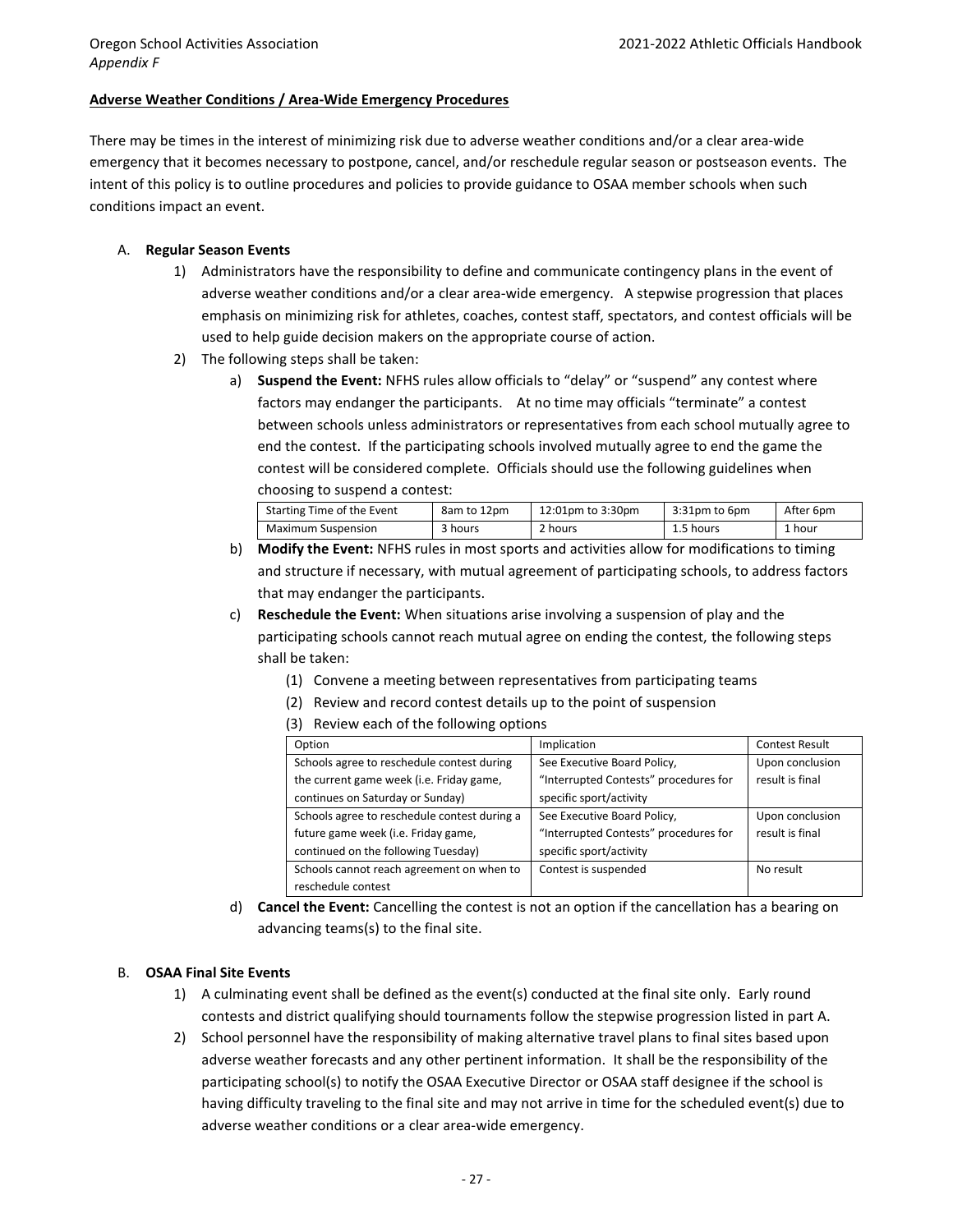### **C. Championship Final Site Specifics**

- 1) If a team/individual is unable to arrive at a final site for their scheduled competition due to adverse weather conditions or a clear area‐wide emergency, that team/individual will be allowed to participate in their scheduled event provided they arrive at the site and are able to compete on the day of their scheduled event. In this situation the OSAA Executive Director or OSAA staff designee, shall adjust the schedule of the event for the purpose of allowing maximum participation for all qualified schools when these conditions are present. If the team/individual is unable to arrive to compete on the day of their event, and NFHS playing rules allow the modification, a forfeit is recorded and that team/individual shall move into the consolation bracket or be dropped from competition, whichever is applicable to the event.
- 2) When the number of teams/individuals unable to reach the final site for their scheduled event due to adverse weather conditions or a clear area‐wide emergency exceeds 25% of those participating, the OSAA Executive Director or OSAA staff designee, shall consider postponement or cancellation of all or part of the event. An alternative schedule shall be determined by OSAA Executive Director or OSAA staff designee. Should the need arise for the schedule of a final site to be altered the next available date, including Sunday, will be used.
- 3) For the purpose of this policy, the TOTAL number of teams/individuals scheduled to attend the final site for that classification shall be the number used from which to obtain the percentage of those needed, regardless of the total number of classifications scheduled to attend the event.
- 4) Note: For the purpose of this policy, when the percentage used results in a number that is not a whole number, the number shall be rounded up to the next whole number. For example, if a tournament is being held for 30 teams, 25% of the total would be 7.5 which would be rounded up to 8.

### **D. Procedures to Follow If Contests at the Final Site Are Rescheduled**

- 1) The OSAA Executive Director or OSAA staff designee has the final authority on final site contest rescheduling.
- 2) If contests are rescheduled on the same day as originally scheduled but at a different site, the semifinal and championship contests will be scheduled at the same time or later than originally scheduled.
- 3) Time between contests may be shortened. Example: If contests were originally scheduled at two-hour intervals, they may be rescheduled at one and one half‐hour intervals.
- 4) Individuals/teams shall be granted a minimum of 20 minutes for rest between contests.
- 5) Whenever possible, contests played on the final day of the tournament shall be scheduled to allow individuals/teams to return to their home community that day.
- 6) If during the last scheduled day at the final site, contests are unable to be restarted requiring postponement overnight, only those individuals/teams still in contention for the championship will continue play. Individuals/teams not in contention for the championship shall be awarded a tie for the highest placing that could have been earned if postponement had not been necessary.
- E. Ticket revenue will not be refunded in the event the schedule and/or day(s) of the event are changed due to adverse weather conditions or a clear area‐wide emergency.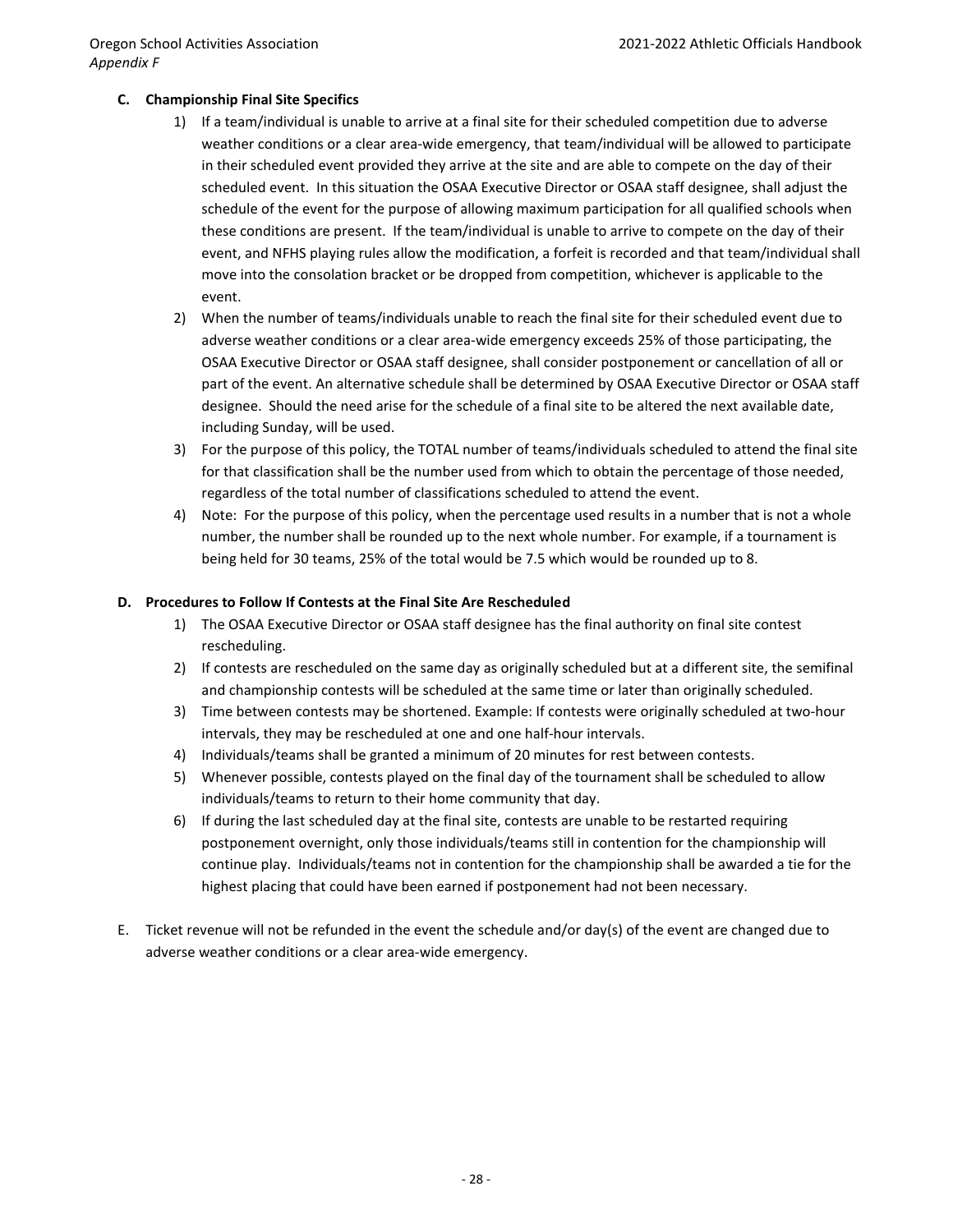### **Charitable Causes**

The OSAA is supportive of charitable initiatives and has developed guidelines in regard to an athletic competition being held in the name of a charitable cause. Schools may host a contest in recognition of a charitable cause under the following conditions:

- A. Uniform color must be legal under NFHS rules. Example: Breast cancer awareness pink uniforms would not be legal in sports that require "white and dark" uniforms because pale pink is neither. Pale pink would be a legal color uniform in sports that require "LIGHT and dark" uniforms.
- B. A permanently attached commemorative patch may be worn but must adhere to NFHS rules in each specific sport.
- C. Colored game balls may not be used during competition unless they are legal under NFHS rules. They may be used during any warm-up period prior to the contest, except in softball and baseball.
- D. **Basketball Only**. Pink headbands or wristbands, not legal under NFHS basketball rules unless pink is a school color, are allowed. Note that all team members must be uniform in color of headbands or wristbands.
- E. Officials may use a colored whistle.

### **Coed Teams**

- A. School districts are encouraged to continue to provide equal opportunity for boys and girls in all sports.
- B. Girls may, at the discretion of the local school administration, participate with boys in any interscholastic activity if there is no girls' team or equal opportunity for participation. If girls are permitted to participate on a team designated for boys, the team shall compete against a designated boys' team and not against a designated girls' team.
- C. A girl who competes on a boys' team during the regular season in cross country or golf has the option to either continue to participate as a member of the boys' team at the district contest or compete as an individual at the district contest for girls in that sport provided that the school has registered for that sport with the OSAA. See Executive Board Policies, "Adding a New Sport/Activity" for more information.
- D. If boys are permitted to participate on a team designated for girls, the team shall compete against a designated boys' team and not against a designated girls' team.
- 1. Q. May a girl participate on a baseball team even though the school offers softball? A. Yes, if approved by the local school administration. The OSAA considers softball and baseball to be different sports.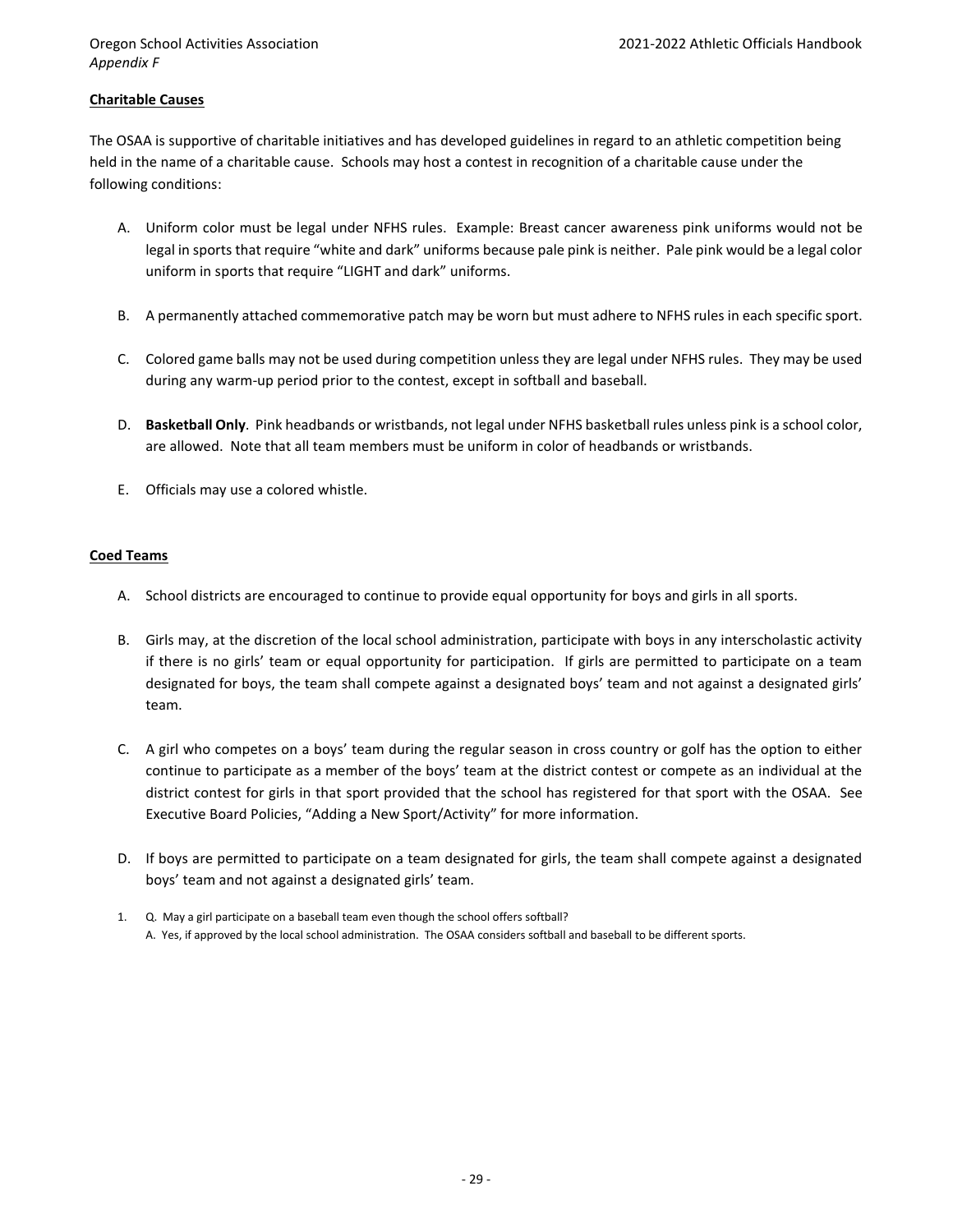### **Concussion Management**

- A. **Member School's Responsibilities** (Max's Law, ORS 336.485, OAR 581-022-0421) (Jenna's Law, ORS 417.875) (Qualified Health Care Professional, ORS 336.490)
	- 1) **Suspected or Diagnosed Concussion.** Any athlete who exhibits signs, symptoms or behaviors consistent with a concussion following an observed or suspected blow to the head or body, or who has been diagnosed with a concussion, shall not be permitted to return to that athletic contest or practice, or any other athletic contest or practice on that same day. In schools which have the services of an athletic trainer licensed by the Oregon Board of Athletic Trainers, that athletic trainer may determine that an athlete has not exhibited signs, symptoms or behaviors consistent with a concussion, and has not suffered a concussion, and return the athlete to play. Athletic trainers may also work in consultation with a Qualified Health Care Professional (see below) in determining when an athlete is able to return to play following a concussion.
	- 2) **Return to Participation.** Until an athlete who has suffered a concussion is no longer experiencing signs, symptoms, or behaviors consistent with a concussion, and a medical release form signed by a Qualified Health Care Professional is obtained, the athlete shall not be permitted to return to athletic activity. As of July 1, 2020, ORS 336.490 requires athletes be cleared by one of these Oregon Qualified Healthcare Professionals: Medical Doctor (MD), Osteopathic Doctor (DO), Chiropractic Doctor (DC), Naturopathic Doctor (ND), Nurse Practitioner (NP), Physician Assistant (PA), Physical Therapist (PT), Occupational Therapist (OT) or Psychologist who is licensed or registered under the laws of Oregon. Before signing any RTP forms, except for MD and DO signers, course completion certificates from the Oregon Concussion Return‐To‐Play Education must be obtained by all DC, ND, PT and OT and, after July 1, 2021, by all NP, PA and Psychologists.
	- 3) **Private Schools Only.** On an annual basis prior to participation, private schools shall require each athlete and at least one parent or legal guardian of the athlete to sign the Concussion – Private School Informed Consent form acknowledging the receipt of information regarding symptoms and warning signs of concussions. Private schools shall maintain a copy of each athlete's signed form on file for review at any time by OSAA staff.

### B. **Official's Responsibilities**

An official shall remove an athlete from a contest when that athlete exhibits signs, symptoms or behaviors consistent with a concussion due to an observed or suspected blow to the head or body. The official shall document and notify the head coach or their designee making sure that the head coach or designee understands that the athlete is being removed for exhibiting signs, symptoms or behaviors consistent with a concussion as opposed to behavior, a non-concussive injury or other reasons. The official is not responsible for evaluation or management of the athlete after they are removed from play. The official does not need written permission for an athlete to return nor does the official need to verify the credentials of the Qualified Health Care Professional who has cleared the athlete to return. The responsibility of further evaluating and managing the symptomatic athlete falls upon the school and an appropriate Qualified Health Care Professional.

### **Ejection Policies – Coach Ejected; Contest Forfeited**

If a coach is ejected from a contest and that contest is forfeited, such incident must be reported to the OSAA office by the schools involved and also by the contest officials. If a coach is ejected and the game is not forfeited, it is the school's responsibility to be certain that any such person who assumes the coaching responsibilities in such a situation meets the requirements of the OSAA and that school district.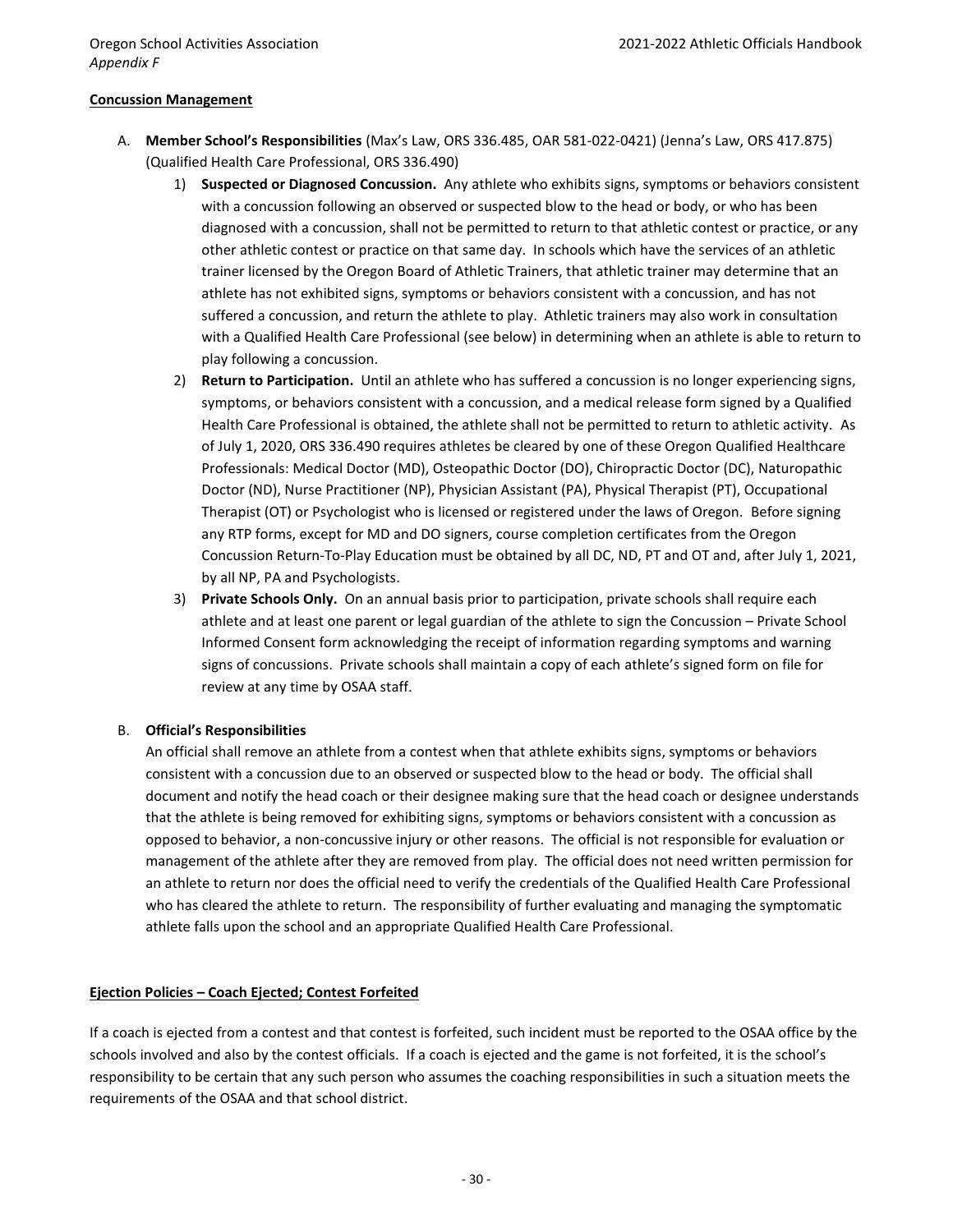### **Ejection Policies – Ejected Player or Coach**

- A. If a player or coach is ejected by an official, the commissioner of officials shall notify the OSAA and the athletic director of the school of the ejected player/coach by completing the online ejection report by the next workday. Ejected coaches must leave the contest immediately and shall remain out of "sight and sound" of the team for the duration of that contest and any other school contests that day. It shall be the responsibility of the school to disallow the ejected player or coach from participating during the period of suspension specified in the Regulations, regardless of whether written notification has been received by the school from the commissioner of officials. Should an ejected player participate or an ejected coach remain within "sight and sound" of the team during the period of suspension specified in the Regulations, and no appeal is pending, that action shall be considered use of an ineligible participant and shall result in forfeiture of that contest and other penalties as determined by the Executive Board.
- B. **Additional Requirements Regarding an Ejected Coach.** In addition to the requirements previously listed in this policy, an ejected coach shall be required to complete the online NFHS course, "Teaching and Modeling Behavior", within seven calendar days of the school being provided a license to take the course by the OSAA. Should a coach fail to complete the course requirement within the time limit stipulated in this policy, the ejection suspension shall be reinstated and the coach shall be ineligible to coach until the requirement has been fulfilled. Should an ejected coach remain within "sight and sound" of the team during the reinstated period of suspension specified in the Regulations, and no appeal is pending, that action shall be considered use of an ineligible participant and shall result in forfeiture of that contest and other penalties as determined by the Executive Board.
- C. **Appeal Process.** If the principal or the Athletic Director of the ejected coach/player and the commissioner of officials agree that the suspension should be set aside, the principal may appeal to the Executive Director within 48 hours of the ejection to set aside the next game suspension portion of the penalty. Unless the commissioner agrees that the suspension should be set aside, the appeal must be denied by the Executive Director. If the Executive Director denies an appeal, that denial may be appealed to the Executive Board, which shall hear the appeal at its earliest convenience and issue a final ruling. Implementation of the next game suspension may be postponed during the time that an appeal is pending.
- D. **Appeal Process at State Championship final sites where the officials' crew are from different local Associations.** If the principal or the athletic director from the school of the ejected coach/player and the on‐site OSAA staff member agree that the suspension should be set aside, the principal may appeal to the Executive Director within 24 hours of the ejection to set aside the next game suspension portion of the penalty. Unless the on‐site OSAA staff member agrees that the suspension should be set aside, the appeal must be denied by the Executive Director as the final ruling.
- 1. Q. When a player is ejected, may the player remain on the bench?
	- A. Yes. The player is required to sit out the remainder of the contest, but may remain on the bench.
- 2. Q. When a coach is ejected, must the coach leave the playing area? A. Yes. The coach must leave the playing area and shall be allowed no further direct or indirect contact with the team until the contest is completed. In order to avoid direct or indirect contact, the coach must be "out of sight and sound" of the team.
- 3. Q. May a player sit on the bench during a period of suspension? A. Yes, but the player must not be in uniform.
- 4. Q. May a coach have any contact with a team at a contest following an ejection or at the contest at which the suspension is served? A. No. The coach is allowed no direct or indirect contact with the team during the contest following ejection. In order to avoid direct or indirect contact, the coach must be "out of sight and sound" of the team. Further, the coach is allowed no direct or indirect contact with the team at the contest at which the suspension is served nor is the coach permitted to attend the contest at which the suspension is served.
- 5. Q. May a coach or participant who has been suspended at one level of competition (e.g. varsity) participate in a contest at another level during the period of suspension?
	- A. No.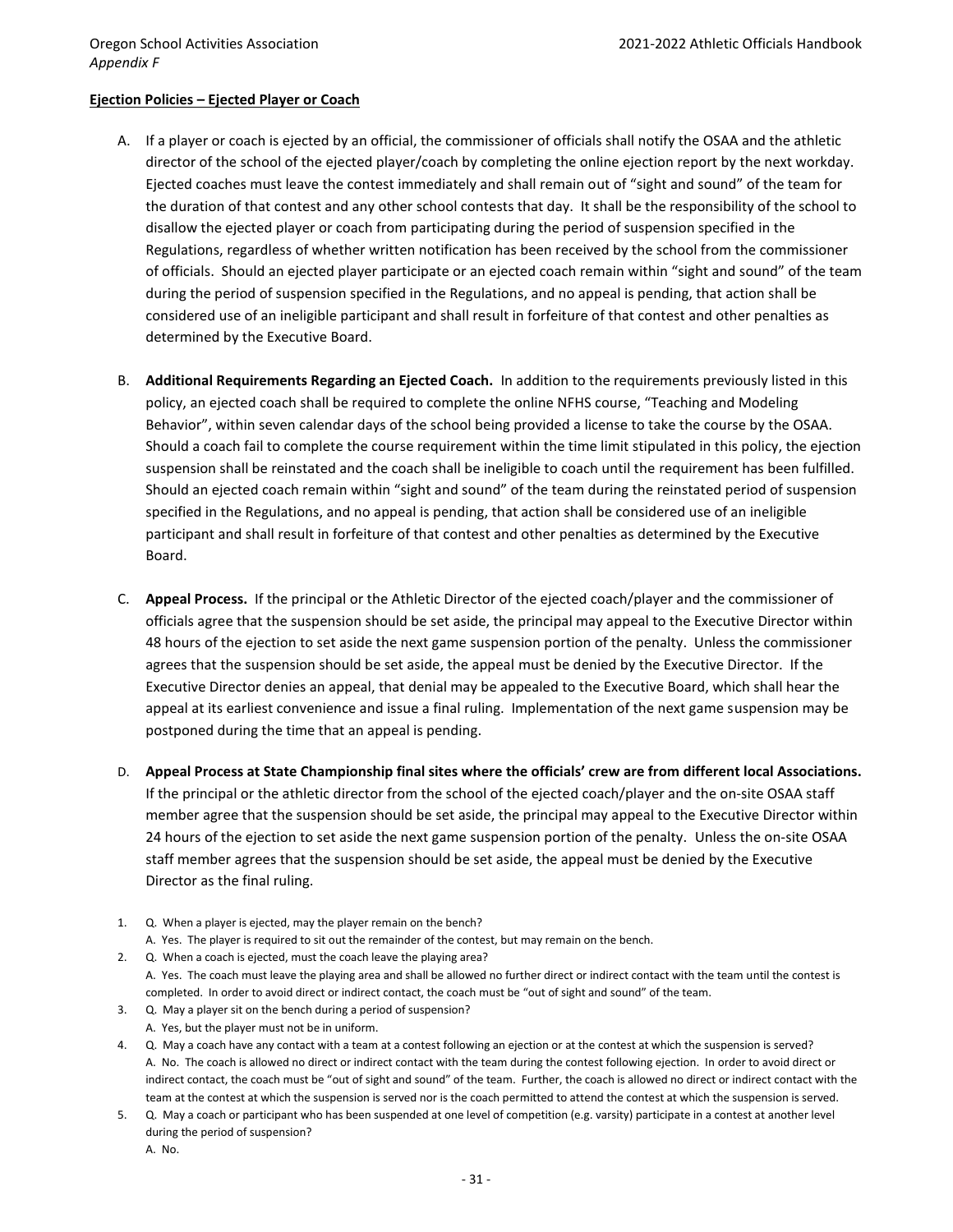6. Q. May a coach or participant who has been suspended at one level of competition (e.g. varsity) serve the suspension in a contest at another level?

A. No.

7. Q. When a coach or player is ejected, when and over what period of time are the ejection period and suspension period?

A. **NOTE:** If the ejection occurs in the last contest at a particular level, the suspension carries over to the next contest at any level in that sport in that season.

| Sport      | <b>Ejection Period</b>        | <b>Suspension Period</b>                        |
|------------|-------------------------------|-------------------------------------------------|
| Baseball   | Remainder of that day         | Sit out through next contest at that level      |
| Basketball | Remainder of that day         | Sit out through next contest at that level      |
| Foothall   | Remainder of that day         | Sit out through next contest at that level      |
| Soccer     | Remainder of that day         | Sit out through next contest at that level      |
| Softball   | Remainder of that day         | Sit out through next contest at that level      |
| Volleyball | Remainder of that day         | Sit out through next playing date at that level |
| Wrestling  | <b>Follow NFHS Rules Book</b> | Sit out through next contest at that level      |

- 8. Q. When does the period of suspension begin?
- A. The suspension is served after the ejection has been served. The ejection and suspension may not be served simultaneously.
- 9. Q. May a coach or participant ejected from a contest serve the one-game suspension at a jamboree? A. No, the coach or participant may not count a jamboree as a "contest" for the purpose of serving the period of suspension. The coach or participant must sit out the jamboree and the next contest at that level of competition.
- 10. Q. May a suspended coach have contact with team members/other coaches of the team during the period of suspension on a game day that is a school day?

A. A suspended coach may have contact with team members/other coaches of the team during regular school hours. However, once the regular school day is over, the coach must be "out of sight and sound" of the team members/other coaches of the team, and have no contact with them until the game is over.

11. Q. May a suspended coach have contact with team members/other coaches of the team during the period of suspension on a game day that is NOT a school day?

A. The suspended coach may have no contact with team members/other coaches of the team until the game is over.

- 12. Q. May a suspended coach have any contact with other coaches of the team (for example, via mobile phone or wireless radio) during a game in which a suspension is being served?
	- A. No. The suspended coach must be "out of sight and sound" of the contest during which a suspension is served.
- 13. Q. If a player or coach is ejected during the last contest of the season, does the unserved suspension carry forward to a subsequent season? A. No.
- 14. Q. In basketball, does the ejection of a player or coach as a result of receiving two technical fouls result in the player or coach being suspended through the next contest at that level?

A. Yes, a player or coach who is ejected as a result of receiving two technical fouls is ejected for the remainder of the day and must sit out through the next contest at that level.

15. Q. Does the contest from which a participant is suspended due to an ejection count against the individual contest limitation for the participant?

A. Yes.

16. Q. When a player or coach is ejected while acting as a spectator at a contest in the same sport in which the coach or player participates, but at which he or she is not serving as a player or a coach, does a period of suspension still apply?

A. Yes. The ejected player or coach is suspended from all participation for the same period of time as if he or she had been a participant in the contest at which the ejection occurred.

17. Q. When a player or coach is ejected in one sport, may the player or coach participate or coach in another sport during the period of suspension?

A. No.

- 18. Q. When a player or coach is ejected from an out-of-state contest, does the OSAA ejection policy apply?
	- A. Yes. It is the responsibility of the school to notify the OSAA of the ejection.
- 19. Q. When a player or coach is ejected from an out-of-state contest, what appeals process is followed? A. If the school of the ejected player or coach wishes to appeal to set aside the next game suspension portion of the penalty for the ejection, it is the responsibility of the school to contact the commissioner of the out-of-state officials association to obtain written information to submit to the OSAA in support of the appeal.
- 20. Q. May a forfeited contest that is not actually played count toward the period of suspension for a player or coach? A. Yes, but only for a player or coach from the team that is receiving the forfeit. It would not count toward the period of suspension for a player or coach from the team forfeiting the contest.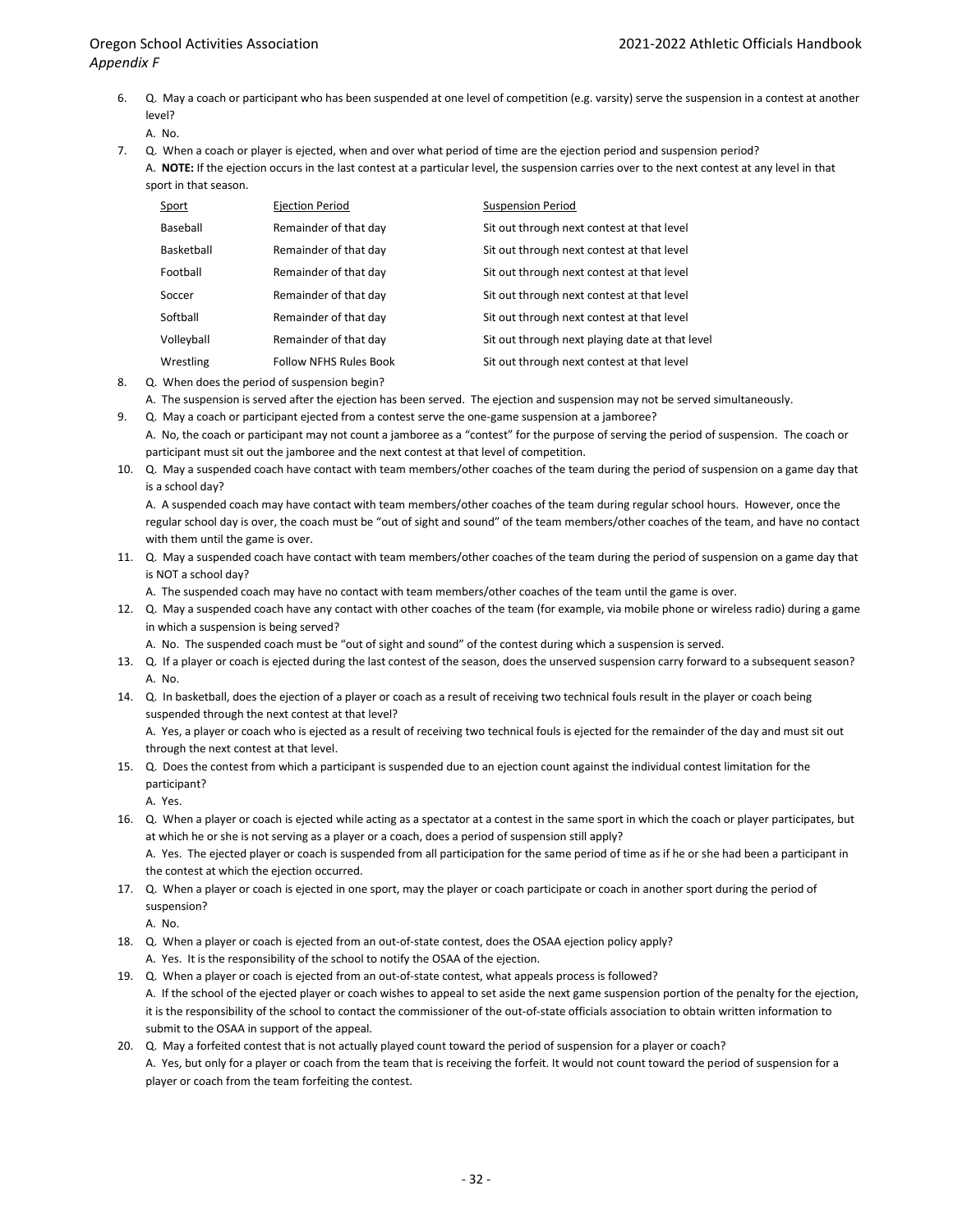*Appendix F*

### **Ejection Policies – Fines**

- A. Schools shall be assessed fines for ejections within specific sports programs. Each sport (e.g., Football, Boys Basketball, Softball) shall be tracked as separate and distinct for the purpose of calculating fines. When the first participant or coach in a sport is ejected, the school that the participant or coach is representing shall be assessed a \$50 fine by the Executive Board. A second ejection in the same sport during the same season shall result in the assessment of a \$100 fine, and each ejection thereafter in that sport during that season shall result in a fine to be increased by \$50 increments for each ejection without limitation.
	- 1) **EXCEPTION:** The fine for an ejection in the last contest of the season shall be increased by \$100 over the greater of the standard fine described above or the most recent fine for that program.
	- 2) **EXCEPTION:** Soccer Player: A soccer player who is disqualified because he or she "deliberately handles a ball to prevent it from going into the goal" or "receives two cautions (yellow cards)" shall not be subject to the fine specified in this and other OSAA ejection policies, but shall be subject to the specified suspension.
- B. A school receiving five or more ejections during one school year shall be required to attend a sportsmanship training class and submit a written Plan of Correction to the OSAA, including timelines for implementation of the Plan.

### **Ejection Policies – Multiple Ejections of Individual**

A second ejection during the same sport season will result in a two-game suspension. A third ejection during the same sport season will result in disqualification from further participation in that sport during that sport season.

### **Ejection Policies – Physical Contact with Official**

Inappropriate physical contact between a coach/player and an official shall be considered a gross act of unsportsmanlike conduct. The offending coach/player shall be immediately ejected from the contest, shall be suspended as provided in the Regulations and may be required to satisfy other requirements as prescribed by the Executive Board. Both the athletic director of the school of the offending coach/player and the commissioner of officials shall notify the OSAA in writing of the incident by the next workday. In addition, the school shall be fined and may receive other penalties as determined by the Executive Board, and an administrator and the coach/player shall be required to appear before the Executive Board at the next scheduled meeting.

### **Exceptions to NFHS Playing Rules**

The Executive Director may, in keeping with applicable laws, authorize exceptions to NFHS playing rules to provide reasonable accommodations to individual participants with disabilities and/or special needs, as well as those individuals with unique and extenuating circumstances. The accommodations should not fundamentally alter the sport, allow an otherwise illegal piece of equipment, create risk to the athlete/others or place opponents at a disadvantage.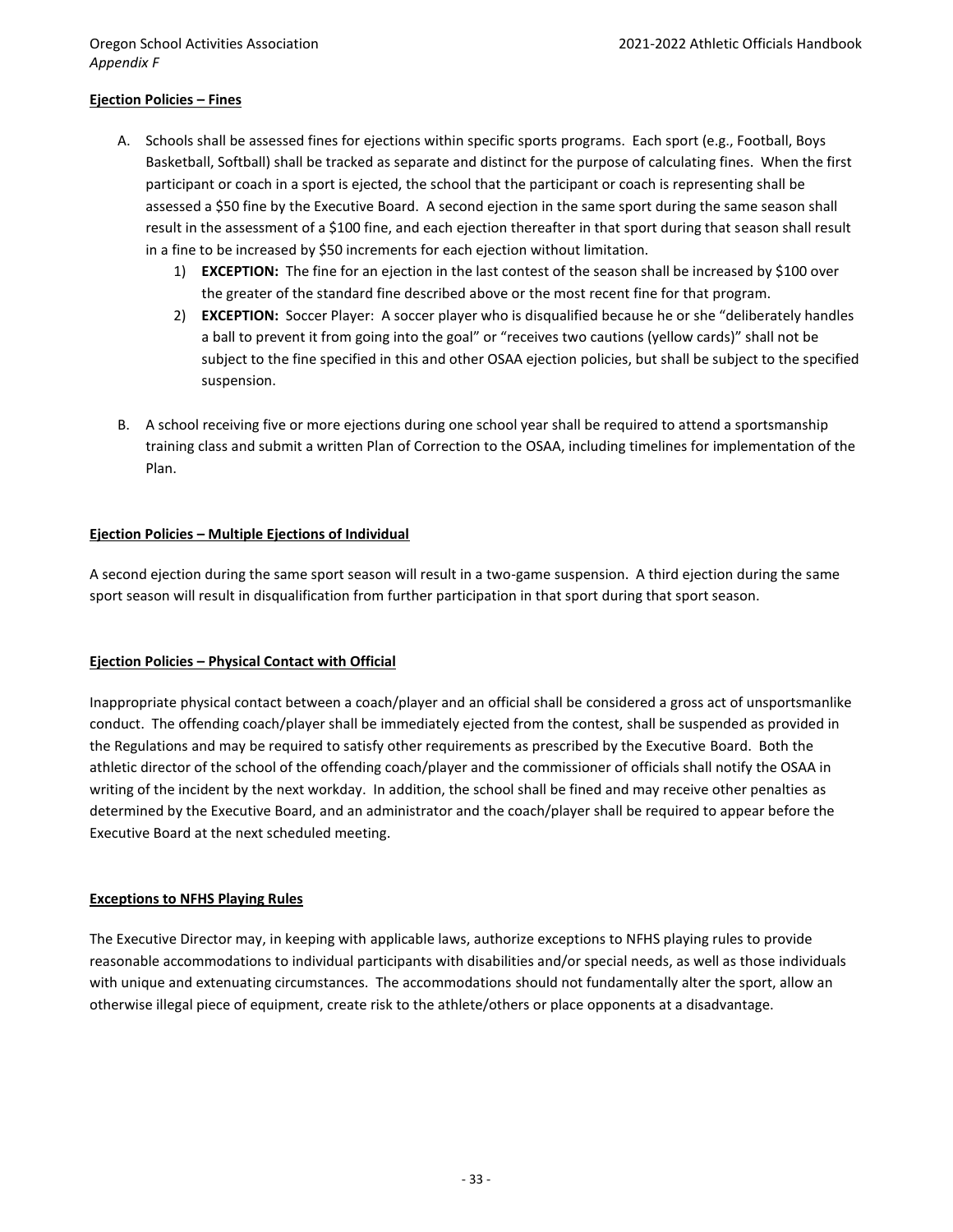*Appendix F*

### **Interrupted Contests**

Following is the policy concerning interrupted athletic contests. **NOTE:** For state championship final site contests, the OSAA staff shall take jurisdiction and make any decisions rather than the schools involved.

- A. **Baseball.**
	- 1) For darkness and/or weather:
		- a) If fewer than 4 and 1/2 or 5 innings have been played, the contest shall continue from the point of interruption.
		- b) If 4 and 1/2 (home team ahead) or 5 innings have been played and the score is not tied, the contest is declared an official game.
		- c) If play has gone beyond five full innings, teams have had an equal number of completed turns at bat and the score is tied, the contest shall continue from the point of interruption.
		- d) If play has gone beyond five full innings and is called when the teams have not had an equal number of completed turns at bat, the score shall be the same as it was at the end of the last completed inning, unless the home team in its half of the incomplete inning, scores a run (or runs) which equals or exceeds the opponent's score, in which case, the final score shall be recorded when the game is called. If the score was tied at the end of the last completed inning, the contest shall continue from the point of interruption.
		- e) If the two schools mutually agree or if there is an athletic district policy, the game need not be continued if it has no bearing on state championship representation.
	- 2) For other reasons, among which include light failure, sprinkler system, etc., the contest shall continue from the point of interruption unless the teams mutually agree otherwise or there are athletic district rules that apply.
	- 3) Interrupted Contests Procedures. The following procedures shall be followed by the umpires and teams in these situations:
		- a) The umpires, both head coaches and both scorekeepers shall gather together to document the point of interruption on the lineup card and in the official scorebook (including inning, score, outs, runners on base, defensive charged conferences, etc.). The crew chief shall sign the lineup card and the official scorebook to insure that there are two copies.
		- b) The crew chief should then give the signed lineup card to the home coach to be kept with the official scorebook.
		- c) The umpires shall send their game report to their local assigner. If a different umpire crew is assigned, the local assigner shall send the game report details to the new crew as part of accepting the assignment.
		- d) The lineup card shall be given to the new or returning umpire crew during the pre-game when the game is to be continued from the point of interruption.
- B. **Basketball.** Contest shall be continued from point of interruption unless the teams mutually agree otherwise or there are athletic district rules that apply.
- C. **Cross Country.** Contest shall be continued from point of interruption unless the teams mutually agree otherwise or there are athletic district rules that apply. If the contest does continue, and the interruption occurred during a race, that race shall be re-run.
- D. **Football.** Contest shall be continued from point of interruption unless the teams agree to terminate the game with the existing score, or there are athletic district rules that apply.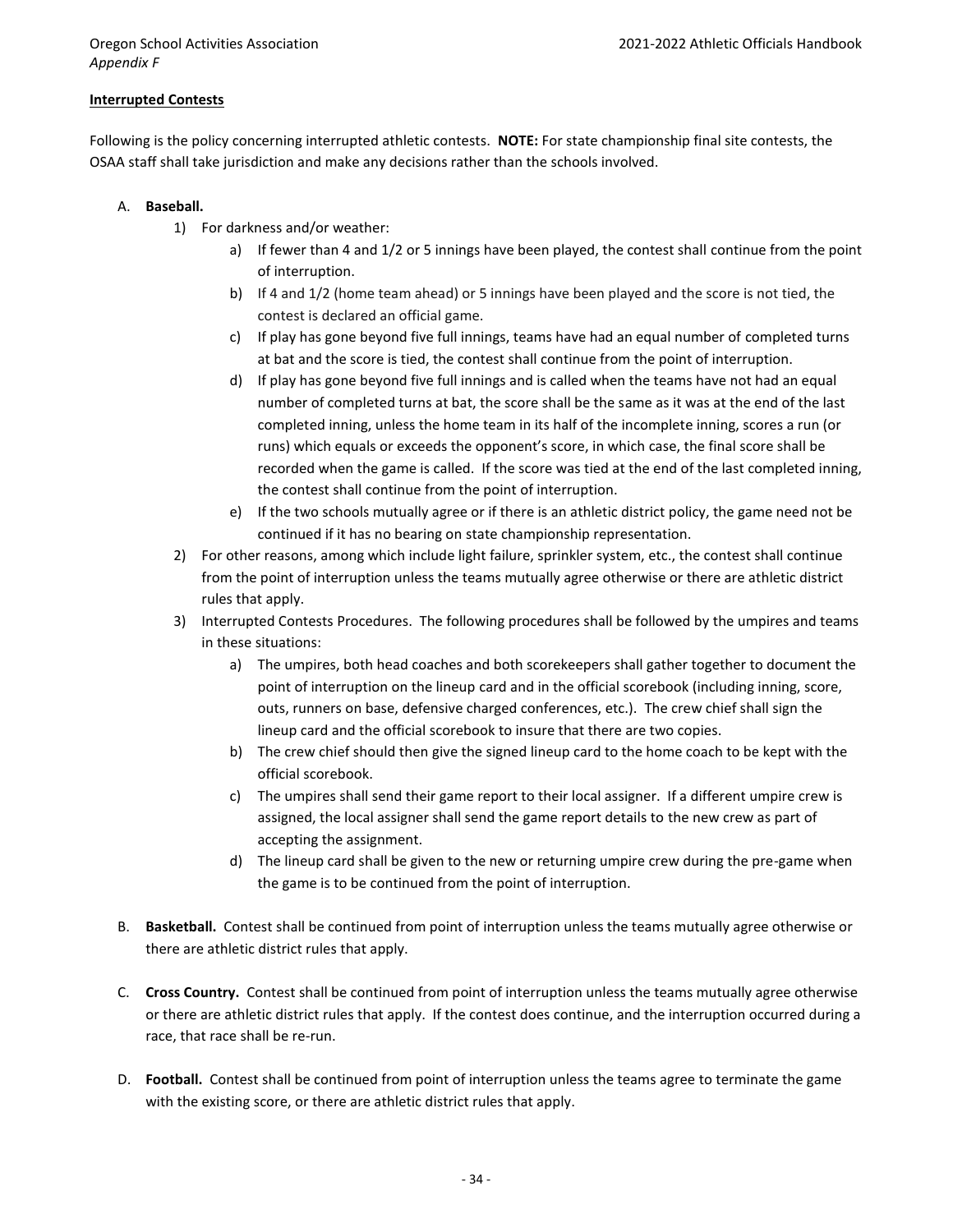- E. **Golf.** Contest shall be continued from point of interruption. In accordance with the game rules, it should, if feasible, be discontinued after completion of play on a hole. If not feasible, each player shall lift his/her ball after marking the spot on which it lies. Play will resume from that spot unless teams mutually agree otherwise or there are athletic district rules that apply.
- F. **Soccer.** Contest is declared official if at least one complete half of game has been played. If less than one-half of game has been played, it is declared "no contest" and is completely replayed unless two teams mutually agree otherwise or there are athletic district rules that apply.

### G. **Softball.**

- 1) For darkness and/or weather:
	- a) If fewer than 4 and 1/2 or 5 innings have been played, the contest shall continue from the point of interruption.
	- b) If 4 and 1/2 (home team ahead) or 5 innings have been played and the score is not tied, the contest is declared an official game.
	- c) If play has gone beyond five full innings, teams have had an equal number of completed turns at bat and the score is tied, the contest shall continue from the point of interruption.
	- d) If play has gone beyond five full innings and is called when the teams have not had an equal number of completed turns at bat, the score shall be the same as it was at the end of the last completed inning, unless the home team in its half of the incomplete inning, scores a run (or runs) which equals or exceeds the opponent's score, in which case, the final score shall be recorded when the game is called. If the score was tied at the end of the last completed inning, the contest shall continue from the point of interruption.
	- e) If the two schools mutually agree or if there is an athletic district policy, the game need not be continued if it has no bearing on state championship representation.
- 2) For other reasons, among which include light failure, sprinkler system, etc., the contest shall continue from the point of interruption unless the teams mutually agree otherwise or there are athletic district rules that apply.
- 3) Interrupted Contests Procedures. The following procedures shall be followed by the umpires and teams in these situations:
	- a) The umpires, both head coaches and both scorekeepers shall gather together to document the point of interruption on the lineup card and in the official scorebook (including inning, score, outs, runners on base, defensive charged conferences, etc.). The crew chief shall sign the lineup card and the official scorebook to ensure that there are two copies.
	- b) The crew chief should then give the signed lineup card to the home coach to be kept with the official scorebook.
	- c) The umpires shall send their game report to their local assigner. If a different umpire crew is assigned, the local assigner shall send the game report details to the new crew as part of accepting the assignment.
	- d) The lineup card shall be given to the new or returning umpire crew during the pre-game when the game is to be continued from the point of interruption.
- H. **Swimming.** Contest shall be continued from point of interruption unless teams mutually agree otherwise or there are athletic district rules that apply.
- I. **Tennis.** Match shall be continued from point of interruption. **NOTE:** Previous set(s), game(s), score of game and previous occupancy of courts shall hold unless teams mutually agree otherwise or there are athletic district rules that apply.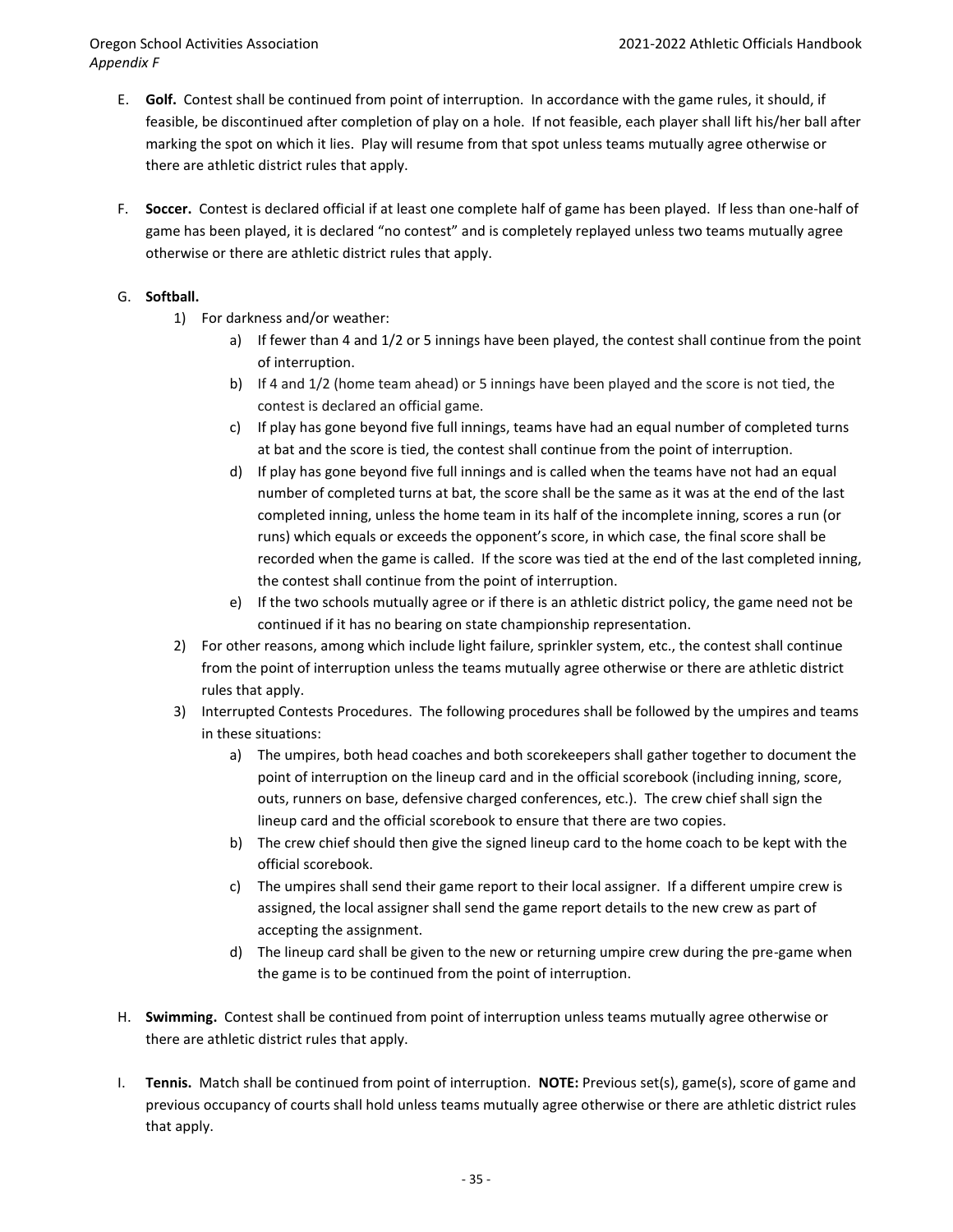- J. **Track and Field.** Contest shall be continued from point of interruption unless teams mutually agree otherwise or there are athletic district rules that apply. **NOTE:** If contest was interrupted during a running event, the event shall be repeated.
- K. **Volleyball.** Any match interrupted because of power failure or unforeseen circumstances shall be resumed from the point of interruption unless athletic district rules apply otherwise. If resumed, the score and lineup shall be the same as they were at the time of interruption.
- L. **Wrestling.** Contest shall be continued from point of interruption unless teams mutually agree otherwise or there are athletic district rules that apply.

### **Lightning Safety Guidelines**

A. These guidelines provide a default policy to those responsible or sharing duties for making decisions concerning the suspension and restarting of practices and contests based on the presence of lightning or thunder.

### B. **Proactive Planning:**

- 1) Assign staff to monitor local weather conditions before and during practices and contests.
- 2) Develop an evacuation plan, including identification of appropriate nearby safe areas and determine the amount of time needed to get everyone to a designated safe area.
	- a) A designated safe place is a substantial building with plumbing and wiring where people live or work, such as a school, gymnasium or library. An alternate safe place for the threat of lightning is a fully enclosed (not convertible or soft top) metal car or school bus.
- 3) Develop criteria for suspension and resumption of play:
	- a) When thunder is heard or a cloud-to-ground lightning bolt is seen\*, the leading edge of the thunderstorm is close enough to strike your location with lightning. Suspend play for at least 30 minutes and vacate the outdoor activity to the previously designated safer location immediately.
	- b) **Thirty-minute Rule.** Once play has been suspended, wait at least 30 minutes after the last thunder is heard or flash of lightning is witnessed\* prior to resuming play.
	- c) Any subsequent thunder or lightning\* after the beginning of the 30-minute count will reset the clock and another 30-minute count should begin.
	- d) When lightning detection devices or mobile phone apps are available, this technology could be used to assist in making a decision to suspend play if a lightning strike is noted to be within 10 miles of the event location. However, you should never depend on the reliability of these devices and, thus, hearing thunder or seeing lightning\* should always take precedence over information from a mobile app or lightning detection device.

\*At night under certain atmospheric conditions, lightning flashes may be seen from distant storms. In these cases, it may be safe to continue an event. If no thunder can be heard and the flashes are low on the horizon, the storm may not pose a threat. Independently verified lightning detection information would help eliminate any uncertainty.

- 4) Review annually with all administrators, coaches and game personnel and train all personnel.
- 5) Inform student athletes of the lightning policy at start of season.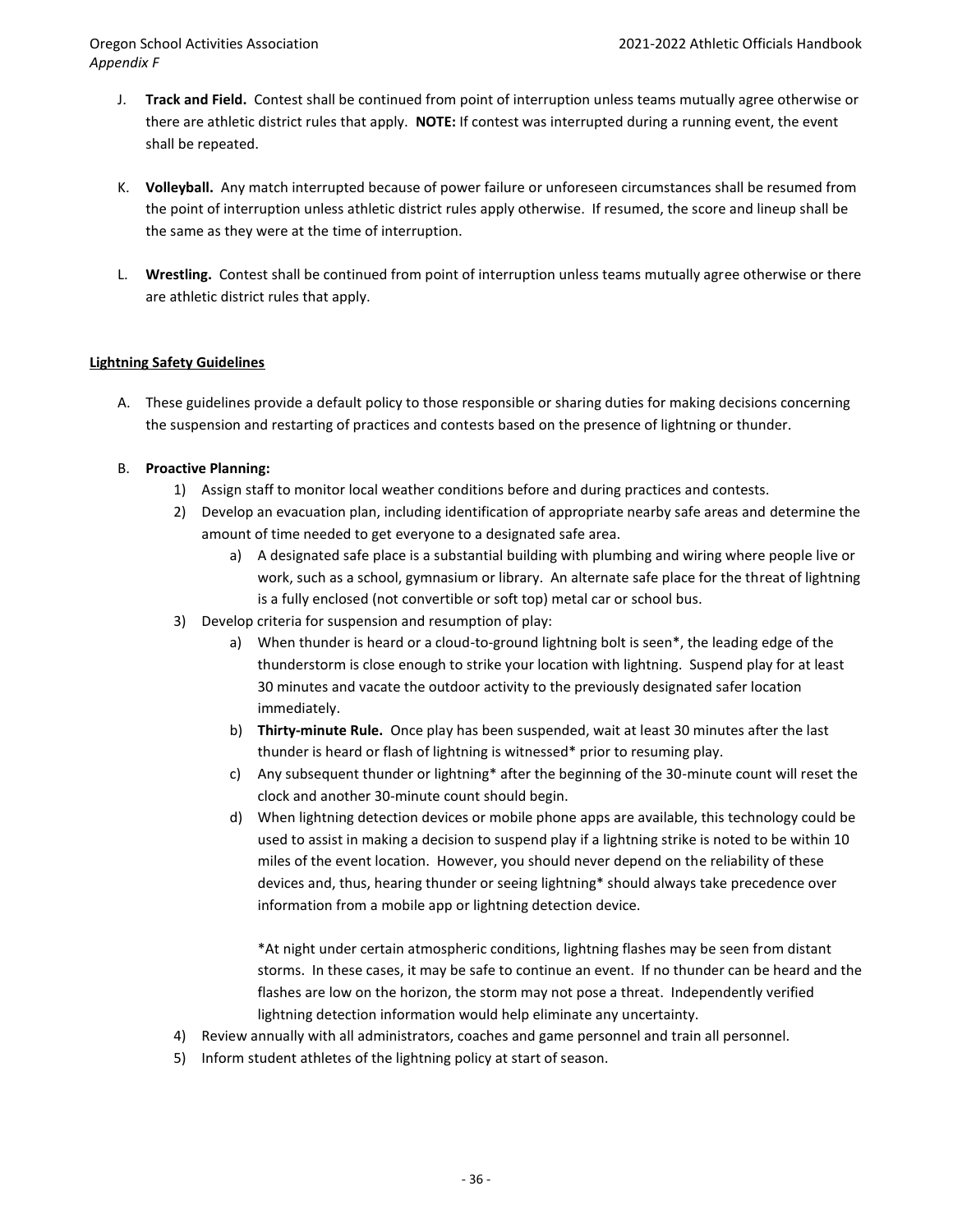*Appendix F*

### **Non-Discrimination Policy**

- A. The Oregon School Activities Association does not discriminate on the basis of race, color, religion, sex, sexual orientation, national origin, marital status, age or disability in the performance of its authorized functions, and encourages its member schools, school personnel, participants and spectators to adopt and follow the same policy.
- B. A claim of discrimination against a member school shall be brought directly to the member school of concern.
- C. Any party that believes they have been subjected to an incident involving discrimination or discriminatory harassment at an OSAA sanctioned event, may submit a written complaint through the online complaint process proved on the OSAA website. When the coaches, players students, staff or spectators of any members school engage in discriminatory behaviors, or act in a manner disruptive to the school environment, or cause disorder or infliction of damage to persons or property in connection with any festival, meet, contest or championship sanctioned by the Association, the Executive Board may treat such acts as a violation by the school of the Rules of the Association. See Rule 3, "Contests – Sportsmanship – Crowd Control" for additional information.

### **Officials – Background Checks**

- A. All officials who wish to be certified by the OSAA shall submit to a criminal conviction history screening that will determine whether they have engaged in any Prohibited Conduct. Any denial of certification as a result of this screening may be waived or modified by the OSAA Executive Board in individual cases if it determines in its sole discretion that there exist circumstances justifying such a waiver or modification.
- B. Cost of this background check shall be included in the cost of certification for the official.

### **Officials – Certified Requirement**

A. **General requirement.** Member schools shall secure certified officials from officials' associations that have been recognized and certified by the OSAA for all interscholastic activities requiring those officials. **EXCEPTION:** Any request for an exception to this policy must receive the approval of the Executive Director. Exceptions shall be considered only when adherence to this policy presents a financial hardship to the school or when the local officials' association is unable to service the member school. Any out-of-state official used under this exception in a contest in Oregon shall represent an association whose commissioner was an attendee at the OSAA Rules Interpreters' Clinic for that year.

OSAA certified officials are required for all sanctioned activities at the varsity and junior varsity levels including jamborees. **EXCEPTION**: OSAA certified officials are required in baseball and softball at the varsity level only. OSAA certified officials are required in football at all sub-varsity levels.

Schools, leagues and tournaments are limited to using a maximum of the quantity of officials assigned to State Championship contests unless written permission to exceed that quantity is received from the OSAA Executive Director prior to the event(s).

Schools have the responsibility to request permission from their local associations to use non-certified officials at sub-varsity contests where certified officials are not required.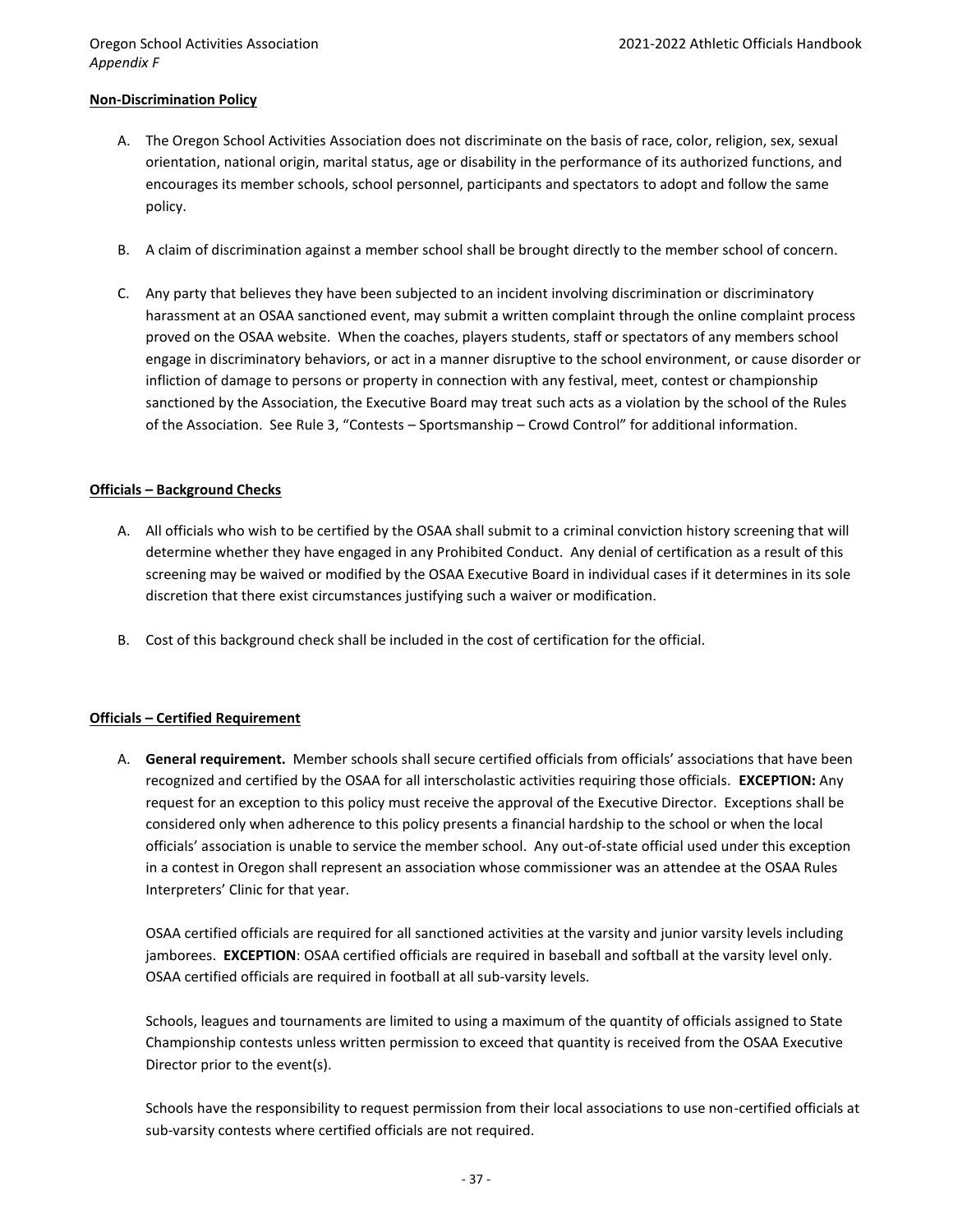- B. **Quantity requirements.** See Officials Fee Schedule for additional information.
	- 1) **Baseball.** Two officials are required at the varsity level. One umpire may be used in an emergency situation only. Sub-Varsity: Two officials should be assigned, but one official may be assigned at the rate of 1.33 the "per official fee."
	- 2) **Basketball.** Two officials are required at the varsity and junior varsity levels. One referee may be used in an emergency situation only. JV2 and Freshman: Two officials should be assigned, but one official may be assigned at the rate of 1.33 the "per official fee."
	- 3) **Cheerleading.** Five officials are required for all sanctioned competitions at all levels.
	- 4) **Football.** Five officials are required at the varsity level at the 6A, 5A and 4A classifications. Five officials are recommended but at least four are required at the varsity level at the 3A, 2A and 1A classifications. Five officials are recommended but at least four are required at the junior varsity, sophomore and freshman levels at all classifications.
	- 5) **Soccer.** Three officials are recommended but two officials are required at the varsity level. Two officials are required at the junior varsity level. One referee may be used in an emergency situation only.
	- 6) **Softball.** Two officials are required at the varsity level. One umpire may be used in an emergency situation only. Sub-Varsity: Two officials should be assigned, but one official may be assigned at the rate of 1.33 the "per official fee."
	- 7) **Volleyball.** Two officials are required at the varsity and junior varsity levels. One referee may be used in an emergency situation only. JV2 and Freshman: Two officials should be assigned, but one official may be assigned at the rate of 1.33 the "per official fee."
	- 8) **Wrestling.** An official is required at the varsity and junior varsity levels.

### **Officials – Host School Responsibilities**

A game manager shall be designated by the host school for all contests in sports that use certified officials. A member of the coaching staff of the home team is not eligible to serve as game manager during a varsity contest at which he or she is coaching. A coach of a sub-varsity team may act as the game manager at a sub-varsity contest at which he or she is coaching. The game manager shall wear easily recognizable identification, shall be physically present and / or readily accessible by phone and shall be responsible for:

- A. Designating reserved parking for officials as close as possible to the contest site where available if requested by the commissioner of the Local Association providing the officials;
- B. Designating dressing facilities for officials where available if requested by the commissioner of the Local Association providing the officials;
- C. Monitoring and responding to inappropriate crowd conduct during and after the contest; and
- D. Providing an escort to the designated dressing facilities or vehicle for officials following each contest unless that offer is declined.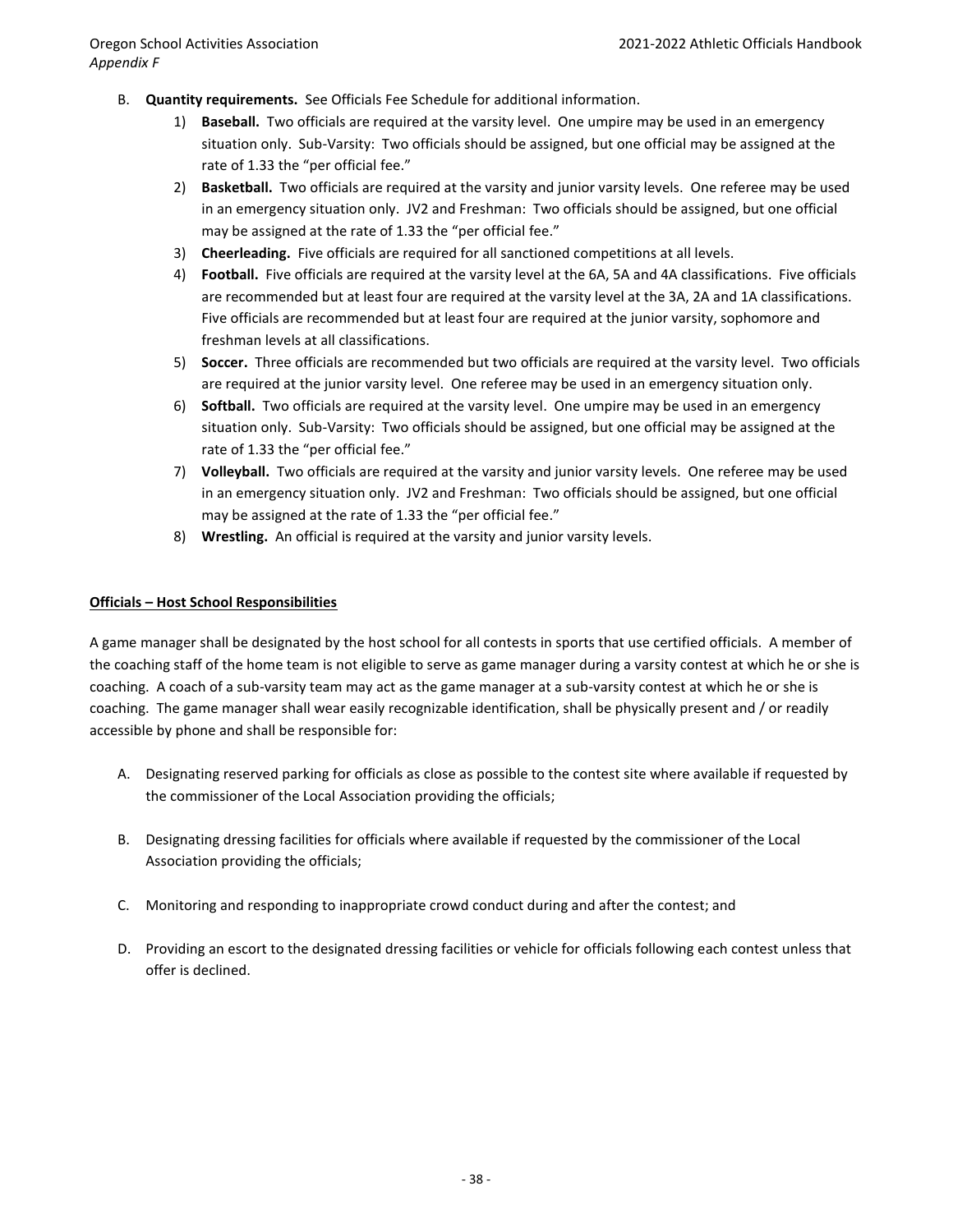### **Officials – Minimum Conflict of Interest Standards (Varsity Only)**

- A. Local associations shall adopt a written Conflict of Interest policy to include, but not limited to, the following provisions:
	- 1) Unless the athletic directors of the schools involved in the contest and the assigning commissioner agree, no official shall be assigned to a varsity contest if:
		- a) The contest involves a school currently attended by the official's child or stepchild.
		- b) The contest involves a school at which the official or a member of their immediate family\* is a current employee or coach.
		- c) An immediate family\* member of the official is a team member of one of the involved teams.
		- d) The contest involves a school from which the official has graduated within the last four years.
		- e) There are other factors or relationships between the official and a participating school that, in the judgment of the commissioner or the official, might give rise to the appearance of a conflict of interest.
	- 2) Associations are free to adopt additional more restrictive standards if appropriate.
- B. \*Definition of "immediate family" as used in this policy: Spouse, parents and grandparents, children and grandchildren (including adopted and step), brothers and sisters, mother and father-in-law, brother and sister-inlaw, daughter and son-in-law.

### **Score Differential Procedures**

The following procedures shall be followed when the score differential reaches the level outlined in this policy at all contests, regardless of classification and level.

- A. **Baseball.** If a 10-run score differential occurs at the completion of five full innings, or the completion of any inning thereafter, the game shall be terminated and considered a completed game.
- B. **Basketball**. If a 30‐point score differential occurs at the start of the fourth quarter or anytime thereafter, a running clock shall be used. Once the running clock is started it shall continue until the conclusion of the game and only be stopped for the following reasons:
	- 1) An official's timeout for an injured participant or safety reasons.
	- 2) A charged team timeout.
	- 3) Disqualification of a player, coach, or fan.
	- 4) When a TV/radio timeout is granted.
	- 5) Stoppage to administer free throws.
- C. **Football.** If a 35‐point score differential occurs at halftime or anytime thereafter, a running clock shall be used. The running clock shall be started with the ready-for-play signal from the official. Once the running clock is started it shall continue until the conclusion of the game and only be stopped for the following reasons:
	- 1) An official's timeout for an injured participant, safety reasons or a possible first down.
	- 2) A charged timeout.
	- 3) A one-minute intermission between the third and fourth quarters and following a try, successful field goal or a safety.
	- 4) Disqualification of a player, coach, or fan.
	- 5) When a TV/radio timeout is granted.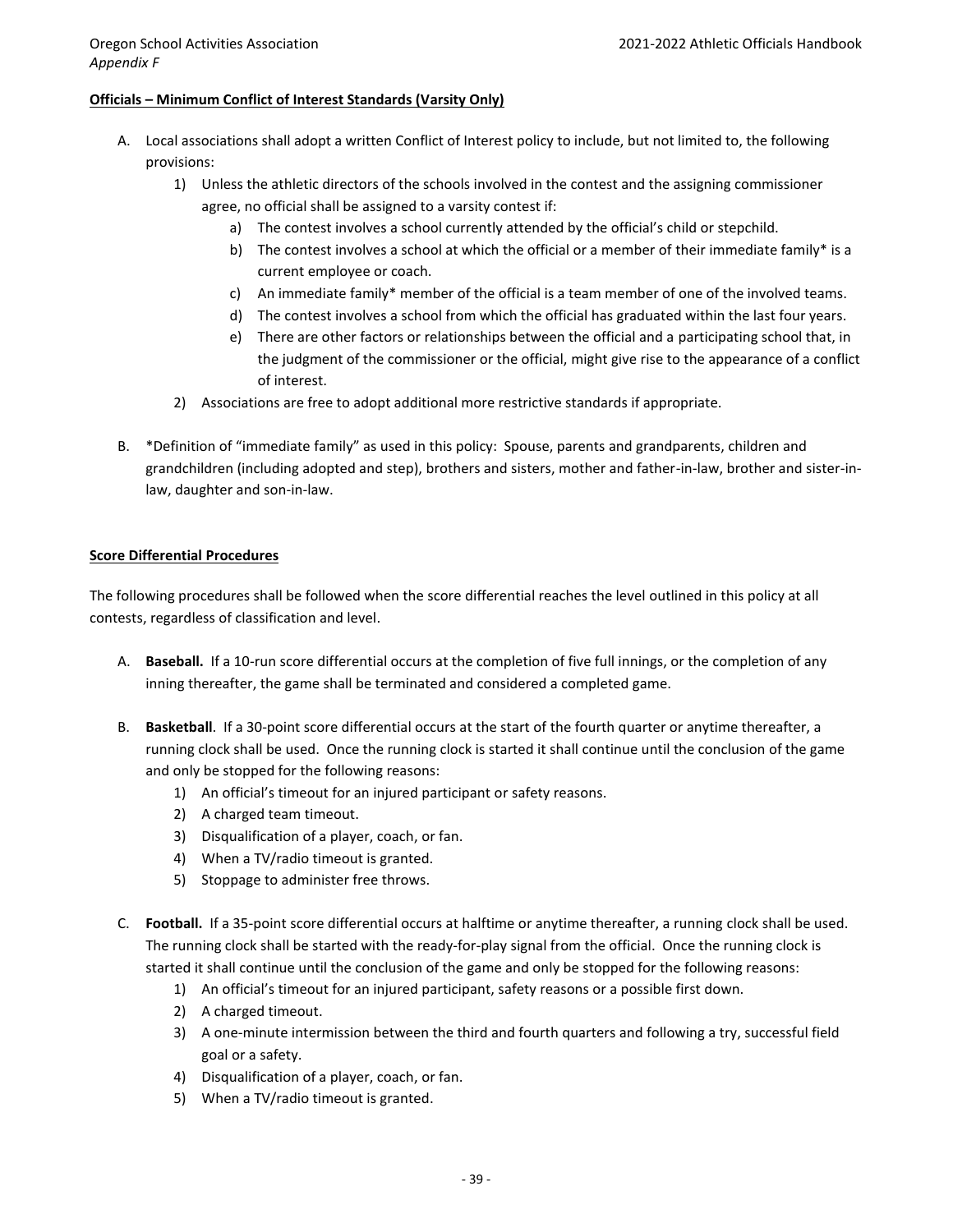- D. **Soccer.** If an eight-goal differential occurs at halftime or anytime thereafter, the game shall be terminated and considered a complete game.
- E. **Softball.** If a 15‐run score differential occurs at the completion of three full innings or a 10‐run score differential occurs at the completion of five full innings, or anytime thereafter, the game shall be terminated and considered a completed game.

### **Sportsmanship – Criticism of School Representatives or Officials / Judges**

- A. It shall be considered an act of unsportsmanlike conduct if school representatives (coaches, administrators, player or other school personnel) make comments to the media that criticize or disparage the officiating / judging of any contest. Whether or not a violation occurred and the appropriate penalty shall be determined by the school that employs the school representative.
- B. It shall be considered an act of unsportsmanlike conduct if officials, judges or commissioners make comments to the media that criticize or disparage school representatives. Whether or not a violation occurred and the appropriate penalty shall be determined by the Local Association to which the official, judge or commissioner belongs.

### **State Championships – Adopted Ball**

The OSAA shall require that the officially adopted ball for that sport be used in all state championship contests, first round through final sites.

### A. **State Championship Contests at Home Sites.**

- 1) **Team sports (other than football)**
	- a) **Procedure.** Officials shall confirm that the game balls provided by the home team are the officially adopted balls. If the home team does not have the officially adopted ball, officials shall inquire if the visiting team has the officially adopted ball, and use them if they are available. If neither team has the officially adopted ball, the contest shall be played, and officials shall report the violation by the host school to the OSAA.
	- b) **Penalty.** If no officially adopted balls are available for use at an OSAA state championship contest, the host school shall be subject to fines, forfeiture and/or other penalties as determined by the OSAA Executive Board.
- 2) **Football**
	- a) **Procedure.** Officials shall confirm that both teams use the officially adopted ball. If either team uses balls that are not the officially adopted balls, the contest shall be played, and officials shall report the school or schools in violation to the OSAA.
	- b) **Penalty.** A school, which is found to have used a non-adopted ball in an OSAA state championship contest, shall be subject to fines, forfeiture and/or other penalties as determined by the OSAA Executive Board.
- B. **State Championship Contests Administered by OSAA Staff.** Officially adopted balls shall be provided by OSAA staff administering the contests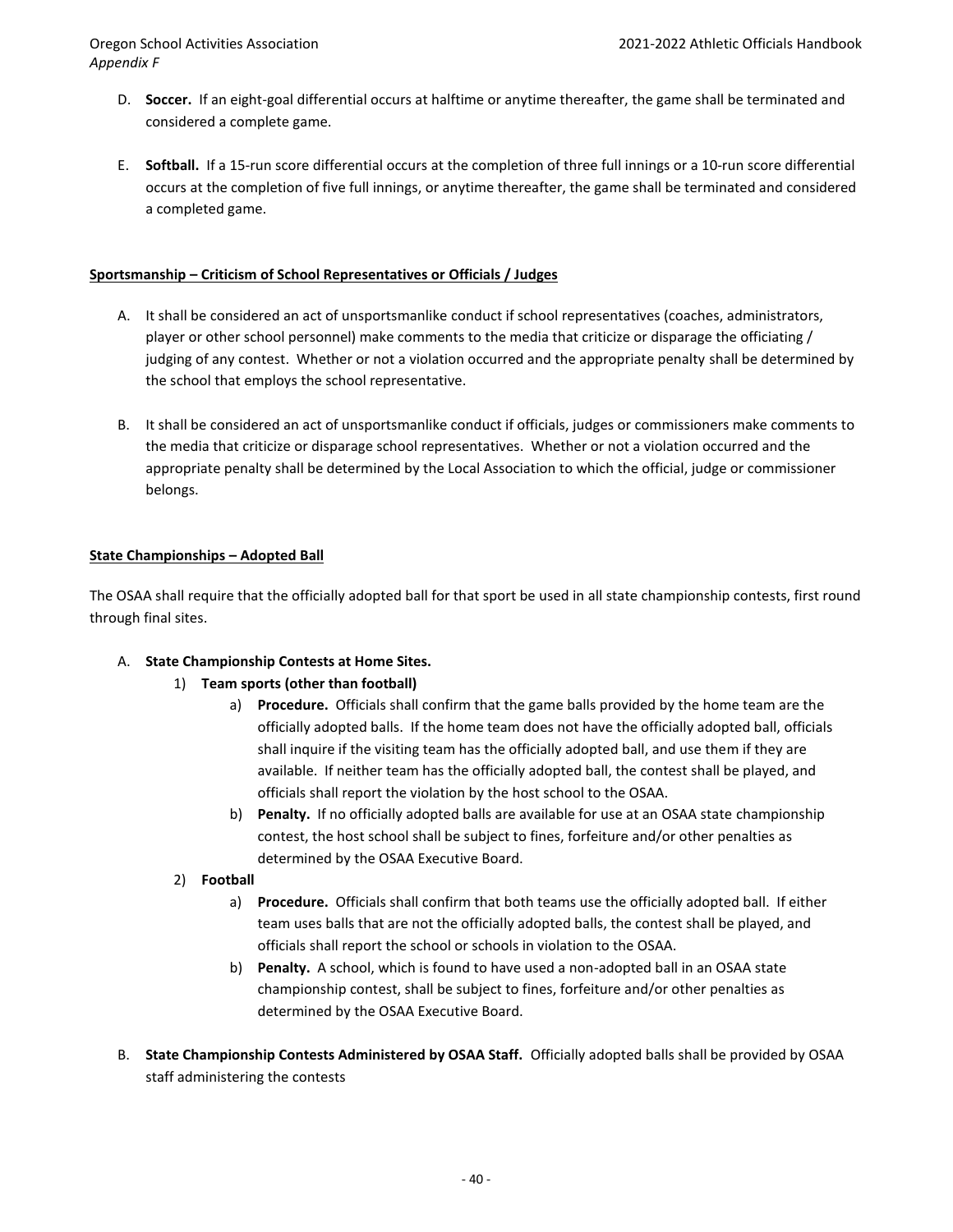### **State Championships – Team Size**

- A. The following limitations shall apply to replacement players and maximum team sizes for team sport State Championship events, first round through championship final. **NOTE:** Only players in uniform are allowed to participate in pre‐game warm‐ups.
- B. **Penalties for excessive team size:** Suiting up, warming up, or playing too many players shall be considered a gross act of unsportsmanlike conduct and may be punishable by fines, forfeiture and/or other penalties as determined by the OSAA Executive Board.
	- 1) **Baseball.** Team: Replacement of players applies to each game. A player replaced on the roster may be reinstated to the roster in subsequent rounds. Maximum in uniform: 6A – 20; all other classifications – 18.
	- 2) **Basketball.** Team: Replacement of players applies to each game. A player replaced on the roster may be reinstated to the roster in subsequent games. Maximum in uniform: 6A – 14; all other classifications  $-12.$
	- 3) **Football.** Team: Replacement of players applies to each game. A player replaced on the roster may be reinstated to the roster in subsequent games. Maximum in uniform: 6A – 60, 5A – 50; 4A – 40; 3A – 33,  $2A - 33$ ;  $1A - 24$ .
	- 4) **Soccer.** Team: Replacement of players applies to each game. A player replaced on the roster may be reinstated to the roster in subsequent games. Maximum in uniform: 6A – 22; all other classifications – 20.
	- 5) **Softball.** Team: Replacement of players applies to each game. A player replaced on the roster may be reinstated to the roster in subsequent games. Maximum in uniform: 6A – 20; all other classifications – 18.
	- 6) **Volleyball.** Team: Replacement of players applies to each match. A player replaced on the roster may be reinstated to the roster in subsequent matches. Maximum in uniform:  $6A - 14$ ; all other classifications – 12.

### **Unmanned Aerial Systems**

The use of unmanned aerial systems, often referred to as drones, is prohibited for any purpose by any persons at all OSAA sanctioned events. This policy includes not only the restricted playing area of the venue(s), but also the physical confines of the entire stadium/field/arena structure. For the purposes of this policy, an unmanned aerial system is any aircraft without a human pilot onboard.

- 1. Q. When does the prohibition on unmanned aerial systems begin and end? A. Unmanned aerial systems are prohibited from one hour prior to the contest through one hour after the contest is completed at any OSAA sanctioned event.
- 2. Q. What is the procedure if an unmanned aerial system appears near the playing area of an OSAA sanctioned event? A. If the game officials observe an unmanned aerial device flying directly over the playing area, feel that a device may have the potential to harm any individual, or if the device actually lands on the playing area, the game officials have the authority to suspend play and may direct the teams to their respective sideline or locker room until such time that game management deems the situation safe. Under no circumstances should any member of the team or the game officials approach an unmanned aerial system.
- 3. Q. Can an individual use one of the devices to film their own school's practice session? A. Yes, but individuals should refer to their local school district policies related to unmanned aerial systems and, if allowed, should exercise a high degree of care in the operation of such devices to avoid common law tort liability for injuries to players, coaches, spectators or other third parties that might result from a device crashing into a crowd. Operators should have completed "flight training" courses offered by unmanned aerial system sellers, should be required to practice extensively to ensure proficiency in using the technology, and should avoid flying any device directly over or close to crowds at any time.